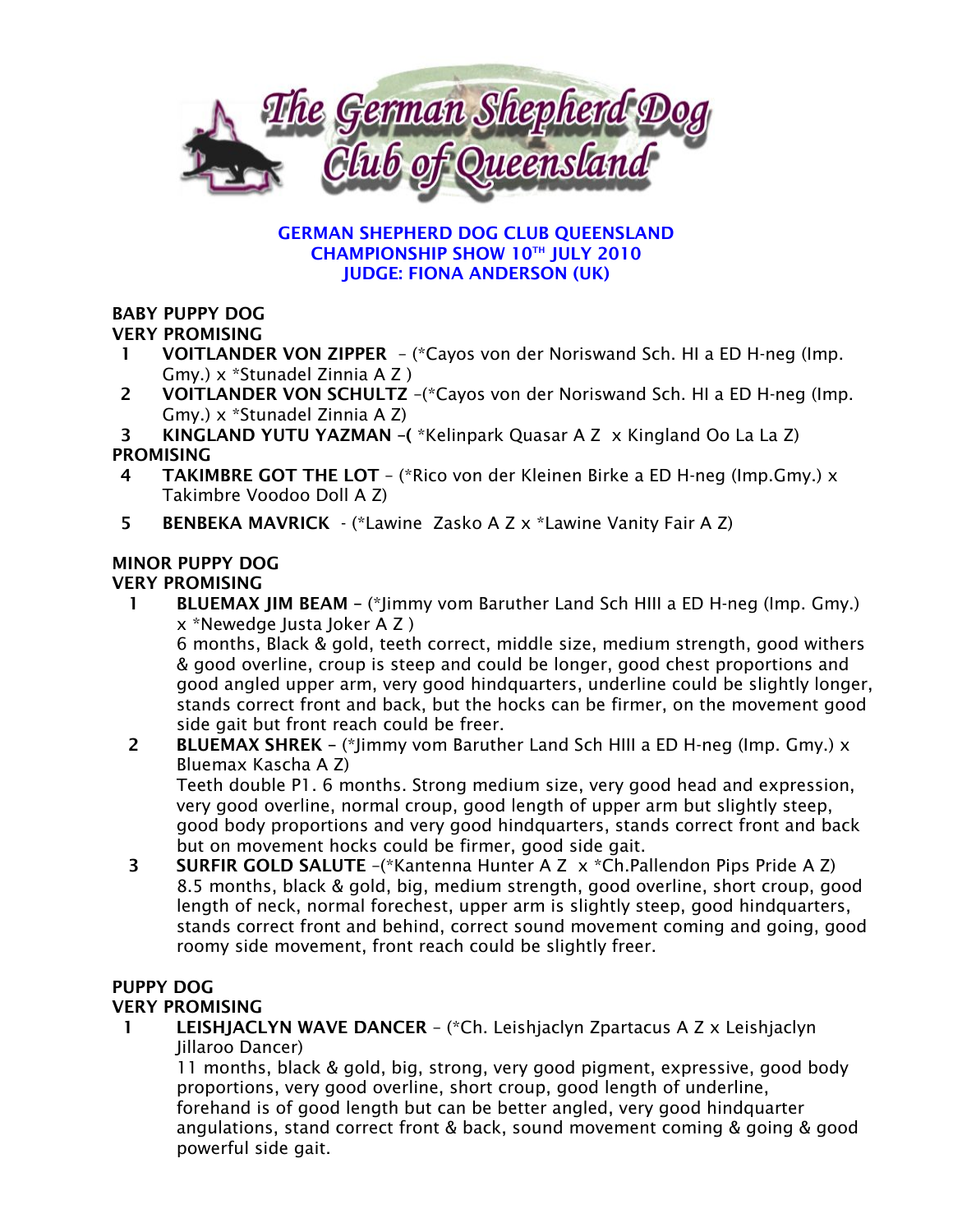- 2 KAYROSSI SUPA NATURAL –(\*Kantenna Hunter A Z x \*Kayrossi Iwoz Iam A Z) 9 months, teeth correct, black & gold, medium strength, good expressive head, very good overline, croup is short & slightly steep, upper arm is of good length but can be better angled, underline is normal & very good hindquarters, stands correct, hocks are good but elbows are tight which causes one foot to turn out slightly, very good powerful movement with good front reach.
- 3 DEBBAR SHOGUN (\*Ch. Debbar Fire Cracker A Z x \*Ch. Debbar Gemma A Z) 9 months. Black & gold, expressive head, good overline, short steep croup, good length of upper arm but can be better angled, normal hindquarters, underline can be slightly longer, stands correct front & back but hocks are a little wide & elbows tight on movement which causes the feet to turn slightly but good powerful side gait.

## JUNIOR DOG

## VERY GOOD

- 1 SCHNEEBERG ULTIMATELY KRYPTIC AZ (\*Fremont TooHot ToHandle A Z x \*Ch. Schneeberg Pure Charm A Z) 15 months. Teeth correct, sable, mid size, mid strength, good head and expression, good overline, short croup, forehand is of good length but could be better angled, good body proportions & very good hindquarters, stands correct front & back but elbows could be firmer on the move, very good powerful roomy
- side gait, free front reach. 2 CH. FREEVALE ON THE PROWL – (\*Cayos von der Noriswand Sch. HI a ED H-neg (Imp. Gmy.) x Ch. Freevale Love Me Crazy) 13 months. Correct teeth, mid size, strong male, expressive head with very good pigment, very good overline with short steep croup, upper arm is long but can be better angled, underline can be a little more stretched, very good hindquarters, stands correct front & back, very good coming & going & very powerful side gait.
- 3 DEBBAR ROCK STAR A Z (\*Cayos von der Noriswand Sch. HI a ED H-neg (Imp. Gmy.) x \*Ch Debbar Dancing Queen CD A Z) 17 months. Big, black & gold, medium strength, expressive head, very good pigment, very good overline, short croup, upper arm is long but can be better angled, very good body proportions & good hindquarters, stands correct front & back, sound coming & going, very roomy side gait but can do with more hind thrust.
- 4 KUIRAU VEGAS A Z (\*Kuirau Lincholn A Z x Kuirau Ocean Breeze Z ) 16 months. Teeth correct, middle size strong male, black & gold, expressive head, good overline, short steep croup, forehand is of good length but can be of better angle, underline is slightly short & good hindquarters, stands correct front & back, correct coming & going & powerful side gait, dog rises on overline on movement slightly.

# INTERMEDIATE DOG

## VERY GOOD

 1 \*DJENUEN ROCK MACHINE A Z - (\*Orrinshir Elton John AZ x \*Ch. Iccara Vegas Showoff A Z)

2 years 2 months. Big, stretched, expressive, very good head, very good overline with a short steep croup, good length of upper arm which could be better angled, good body proportions with good angles, stands correct front & rear, correct coming & going, very good powerful far reaching side gait.

2 \*ASTASIA BOEING A Z – (\*Gollo v Leinder land a ED H-neg (Imp. Gmy.)  $x *Ch$ Astasia Pasha A Z)

23 months. Teeth correct, upper middle size, strong, very good expression, good head, very good dark mask & very good pigment, very good overline, croup is short & steep, the upper arm is long but could be better angled, good body proportions,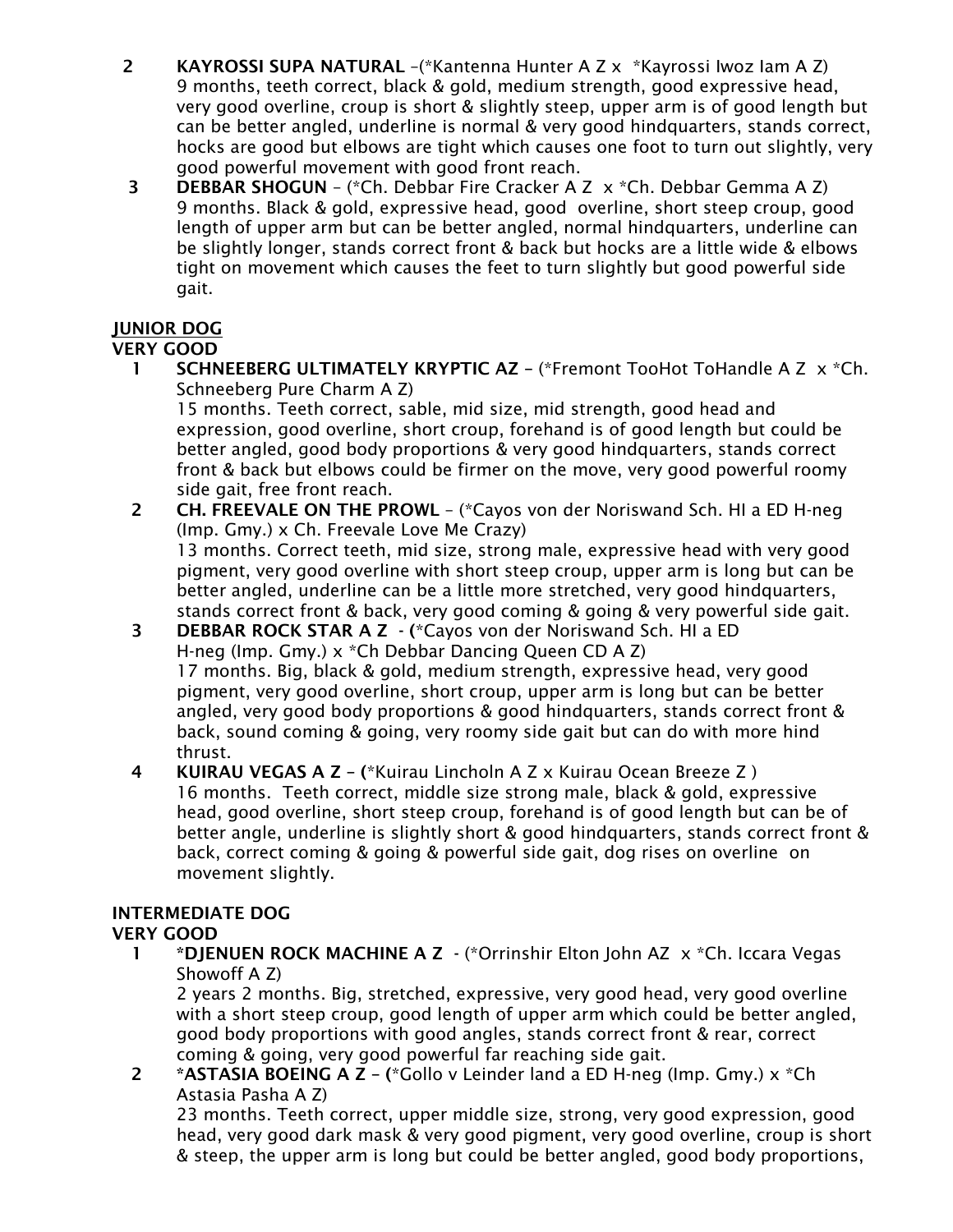very good hindquarters, sound and correct front & behind on the movement, elbows good but should be slightly tighter, hocks correct, very strong roomy powerful side gait.

- 3 CH. ASTASIA ELI HIC A Z (\*Mika vom Overledingerland a ED SchH1 H-neg (Imp. Gmy.) x \*Ch. Astasia Ashanti A Z) 18 months. Double P1, upper middle size, strong, very good head & expression, very good pigment, very good overline, croup is short & slightly steep, upper arm good length but could be better angled, body proportions good with very good hindquarter, feet slightly out in stance, hocks correct, dog is sound coming & going, very good roomy side gait.
- 4 STEINHUEGEL BILLY THE KID (\*Ch. Willmaurs Cockney Bill A Z x \* Astasia Gemini A Z)

18 months. Middle size, middle strength, normal strength head with good expression, good overline, short steep croup, upper arm is normal but could be longer, underline is slightly short, very good hindquarter, stands correct from behind, sound coming & going with very good roomy side gait.

#### OPEN DOG EXCELLENT

- 1 \*JIMMY VOM BARUTHER LAND Sch. HIII a Z H-neg (Imp. Gmy) (\*Naxos vom Holtkamper See Sch HIII a ED x \*Yenti vom Baruther Land Sch HI a ED) 3 ½ years. Correct teeth, middle size, middle strength, very good expression, very good pigment, very good overline, croup short well angled, very good upper arm, very good body proportions, very good hindquarter, stands correct front & behind, correct coming & going, very good powerful side gait, very good front reach.
- 2 \*FREEVALE SWEET LACHLAN A Z (\*Aimsway Stone Cold A Z x \*Ch. Freevale Crazy For Love A Z)

3 years. Teeth correct, middle size, strong, very good head & expression, very good pigment, very good overline, croup short but good lay, very good upper arm, good body proportions, very good hindquarters, stands correct front & rear, pasterns could be firmer, very good powerful side gait, very good reach.

- 3 \*CH. SCHAEFERHUND ASKO A Z (\*Ch. Kwint vom Juerikstall a ED H-neg (Imp. Ndl.) x \*Schaeferhund Vanta A Z ) 3 years 6 months. Teeth correct, upper middle size, middle strength, very good head & expression, very good pigment, very good overline, croup short well angled, upper arm is long but could be better angled, body proportions good, very good hindquarters, stands correct from behind, correct coming & going, very good
- ground covering side gait. 4 \* GR. CH. SUNHAZE KORONA A Z – \*Cayos von der Noriswand Sch. HI a ED H-neg (Imp. Gmy) x \*Sunhaze Topaz A Z) 3 years 5 months. Teeth correct, middle size, middle strength, very expressive head, very good pigment, good overline, croup short slightly steep, upper arm good length could be better angled, good body proportions, very good hindquarters, stands correct front & rear, sound coming & going, very good roomy powerful side gait.
- 5 \*CH. DEBBAR FIRE CRACKER A Z (\*Ch. Leishjaclyn Zpartacus A Z  $\times$  \*Ch. Astasia Tiffany A Z)

6 years. Teeth correct, big, middle strong, very good expression, very good pigment, very good overline, croup short & steep, upper arm long but could be better angled. very good body proportions, very good hindquarters, stands correct front & behind, elbows loose on the move, very good ground covering side gait.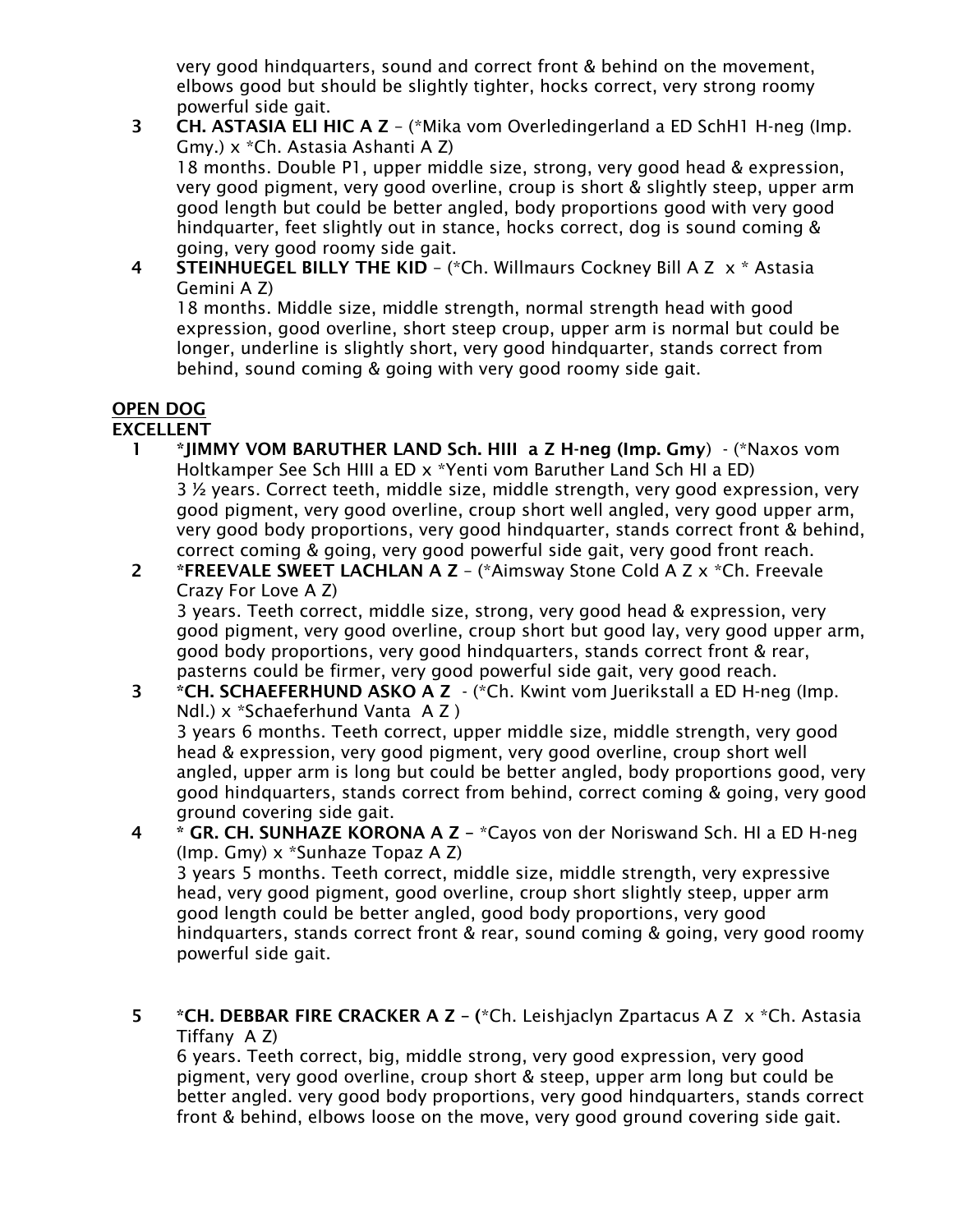## VERY GOOD

#### 6 \*STEINHUEGEL ANZAC A Z – (\*Ch Sannjesa Crusty Demon A Z x \*Uhlmsdorf Zodiac Flyer HT A Z)

2 years. Double P1, middle size, middle strength, good head & expression, very good pigment, good overline, short croup, upper arm good length but could be better angled, underline slightly short, very good hindquarters, stands correct front & rear, sound coming & going, very good powerful roomy side gait.

#### GERMAN SHEPHERD DOG CLUB QLD CHAMPIONSHIP SHOW 10TH JULY 2010 JUDGE: HERR F. GERSTENBERG SV (GMY)

#### BABY PUPPY BITCH VERY PROMISING

- 1 ANDACHT RHEA SILVIA (\*Andacht I Am Legend A Z x \*Andacht Olivia A Z)
- 2 KELINPARK XENA –(\*Kelinpark Quasar A Z x \*Kelinpark Pinot Noir A Z)
- 3 VOITLANDER VENEZUELA (\*Cayos von der Noriswand Sch. HI a ED H-neg (Imp. Gmy.) x \*Stunadel Zinnia A Z)
- 4 FLICONA REVELATION (\*Jimmy vom Baruther Land Sch HIII a ED H-neg (Imp. Gmy.) x Flicona Quintessence A Z)
- 5 STEINHUEGEL EMBER (\*Jimmy vom Baruther Land Sch HIII a ED H-neg (Imp. Gmy.) x \*Astasia Gemini A Z)

#### MINOR PUPPY BITCH VERY PROMISING

- 1 ALBATA ANGELINA (\*Cayos von der Noriswand Sch. HI a ED H-neg (Imp. Gmy) x Albata Nikki A Z) - Double P1 upper left, above medium size typey and expressive bitch with a strong head, stands with a high wither and straight back, has a good length and lay of croup, very good fore and hind angulation, and good chest proportions, stands straight in front, but the hocks still need to firm. Steps straight in front. Good hindquarter the forehand reach should be better.
- 2 SUNHAZE BROWN SUGAR (\*Cayos von der Noriswand Sch. HI a ED H-neg (Imp. Gmy.) x \*Sunhaze Electric A Z) Large medium strong typey and expressive bitch with a good head and normal wither. Firm back, where the croup could be slightly longer, very good hindquarter, the upper arm should be slightly longer. The under chest should be slightly longer. Stands slightly east west in front and still needs to firm in hocks, steps straight in front with good ground covering movement. She has a good hindquarter drive, where forehand reach should be better.
- 3 JAYKRI KAMEKO (Natz Vera Cruz (Imp Gmy) a ED x \*Jaykri Just A Dash CD  $A Z$

A large, medium strong, well pigmented bitch with a strong head and a high wither, and firm back. The croup should be slightly longer, good fore and hindquarter angulation, good chest proportions, stands straight in front, the hocks need to firm, steps slightly narrow in front, good hindquarter drive where the forehand reach should be better.

4 JEZLAHN TPISA – (\*Cayos von der Noriswand Sch. HI a ED H-neg (Imp.Gmy.) x \*Jezlahn Jinja A Z )

Above medium size, medium strong bitch with a good expression. Good head, dark eye, high wither, a strong back and a good length and lay of croup. Good fore and a very good hindquarter angulation. Good chest proportions for her age. Normal front in stance, steps straight in front and rear. Shows good energy, strong hindquarter drive and good forehand reach.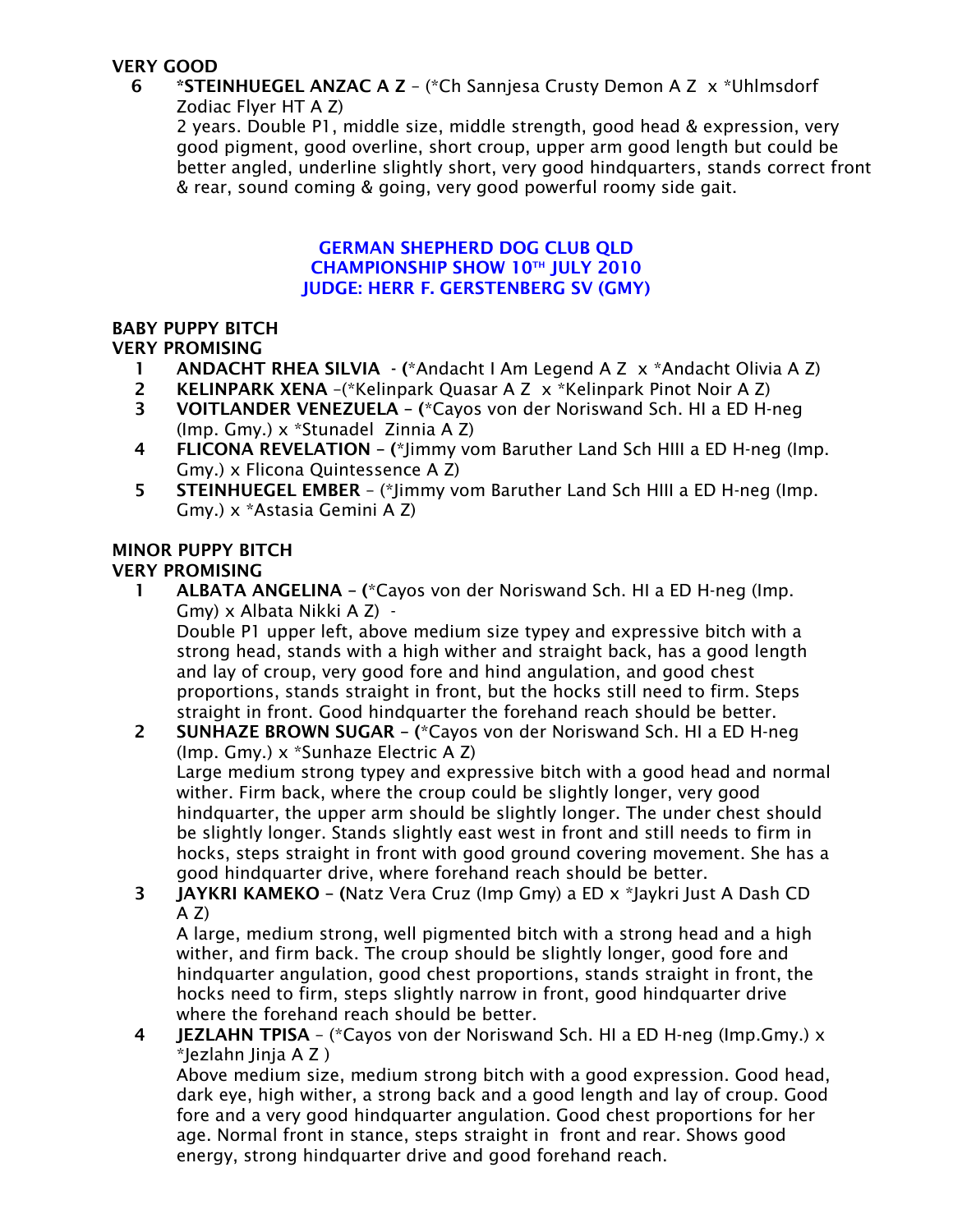5 BLUEMAX JIMINY CRICKET – (\*Jimmy vom Baruther Land Sch. HIII a ED H-neg (Imp. Gmy.) x \*Newedge Justa Joker A Z)

Double P1 upper left and bottom left. Medium size, medium strong, a bitch with a good head, stands with normal wither, and a firm back, the croup should be slightly longer, a very good hindquarter and good forehand angulation, good chest proportions, stands slightly toes in at front, hocks still need to firm, steps narrow in front, shows good ground covering movement with good energy.

## **PROMISING**

- 6 BERNLOCH BLAME IT ON RIO (\*Kelinpark Quasar A Z x Andacht Alicia A Z) Medium size, medium strong with a good expression, a bitch with a good head. Stands with a normal wither and straight back. The croup could be slightly longer, good hindquarter angulation, good forehand, good chest proportions for her age. Stands correct in front, steps straight behind, steps slightly narrow in front, falls slightly on the forehand and should show more energy in movement.
- 7 KULGLEN HOLLY (\*Jimmy vom Baruther Land Sch HIII a ED H-neg (Imp. Gmy.) x \*Kulglen Galen A Z )

Just medium size, medium strong. A bitch with a good head. Stands with a normal wither and a straight back, the croup is slightly short and steep. Very good hind angulation, where the upper arm should be slightly longer. Good chest proportions, stands straight in front, hocks still need to firm, steps straight in front and she shows good energy but needs to show better ground covering movement.

8 KUIRAU WILD ROSE – (\*Rico von der Kleinen Birk a ED H-neg (Imp. Gmy.) x \*Kuirau Jubilation A Z )

Large, medium strong, a bitch with good expression. Could be slightly more stretched, a good head, normal wither, the croup should be slightly longer. Good hindquarter, the upper arm should be slightly longer. Chest proportions need to still develop. Stands straight in front, steps correct front and rear, she falls slightly on forehand but shows good movement.

## PUPPY BITCH

## VERY PROMISING

 1 ASTASIA JADE – (\*Ch. Fremont TooHot ToHandle A Z x \*Astasia Dee A Z ) Very typey and expressive above medium size bitch with a very good head, high wither, straight back, good length and lay of croup. Very good hind angulation, good forehand, balanced chest proportions and straight in front. Steps straight behind, steps straight in front, very good energy, she shows good ground covering powerful hindquarter drive and good forehand reach.

# 2 KANTENNA MASQUERADE – (\*Kantenna Hunter A Z x \*Djenuen Thingummyjig A Z)

Above médium size, medium strong, very typey and expressive bitch. Strong head, dark eye, high wither, straight back, good length and lay of croup. Good fore and very good hind angulation, good chest proportions. Stands straight in front, steps narrow behind, steps straight in front but the elbows need to firm, shows powerful ground covering movement.

**3** PALLENDON DEXI – (\*Ferdinand vom Amulree a ED H-neg (Imp. Belgium)  $\times$ Pallendon Jorga A Z )

Large medium strong bitch, where the stop should be better. High wither, straight back, the croup should be slightly longer, good hindquarter and the upper arm should be slightly longer, good chest proportions. She stands straight in front, steps slightly narrow behind, steps narrow in front, she shows good energy and good hindquarter drive where the forehand reach should be better.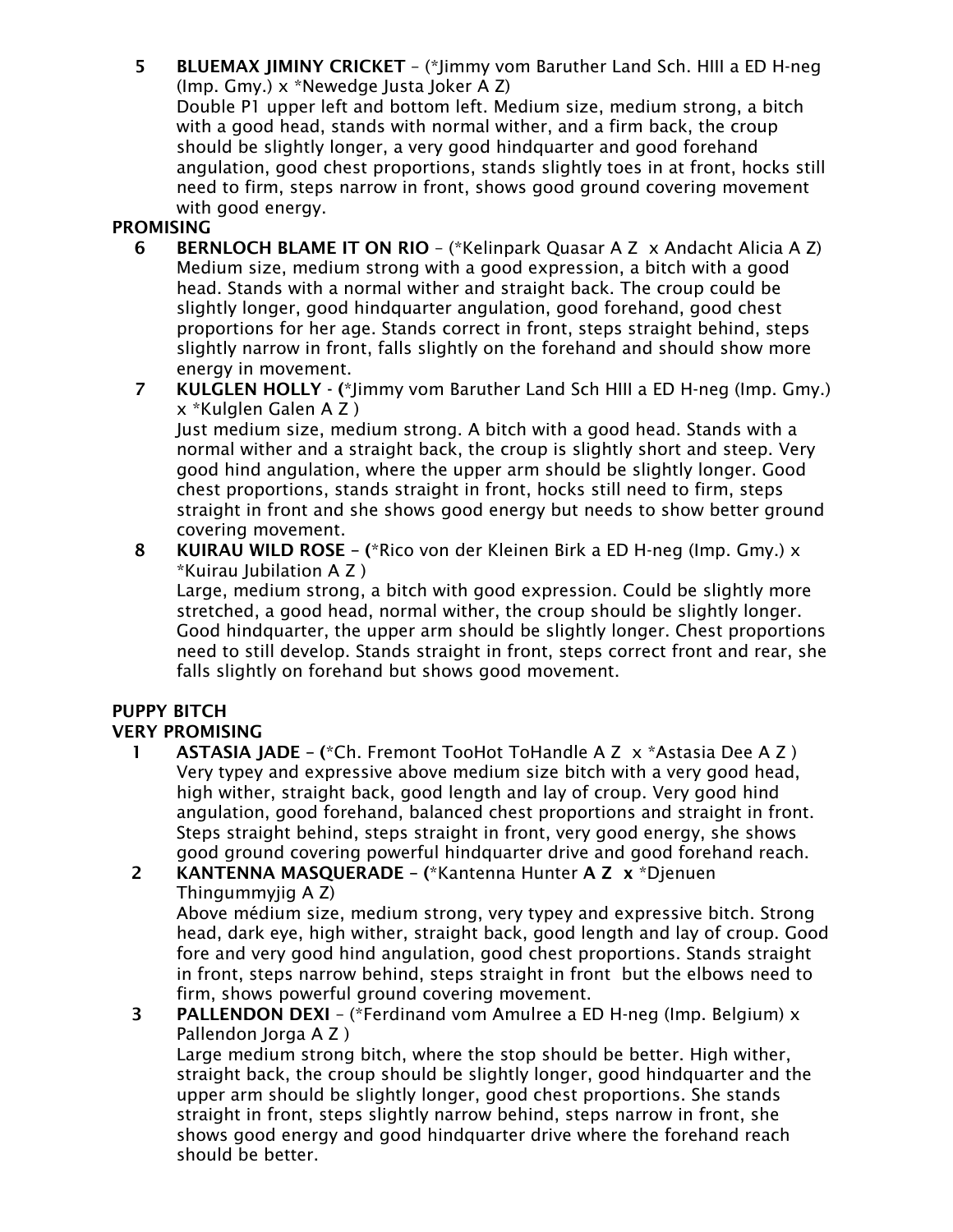## JUNIOR BITCH

## VERY GOOD

1 **ALBATA YOLEE** – (\*Ch. Kwint vom Juerikstall a ED H-neg (Imp. Ndl) x \*Albata Hayley A Z)

60cm. Dentition correct. Large, typey expressive bitch of very good proportions. Strong head, dark eye, high wither, a good length and lay of croup. Very good hindquarter angulations, good forehand angulation, good tight pasterns, balanced chest proportions. Stands straight in front steps straight behind, steps straight in front. She shows good energy and powerful hindquarter drive with a good forehand reach.

 2 WINOLA MIA – (\*Cayos von der Noriswand Sch. HI a ED H-neg (Imp. Gmy.) –D: \*Winola Rio A Z

58cm. Above medium size, medium strong bitch of good proportions, she has a strong head. Stands with high wither, straight back, where the croup should be longer, very good hindquarter. The upper arm should be slightly longer and slightly better angled. The under chest should be slightly longer. Stands straight in front, steps straight behind, steps straight in front, moves with good energy, she shows good hindquarter drive where the forehand reach should be better.

 3 FREEVALE STATE OF THE ART – (\*Freevale Sweet Lachlan A Z x \*Ch. Eigenschaft Regal Flame A Z)

60cm. Double P1 upper left. Large, medium strong, very well pigmented bitch, strong head, dark eye, stands with high wither, straight back. The croup should be slightly longer. A good hindquarter, but the upper arm should be slight better angled. Balanced chest proportions, steps straight behind, steps slightly wide in front, elbows need to firm, showing good energy, shows good ground covering movement.

 4 BLUEMAX SCORCHING FIRE – (\*Ch. Fremont TooHot ToHandle A Z x \*Newedge Justa Joker A Z)

61cm. Large, medium strength, good proportions with very good pigmentation, a strong head, dark eye, she stands with high wither, straight back, good length and lay of croup and very good hindquarter angulation. The upper arm should be slightly longer and better angled, the under chest should be slightly longer. Steps straight behind, steps straight in front, good energy and shows good ground covering movement.

# 5 KELINPARK VIOLET KRUMBLE A Z - (\*Cayos v d Noriswand Sch.

 HI a ED H-neg (Imp. Gmy.) x \*Kelinpark Jaffa A Z 59cm. Large, medium strong bitch standing with good proportions, good head, stop could be slightly better. Stands with normal wither, straight back, good length and lay of croup, very good hindquarter angulation where the upper arm should be slightly longer. Balanced chest proportions, stands straight in front, steps straight behind, steps slightly narrow in front, shows good energy, powerful hindquarter drive, forehand reach should be slightly better.

 6 VLADIMIR ENVY IS A SIN – (\*Ch. Fremont TooHot ToHandle A Z x \*Ch. Vladimir Anarchy A Z)

59cm. Large, strong, very well pigmented bitch with a strong head, left ear is turned slightly in, dark eye, high wither, straight back, good length and lay of croup. Very good hindquarter angulation, upper arm should be slightly better angled. Balanced chest proportions, in front steps slightly narrow, elbows need to firm, steps straight behind, showing good energy in movement and shows powerful drive where forehand reach should be slightly better.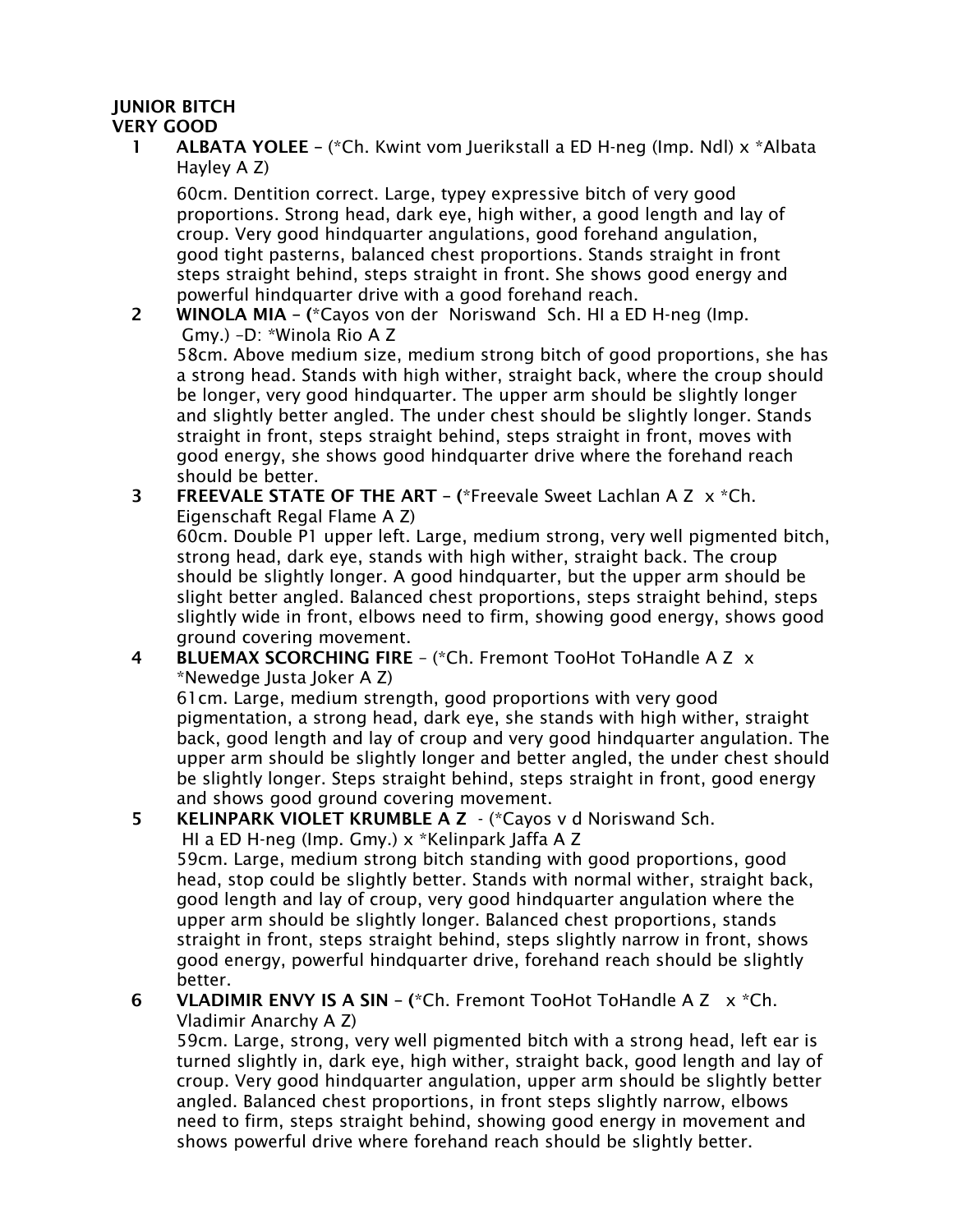7 DEBBAR RAMANI – (\*Cayos von derNoriswand Sch. HI a ED H-neg (Imp. Gmy.) x \*Ch Debbar Dancing Queen CD A Z

59.5cm. Large, medium strong bitch with good proportions, she has a strong head, high wither, straight back, good length and lay of croup and good hindquarter angulation. The upper arm should be slightly longer and better angled. Good chest proportions, steps narrow behind, steps slightly narrow in front, elbows need to firm. Moves with good energy, shows powerful drive where the forehand reach should be better.

8 STEINHUEGEL DIANA- ( \* Uhlmsdorf Xtremecommanda ET A Z x \* Astasia Vicki  $A Z$ )

61cm. Large, medium strong bitch with good proportions, a good head, the eye should be darker. Stands with normal wither, straight back, the croup should be longer. Very good hindquarter angulation, the upper arm should be longer and better angled. Steps straight behind, steps straight in front. Falls slightly on the forehand but shows good ground movement, the forehand reach should be freer.

## 9 KELINPARK VANILLA FUDGE A Z – (\*Cayos v d Noriswand Sch.

HI a ED H-neg (Imp. Gmy.) x \*Kelinpark Jaffa A Z) 60cm. Large medium strong bitch, with a strong head where the forehead could be better coloured, dark eye, stands with a high wither, straight back where the croup should be slight longer. Very good hindquarter angulation, good forehand angulation, balanced chest proportions. Stands slightly east west, steps slightly narrow behind, steps slightly narrow in front, shows good energy in movement but falls slightly on forehand has good hindquarter drive and the forehand should reach slightly better.

- 10 BERNLOCH AURORA– (\*Kuirau Lincholn A Z x Ch. Aimsway Bow Peep A Z) 62cm. A bitch that stands on maximum size of medium strength with good proportions. Good head, the eye should be darker. Stands with normal wither, and slightly roaches over the back. The croup should be slightly longer, good hindquarter. The upper arm should be slightly longer and the under chest should also be longer. Stands straight in front, steps narrow behind, steps narrow in front, and the elbows need to firm. Shows good energy in movement with a powerful hindquarter drive where the forehand should be freer.
- 11 WINOLA MARIAH (\*Cayos von der Noriswand Sch. HI a ED H-neg (Imp.Gmy.) x \*Winola Rio A Z)

61cm. Large, medium strong bitch who should be slightly more stretched. Stands with normal wither, stands slightly roached. The croup should be slightly longer, very good hind quarter, the upper arm should be longer and better angled and under chest should be longer. Stands straight in front, steps slightly narrow behind, steps straight in front and shows good ground covering movement.

#### INTERMEDIATE BITCH VERY GOOD

 1 \*ASTASIA ENZI A Z – (\*Mika vom Overledingerland Sch. HI a ED H-neg (Imp. Gmy.) x \*Ch Astasia Ashanti A Z)

59cm. Above medium size, medium strong bitch of good proportions. A strong head, high wither, straight back, good length and lay of croup. Very good hindquarter angulation where the upper arm should be slightly longer and better laid. Balanced chest proportions, stands straight in front, steps straight behind, steps straight in front and shows good energy in movement with a powerful drive where the forehand reach should be slightly better.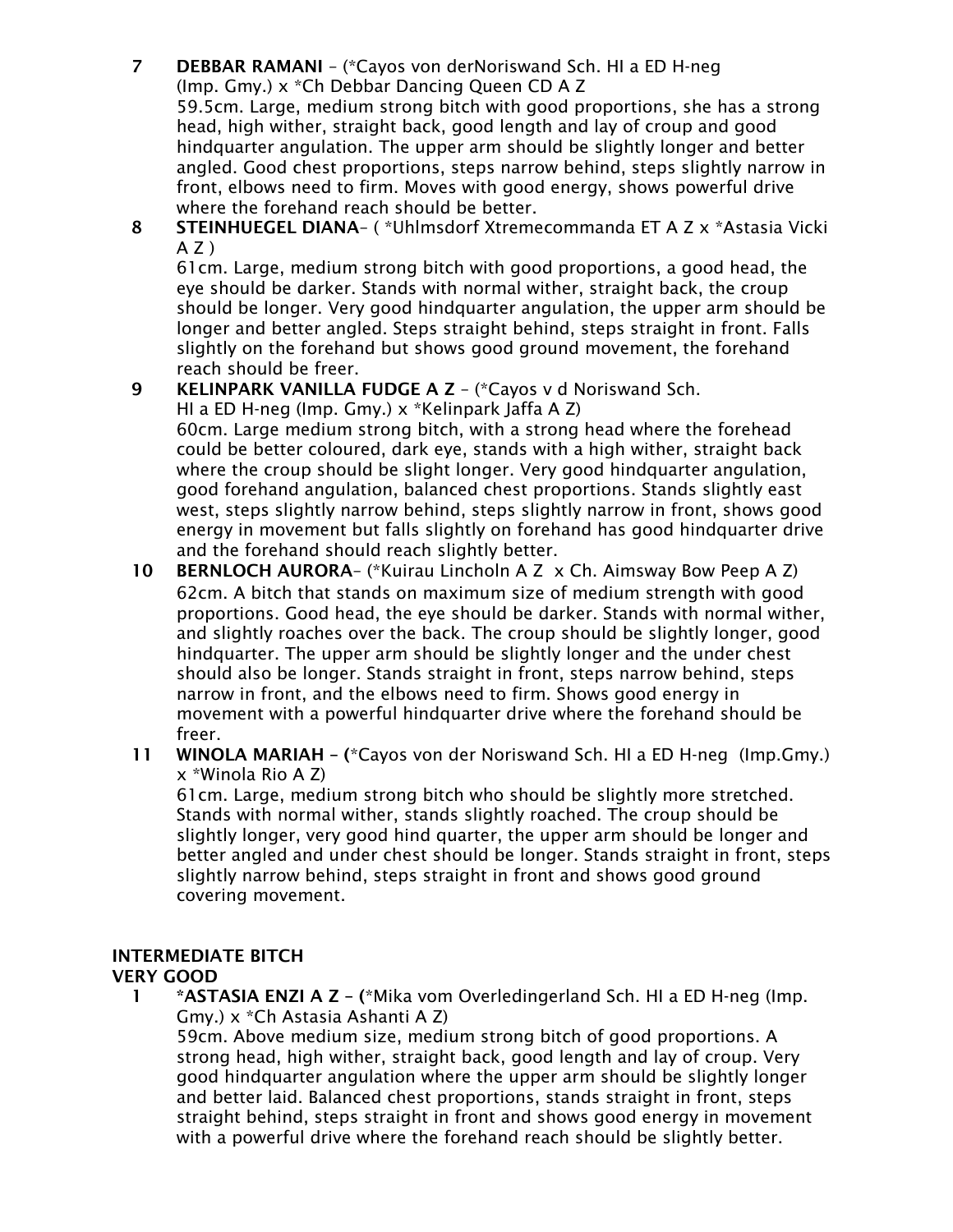2 CH. VLADIMIR DENIM N LACE A Z – (\* Iccara Undercover Agent A Z x \*Vladimir Brook A Z)

60cm. Large medium strong, good type, in stand has good proportions. Strong head, dark eyes, high wither, straight back with good length and lay of croup. Very good hindquarter angulation, good forehand angulation. Balanced chest proportions, stands straight in front, steps slightly cowhocked behind, steps straight in front. The elbows need to firm. Very good energy in movement with a powerful hindquarter drive and good reach.

- 3 SUNHAZE TWISTIE A Z (Cayos von der Noriswand Sch. HI a ED H-neg (Imp. Gmy.) x \*Sunhaze Anique A Z) 61cm. Large, strong, well proportioned bitch with a very good head, a high wither, good length and lay of croup with very good hindquarter angulation, good forequarter angulation. Balanced chest proportions, stands straight in front, steps slightly narrow behind, steps slightly narrow in front, and shows lots of energy in movement with good ground covering gait, the forehand reach could be slightly better.
- 4 CHAYESSA GEMICA A Z (Cayos von der Noriswand Sch. HI a ED H-neg (Imp. Gmy.) x Chayessa Denisha A Z)

60cm. Large, medium strong, typey and expressive bitch with a very good head, dark eyes, stands with high wither, straight back where the croup should be slightly longer. Very good hindquarter and the upper arm could be better angled. Balanced chest proportions, stands normal in front, and steps slightly narrow behind, and slightly narrow in front. The elbows need to firm and shows good enthusiasm with good ground covering movement.

5 AMSTINE DONT TELL A Z - (\*Ch. Kwint v Juerikstall a ED H-neg (Imp. Ndl.)  $x$ \*Kantenna Liz Hurley A Z)

60cm. Double upper left P1. Large, medium strong typey and expressive bitch, strong head, dark eyes, stands with a normal wither, straight back where the croup should be longer. Good hindquarter angulation, but the upper arm should be longer and better laid. She still needs to develop in chest proportions, stands straight in front, steps slightly narrow with hocks together, steps straight in front. Shows good energy in movement with good hindquarter drive but forehand reach should be slightly better.

- 6 \*VOLSCAIN USCHI A Z (\*Karlos von der Werther–Muhle BH a Ed H-neg (Imp. Gmy.) x Molle von der Werther-Muhle a ED (Imp Gmy) 61.5cm. Large, medium strong bitch, very typey and expressive with good pigmentation. Strong head, stands with a high wither and straight back. The croup could be slightly longer, very good hindquarter angulation, the upper arm should be slightly longer, well balanced chest proportions. Stands straight in front, steps slightly narrow behind, steps correct in front. The bitch should show more enthusiasum in work and also show better ground covering movement.
- 7 KAZKIRI NGAIRE A Z (\*Mika vom Overledingerland Sch.H1 a ED H-neg ( Imp. Gmy.) x \*Kazkiri Dana Scully A Z) 62cm. Bitch stands on maximum size, an expressive bitch, a good head, high wither, has good length and lay of croup, a very good hindquarter angulation, the upper arm should be better laid and longer, hás balanced chest proportions. the pasterns should be slightly better angled. Stands straight in front, steps correct behind, steps slightly narrow in front and shows good energy in movement with powerful drive where the forehand reach should be better.
- 8 SANNJESA GOLD DIGGER A Z (\*Ch. Kwint vom Juerikstall a ED H-neg (Imp. Ndl.) x \*Sannjesa Copy Cat A Z )

61cm. Lower right double P1. Large, strong, well proportioned bitch with very good pigment and a good head. Stands with a normal wither and a slightly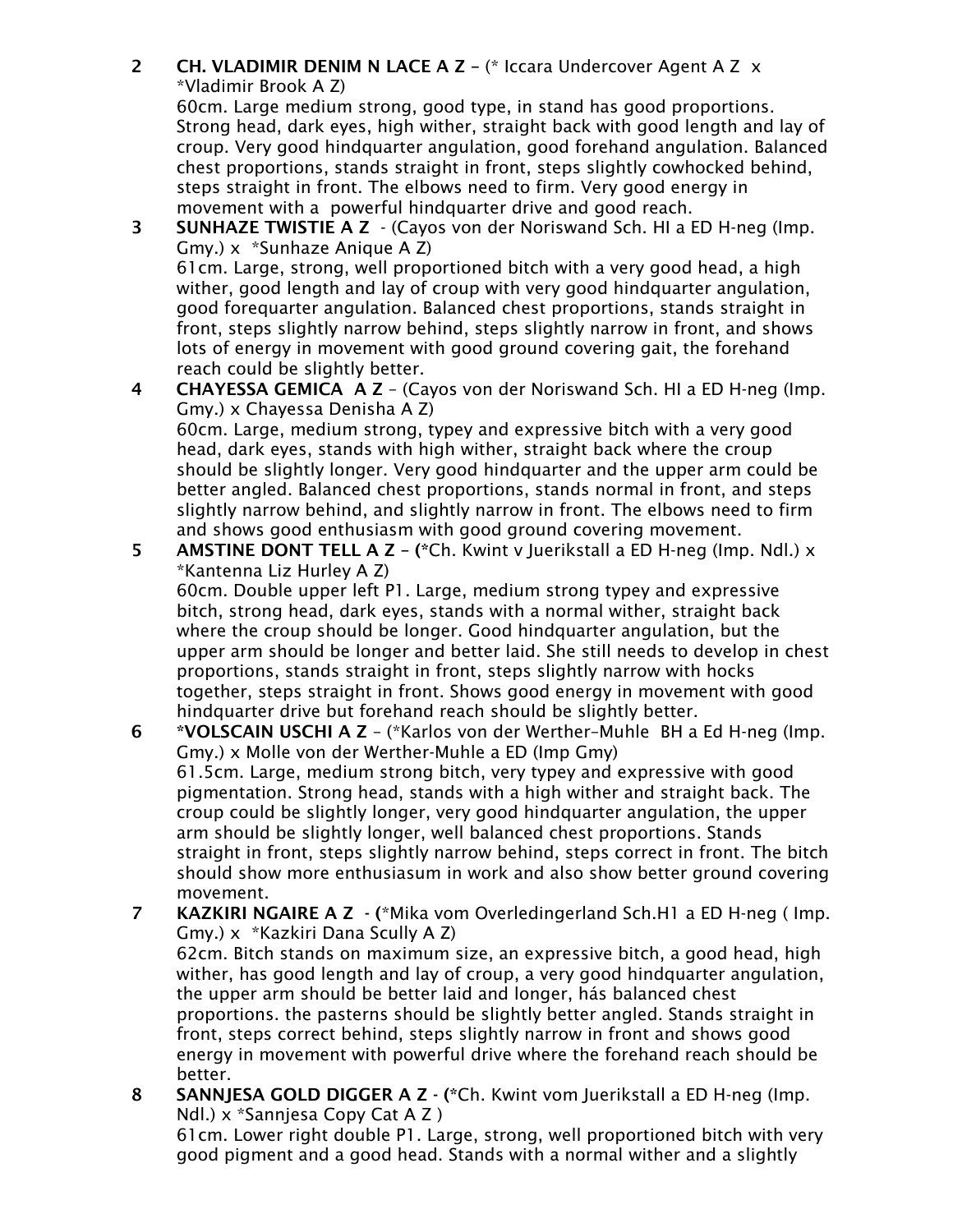roached back. The croup should be longer, good hindquarter angulation where the upper arm should be slightly longer, good chest proportions. Stands straight in front, steps straight behind, steps narrow in front and shows good energy in movement and good ground covering gait.

- 9 KUIRAU TAKEIRA A Z (\*Ch. Kwint vom Juerikstall a ED H-neg (Imp. Ndl.) x \*Kuirau Jubilation A Z ) 59.5cm. Large, medium strong bitch of good proportions and strong head. Stands with high wither, firm back and has a good length and lay of croup. Very good hindquarter angulation, the upper arm should be slightly longer and better laid. Balanced chest proportions, stands straight in front, steps slightly cow hocked behind, steps slightly narrow in front. Elbows need to firm. Shows good energy in movement with powerful drive, the forehand reach should be better.
- 10 \*ASTASIA CINNAMON HIT A Z (\*Cayos von der Noriswand Sch. HI a ED Hneg (Imp.Gmy.) x \* Astasia Grayce A Z) 61cm. Large, medium strong expressive bitch with a strong head, she has loose lips. Stands with high wither, straight back, croup should be slightly longer. Good hindquarter angulation where upper arm should be slightly longer and better angled. Balanced chest proportions. Stands straight in front, steps narrow behind, steps slightly narrow in front. The elbows need to firm. Shows good hindquarter drive, where forehand reach should be better.
- 11 PALLENDON TREAKLE A Z (\*Mike vom Estherlager Sch. HIII a ED H-neg (Imp. Ndl.) x Pallendon Klaudi Z) 55.5 cm. Medium size, medium strong bitch with good expression, a good head where the eye should be darker. Stands with a high wither, straight back, the croup should be longer. Very good hindquarter angulation, the upper arm should be longer and better laid. Good chest proportions, stands straight in front, steps straight behind, steps straight in front, but falls on the forehand. In movement shows good hindquarter drive where the forehand reach should be better.
- 12 FREESTIEN PANDA A Z (\*Mike v Estherlager Sch. HIII a ED H-neg (Imp. Ndl.) x \*Ch Otana v Bad Boll Sch H1 a ED (Imp. Gmy)

62cm. A bitch which stands on upper limit of size, medium strength, good proportions, a good head. The eye colour should be slightly darker. Stands with high wither, straight back, slightly short croup, she has good hindquarter angulation, the upper arm should be longer and better laid. Still needs to develop in the chest proportion. Stands straight in front, steps straight behind, steps straight in front, shows good enthusiasm in movement with good ground covering gait.

- 13 \*HAUSOSIN GALLANA A Z (\*Mika vom Overledingerland Sch. H1 a ED H-neg (Imp. Gmy. ) x \*Hausosin Aintnosin A Z ) 61cm. Large, medium strong bitch with very good head, she stands with a normal wither, straight back, croup should be slightly longer, good hindquarter angulation. The upper arm should be slightly longer and better laid. Still needs to develop in chest. Stands normal in front, steps straight behind, steps slightly narrow in front, where the elbows need to firm. The bitch shows good energy in movement where the hindquarter drive should be slightly better and forehand reach should be better.
- 14 \*ALBATA XAVIERA A Z (\*Ch. Kwint vom Juerikstall a ED H-neg (Imp. Ndl.)  $\times$ \*Albata Nikki A Z )

60.5cm. Large, medium strong well pigmented bitch. The under jaw should be slightly stronger. Has high wither, straight back, the croup is slightly short and steep, has very good hindquarter angulation and the upper arm should be longer and better laid. Balanced chest proportions, stands straight in front, steps straight behind and slightly narrow in front, shows good energy in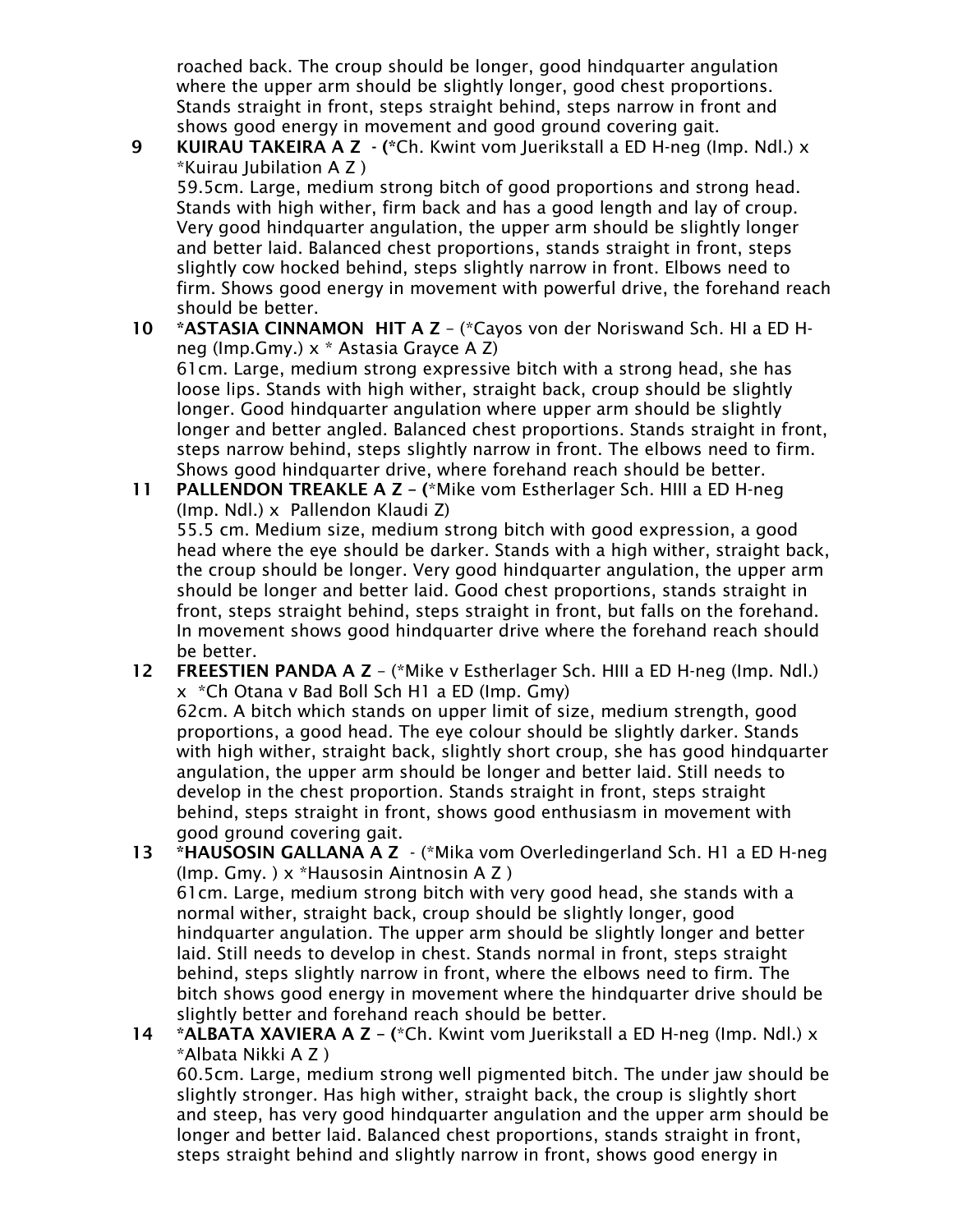movement where the ground coverage should be more powerful.

# OPEN BITCH

## EXCELLENT

 1 \*ASTASIA LORIE A Z - (\*Cayos von der Noriswand Sch. HI a ED H-neg (Imp. Gmy.) x \*Ch. Astasia Ashanti A Z

57cm. Medium size, medium strong, well proportioned bitch, a good head and normal wither. Straight back, good length and lay of croup, very good hindquarter angulation. The upper arm could be slightly longer and better laid. Balanced chest proportions, stands straight in front, steps correct front and rear and shows very good enthusiasm with very good ground covering movement.

- 2 \*CH. VOITLANDER PINA COLADA A Z (\*Cayos von der Noriswand Sch. HI a ED H-neg (Imp. Gmy.) x \*Stunadel Olympia A Z) 61.5cm. Large, strong typey and expressive bitch with a strong head. Stands with a high wither, firm back, has good length and lay of croup, very good hindquarter. Good forehand angulation and balanced chest proportions. Stands straight in front, steps straight behind, steps straight in front. Shows enthusiastic movement and shows very good hindquarter drive and good forehand reach
- 3 \*CH. FREEVALE CRAZY IN PINK A Z (\*Cayos von der Noriswand Sch. HI a ED H-neg (Imp. Gmy.) x Ch. Freevale Crazy For Love A Z) 60cm. Large, medium strong bitch with good proportions and a strong head. Stands with a high wither, firm back and has a good length and lay of croup, very good hindquarter. The upper arm should be slightly longer, balanced chest proportions, stands straight in front, steps correct behind, steps straight in front, moves with good enthusiasm, shows good ground covering movement.
- 4 \*VONEHRLICH SONIA A Z (\*Quartz vom Danischen Hof A ED H-neg (Imp. Ger.) A Z x Vonehrlich Halle Z )

62cm. Large, medium strong, well proportioned bitch with a strong head and a dark eye. High wither, straight back, good length and lay of croup. Very good hindquarter and good forehand angulation. Balanced chest proportions. Stands slightly east west in front, steps correct behind, steps correct in front, the elbows need to firm. Shows good energy in movement with strong hindquarter drive and good forehand reach.

 5 \*CH. KARMAY KOKODA A Z – (\*Ch. Ambala Caprio AZ x \*Indara Bit Of Class A Z (Imp. NZ.)

61cm. Large, medium strong with good proportions, Expressive bitch. Strong head, high wither, firm back, croup could be slightly longer. Very good hindquarter angulation, the upper arm should be slightly better angled, good chest proportions. Stands straight in front, steps straight behind, steps slightly narrow in front and the elbows need to firm. Very good enthusiasm and shows very good ground covering movement with powerful hindquarter drive.

- 6 \*AMSTINE DEEJAY A Z (\*Ch. Kwint vom Juerikstall a ED H-neg (Imp. Ndl)  $\times$ \*Kantenna Liz Hurley A Z) 60cm. Large, medium strong, well proportioned bitch, well pigmented with a strong head, high wither, straight back. The croup should be slightly longer. Very good hindquarter angulations, the upper arm should be slightly better angled. Balanced chest proportions, stands straight in front, steps correct behind, steps straight in front, good enthusiasm, shows powerful hindquarter drive where the forehand reach should be slightly better.
- 7 \*JAYKRI JUST A DASH A Z CD (\*Amando v Bisschofsheim a ED H-neg (Imp. Ndl.) x \*Ch. Astasia Demi A Z CDX )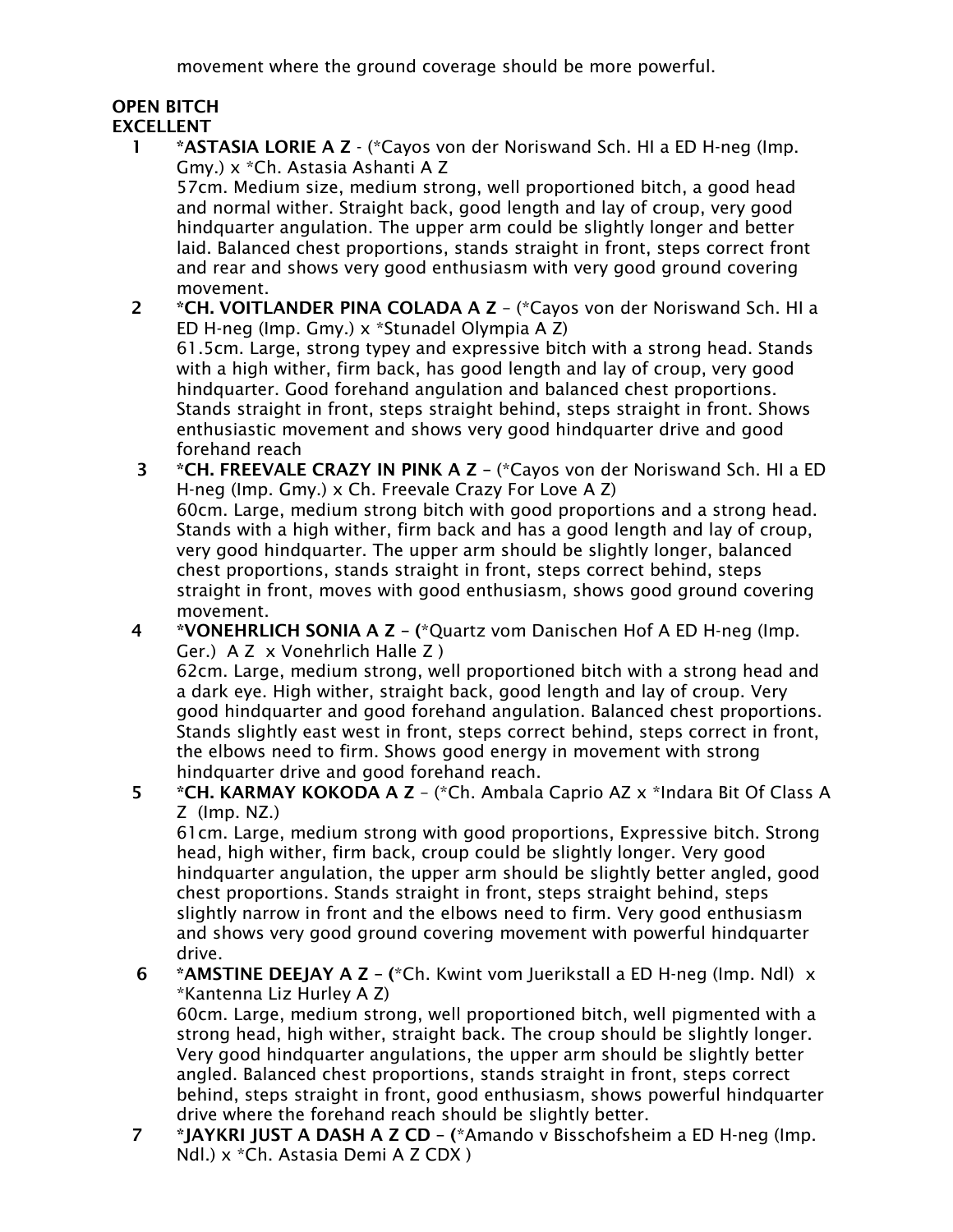59.5cm. Large, medium strong bitch, stands with good proportions, very good pigmentation, strong head, high wither, coat over the back slightly curly. The croup should be slightly longer, she has very good hindquarter angulation, the upper arm should be longer. Balanced chest proportions, stands straight in front, steps correct behind, steps straight in front, in movement she shows enthusiasm with powerful hindquarter drive with good forehand reach.

### 8 \*ASTASIA KYA A Z – (\*Cayos von der Noriswand Sch. HI a ED H-neg (Imp. Gmy.) x \*Ch Astasia Pasha A Z )

59cm. Large, medium strong, well proportioned bitch with a good head. Normal withers, straight back, good length and lay of croup, very good hindquarter and good forehand angulation. Balanced chest proportions, stands straight in front, steps straight behind, steps straight in front, moves with great enthusiasm and powerful hindquarter drive and good ground covering movement.

## 9 \*CH. DEBBAR PORSCHE A Z – (\*Ch. Debbar Fire Cracker A Z x \*Ch. Debbar Camilla A Z)

61cm. Large, medium strong bitch with good expression, high wither, straight back, croup should be slightly longer, very good hindquarter angulation. The upper arm should be slightly longer and better laid. Balanced chest proportions, stands straight in front, steps slightly narrow behind, steps east west in front and the elbows need to firm. In movement shows good enthusiasm with good hindquarter drive and the forehand reach should be slightly better.

#### 10 \*PALLENDON PATOU A Z – (\*Quartz vom Danischen Hof A ED H-neg (Imp.Gmy.) x \*Pallendon Ali a Z (Imp. UK.) 61cm. Bottom left double P1. Large, medium strong bitch with good expression, good head, normal wither, straight back, the croup should be slightly longer. Very good hindquarter angulation, the upper arm should be better laid and the under chest should be slightly longer. Stands straight in front, steps correct front and rear, falls slightly on the forehand, good ground covering movement

## 11 \*CH HEIKO COOKIE MONSTER A Z  $\cdot$  (\*Heiko Chevy A Z x \*Heiko Rip N Tear  $A Z$

59cm. Large, strong bitch with good expression, a strong head, normal withers, a straight back, the croup should be slightly longer. Very good hindquarter angulation, the upper arm should be slightly longer and better laid. Stands straight in front, steps straight behind, steps narrow in front and the elbows need to firm, shows powerful hindquarter drive where the forehand reach should be better and she should show more enthusiasm.

 12 \*CH HEIKO LADY LUCIFER A Z - ( \*Heiko Chevy A Z x \*Heiko Rip N Tear A Z) 60.5cm. Large, medium strong bitch with a strong head, normal wither, straight back, croup should be slightly longer. Good hindquarter angulation, the upper arm should be longer and better laid, the under chest should be longer. Stands straight in front, steps straight behind, steps narrow in front, and the elbows need to firm. Gaits with enthusiasm and shows powerful hindquarter drive where the forehand reach should be better.

#### 13 \*KULGLEN GALEN A Z - (\*As du Domaine du Val D'Aulnoy a ED H-neg (Imp. France) x \*Kulglen Bridgid A Z ) 60cm. Large, medium strong, well proportioned bitch with good head where the under jaw should be stronger, normal wither, firm back, croup should be slightly longer. Good hindquarter angulation, upper arm should be longer and better laid. Balanced chest proportions, stands correct in front, steps correct behind, steps slightly narrow in front and the elbows need to firm, shows good enthusiasm and good ground covering movement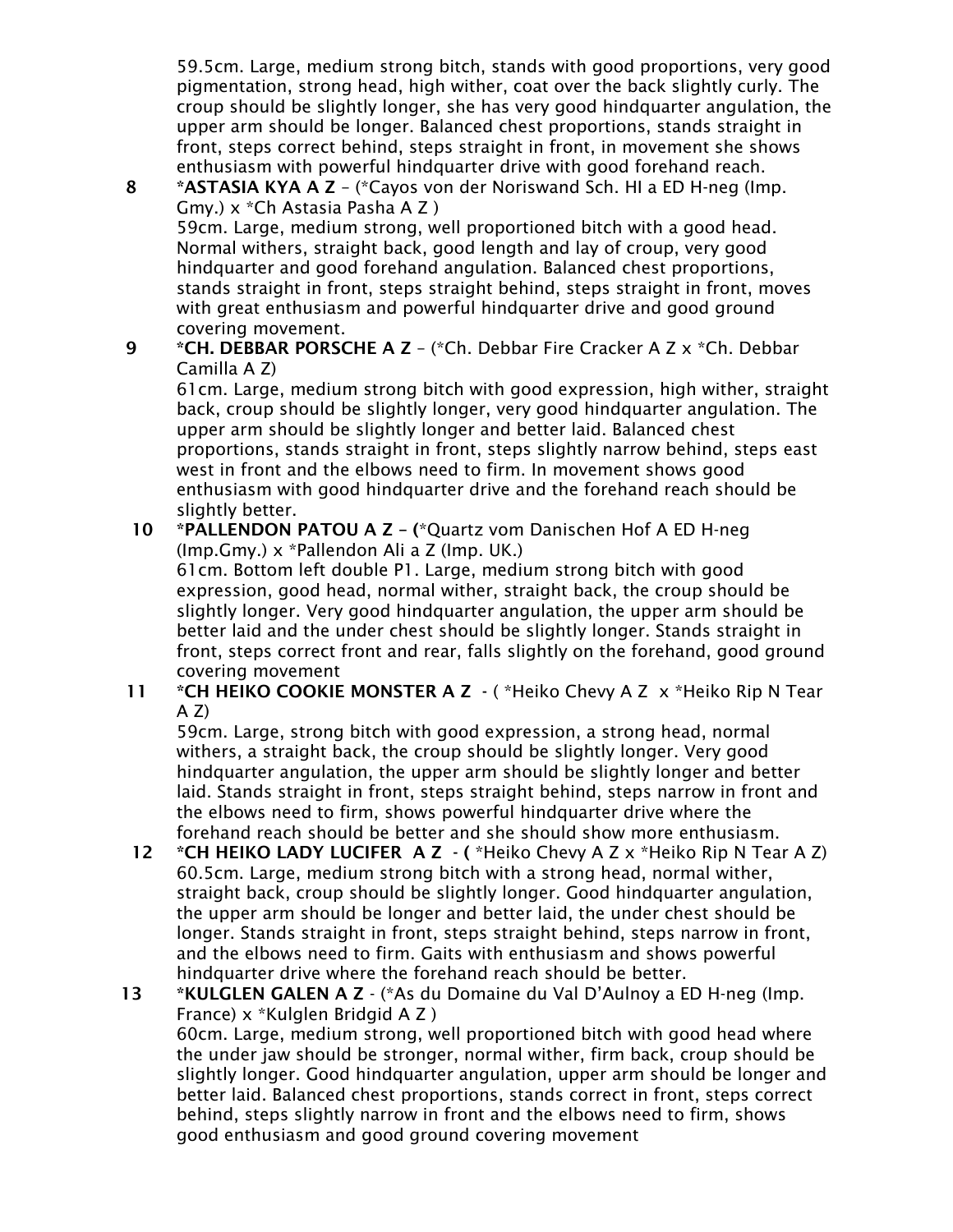- 14 \*KELINPARK SINNAMON A Z (\*Cayos von der Noriswand Sch. HI a ED H-neg (Imp. Gmy.) x \*Kelinpark Indian Summer A Z) 61cm. Large, strong, well proportioned bitch with a strong head, stands with normal wither, firm back, croup should be slightly longer. Very good hindquarter angulation, good forehand angulation, the under chest should be slightly longer. Stands straight in front, steps narrow behind and narrow in front. Good hindquarter drive where the forehand reach should be better.
	- 15 \*CH. OUTENHOF LYKA VADA HIC A Z (\*Janeve's Gido a ED H-neg ( Imp. Nwy.) x \*Ch. Outenhof Iowa Kimba H.I.T. A Z) 60cm. Large, medium strong, well pigmented bitch with a strong head, high wither, straight back, the croup should be slightly longer. Good hindquarter angulation, the upper arm should be slightly longer. Balanced chest proportions, stands straight in front, steps straight behind, steps correct in front, where the elbows need to firm. Falls slightly on the forehand and shows good hindquarter drive where the forehand reach should be better.
- 16 \*RHAKHANI CANDY KISSES A Z (\*Cayos von der Noriswand Sch. HI a ED Hneg (Imp. Gmy.) x \*Rhakhani Candy Girl A Z) 60cm. Large, strong bitch with good proportions, strong head, high withers straight back, the croup should be slightly longer. Very good hindquarter angulation, the upper arm should be slightly longer and better laid. Balanced chest proportions, stands slightly east west in front, steps straight behind, steps east west in front, shows enthusiasm and good hindquarter drive and the forehand reach should be better.
- 17 \*PALLENDON TATIANA A Z (\*Mike vom Estherlager Sch. HIII a ED H-neg (Imp. Ndl) x Pallendon Klaudi Z 58cm. Double P1 upper right. Above medium size, medium strong well proportioned bitch. The under jaw should be stronger, normal wither, straight back, the croup should be slightly longer and is slightly steep. Very good hindquarter angulations, the upper arm should be slightly longer and better laid. Stands straight in front, steps slightly narrow behind, steps straight in front. Shows good enthusiasm in movement and good ground covering movement.
	- 18 \*CH. SAAR CALENDAR GIRL A Z (\*Ch. Crossfire Chatos County A Z x Saar Lets Go Girl CDX)

58cm. Above medium size, medium strong, well proportioned bitch with a good head, normal withers, firm back, good length and lay of croup, very good hindquarter angulation, the upper arm should be slightly longer. Good chest proportions, stands straight in front, steps slightly narrow behind, steps straight in front and the elbows need to firm. Shows good ground covering movement with enthusiasm.

## 19 \*JEZLAHN SANDHYA A Z –(\*Mike v Estherlager HD ED (Imp Ndl) x \*Jezlahn Jinja A Z)

62cm. Double P1 upper right. On maximum size, medium strong, good proportions, well pigmented bitch, strong head, normal wither, firm back, croup should be slightly longer, good hindquarter angulation, the upper arm should be slightly longer and better laid, good chest proportions, stands straight in front, steps straight behind, steps straight in front, falls slightly on the forehand, shows good hindquarter drive where she needs better forehand reach.

## VERY GOOD

20 \*KAYROSSI MS DEMEANOUR A Z – (\*Ch. Sannjesa Crusty Demon A Z x \*Kayrossi Golden Star A Z)

59.5cm. Large, medium strong, well proportioned bitch with a strong head. Normal wither, straight back, the croup should be slightly longer. Very good hindquarter angulation, the upper arm should be longer and better laid.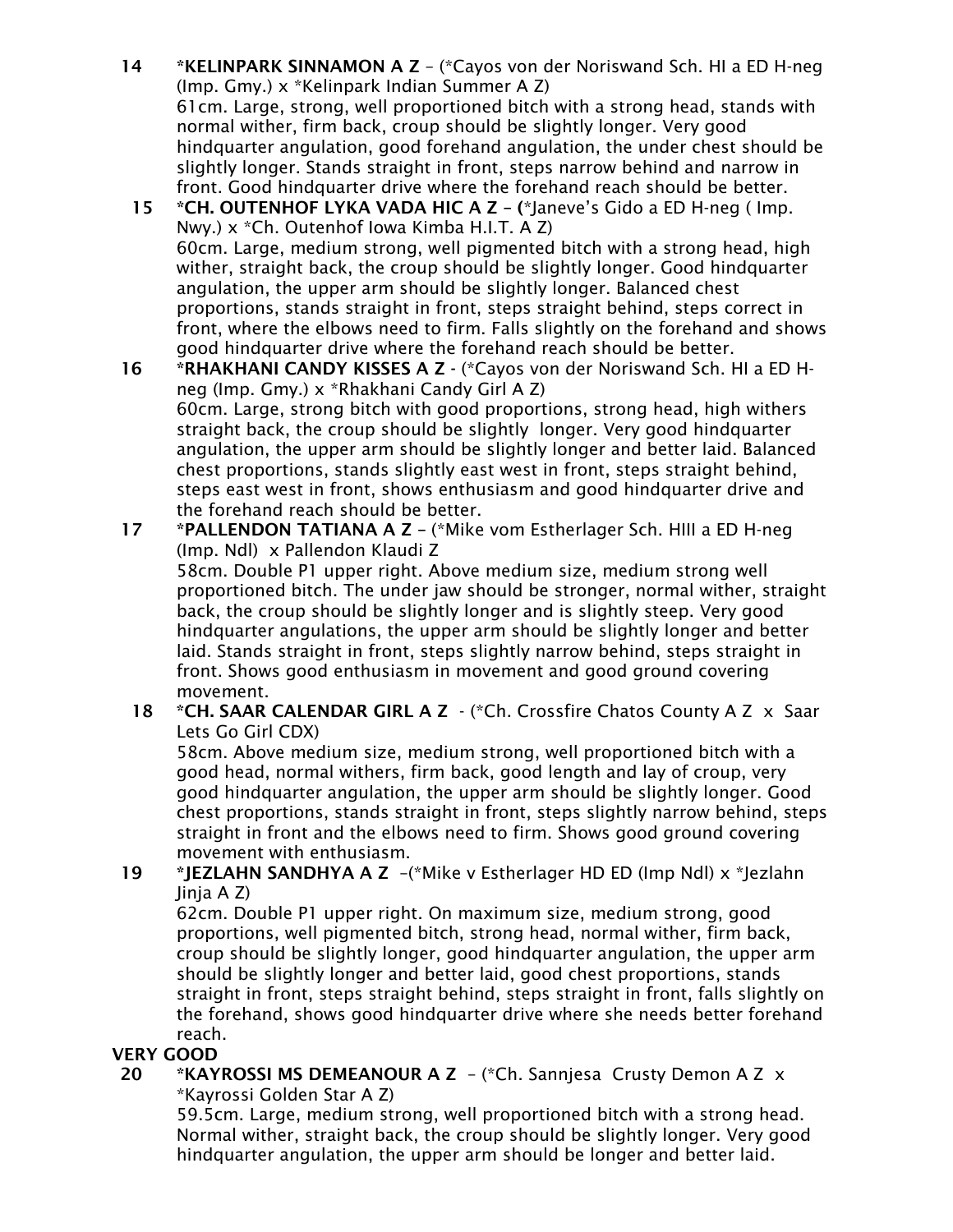Balanced chest proportions, stands normal in front, steps slightly narrow behind, steps narrow in front, the elbows need to firm. Falls slightly on forehand, shows good hindquarter drive where the forehand reach should be better

 21 \*PALLENDON QUINSI A Z - (\*Mike vom Estherlager Sch. HIII a ED H-neg (Imp. Ndl. ) x Pallendon Jorga A Z)

62cm. A bitch which stands on the maximum size of medium strength. In stance has good proportions, a strong head, normal wither, straight back, good length and lay of croup, very good hindquarter angulations, the upper arm should be slightly better laid. Balanced chest proportions, stands straight in front, steps correct behind, steps narrow in front where the elbows need to firm. Shows enthusiasm in movement, good hindquarter drive and good ground covering movement.

22 RAIZA OF HAVELOC (Imp South Africa) (Canto von Neumis Flucht Sch. HIII IP3 x Ascha of Barchaelo (Imp. South Africa) 59cm. P1 lower left missing and P1 right lower missing. Large, medium strong. A bitch with very good pigmentation, strong head, slightly flat wither, straight back, croup should be longer, good hindquarter angulation, the upper arm should be longer and better angled, the under chest needs to develop. Stands normal in front, steps straight behind, steps narrow in front where the elbows need to firm. Falls on the forehand and shows good movement.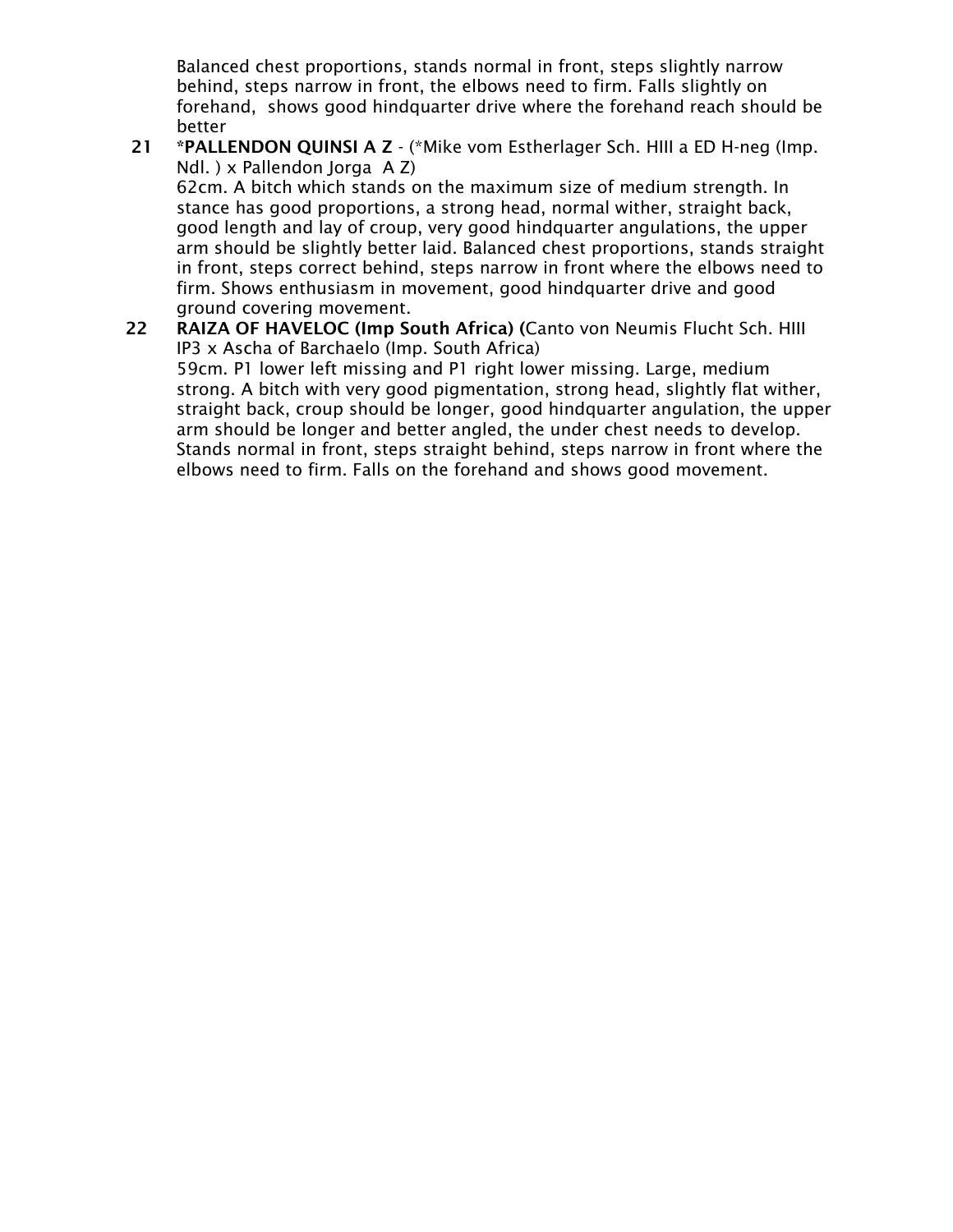

#### GERMAN SHEPHERD DOG CLUB QUEENSLAND CHAMPIONSHIP SHOW 11TH JULY 2010 JUDGE: HERR F. GERSTENBERG SV (GMY)

## BABY PUPPY DOG

#### VERY PROMISING

- 1 VOITLANDER VON ZIPPER (\*Cayos von der Noriswand Sch. HI a ED H-neg (Imp. Gmy.) x \*Stunadel Zinnia A Z)
- 2 KINGLAND YUTU YAZMAN (\*Kelinpark Quasar A Z x Kingland Oo La La Z)
- 3 BENBEKA MAVRICK (\*Lawine Zasko A Z x \*Lawine Vanity Fair A Z)
- 4 VOITLANDER VON SCHULTZ (\*Cayos von der Noriswand Sch. HI a ED H-neg (Imp. Gmy.) x \*Stunadel Zinnia A Z)
- 5 TAKIMBRE GOT THE LOT (\*Rico von der Kleinen Birke a ED H-neg (Imp.Gmy.) x Takimbre Voodoo Doll A Z)

# MINOR PUPPY DOG

## VERY PROMISING

1 BLUEMAX SHREK – (\*Jimmy vom Baruther Land Sch HIII a ED H-neg (Imp. Gmy.)  $\times$ Bluemax Kascha A Z) -

6.5 months right bottom Double P1, above medium size, medium strong, good type, expressive dog, strong head, stands with high wither, good length and lay of the croup, good hindquarter angulation, the upper arm should be slightly better angled, balanced chest proportions, hocks need to firm, steps straight in front, holds himself high in withers in movement and shows good ground covering gait.

2 BLUEMAX JIM BEAM – (\*Jimmy vom Baruther Land Sch HIII a ED H-neg (Imp. Gmy.)  $\times$ \*Newedge Just a Joker A Z)

Teeth correct. Medium size, medium strong, well pigmented dog with good head, stands with a high wither, straight back, croup has good length but is slightly steep. Very good hind quarter angulation, the long upper arm should be better angled, good balanced chest proportions. Stands normal in front, hocks need to firm, steps slightly east west in front, holds wither well in movement and shows good ground covering gait.

 3 ANDACHT WHAT IF – (Andacht I Am Legend A Z x Andacht Quina A Z) 7 months, teeth correct, large, strong, very well pigmented dog with a good head, stands with normal wither, straight back, croup should be longer, good hindquarter angulation, the upper arm should be slightly longer, stands normal in front, the hocks need to firm, steps slightly narrow in front, good temperament, the dog shows good ground covering movement.

## **PROMISING**

 4 SURFIR GOLD SALUTE – (\*Kantenna Hunter A Z x \*Ch.Pallendon Pips Pride A Z ) 8 months, teeth correct, large, good chest proportions, the head should be more masculine, the eyes could be darker, high withers, firm back, slightly short croup, the dog still needs to develop overall, good hindquarter angulation, the upper arm should be longer and better laid, the pastern is too steep, stands straight in front, steps correct behind, steps correct in front, shows good ground covering movement.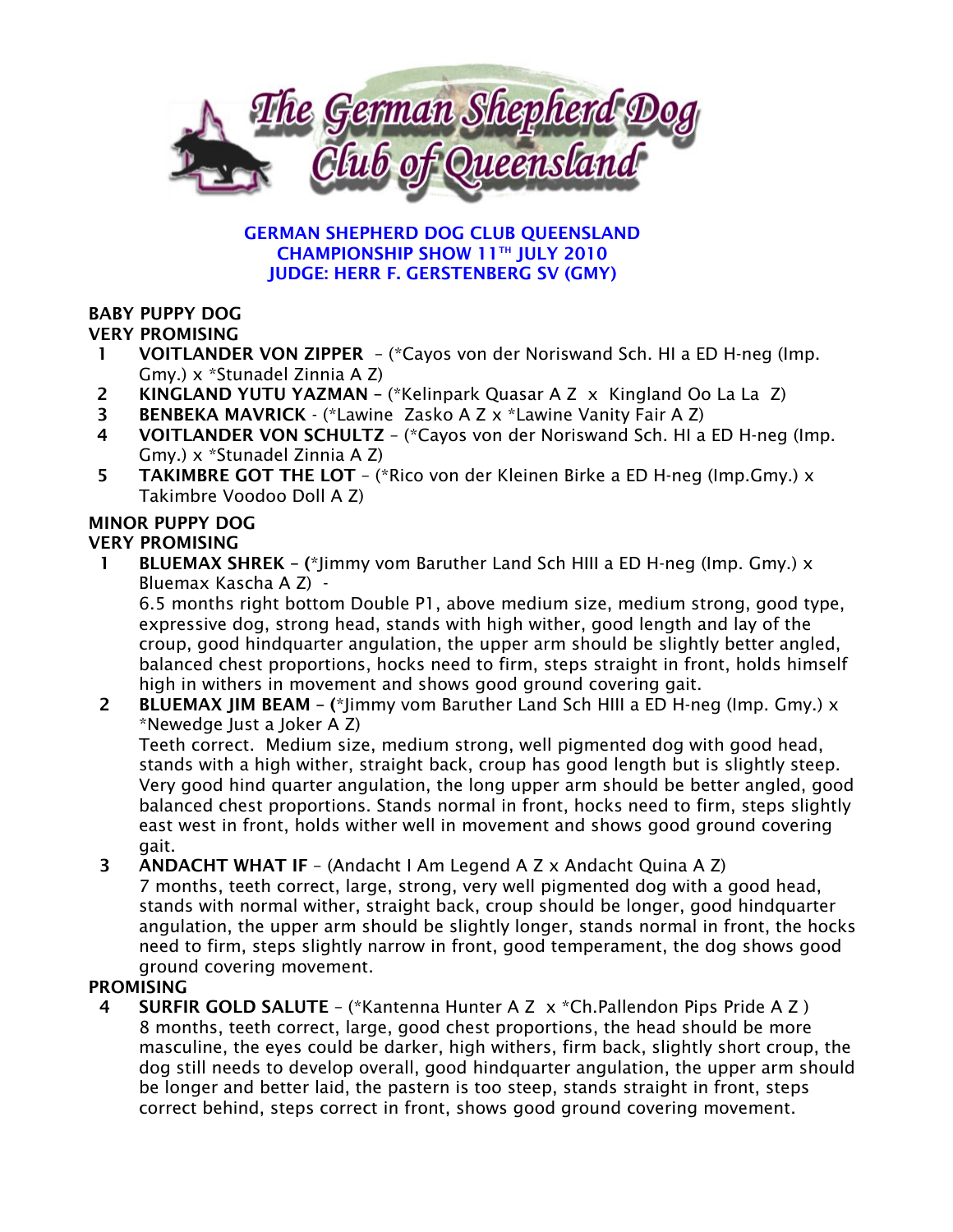## PUPPY DOG VERY PROMISING

 1 LEISHJACLYN WAVE DANCER – (\*Ch. Leishjaclyn Zpartacus A Z x Leishjaclyn Jillaroo Dancer)

10 months, teeth correct, large, strong well pigmented dog with a very good head, dark eyes, good wither, straight back, the croup should be longer and is slightly steep, very good hindquarter angulation, upper arm should be slightly longer, balanced chest proportions, stands straight in front, steps straight behind, steps straight in front, carries his wither well, in movement shows a powerful hindquarter drive but forehand reach should be slightly better.

 2 KAYROSSI SUPA NATURAL – (\*Kantenna Hunter A Z x \*Kayrossi Iwoz Iam A Z) 9 months. Teeth correct, large, medium strong dog with a good head, stands with high wither, straight back, still has a good croup, good hindquarter angulation but upper arm should be longer and better angled, underchest still needs to develop, stands correct in front, steps correct behind, steps slighly east west in front, good energy in movement with poweful drive but the forehand reach should be better.

## PROMISING

 3 DEBBAR SHOGUN – (\*Ch. Debbar Fire Cracker A Z x \*Ch. Debbar Gemma A Z) Teeth correct. Large, medium strong dog, stands in good proportion, strong head, stands with normal wither, straight back, short croup, good hindquarter angulation, upper arm should be longer and better angled, needs to develop more in the underchest, stands straight in front, steps straight behind, steps straight in front, elbows need to firm, good movement, shows good hindquarter drive but forehand reach should be slightly better

## JUNIOR DOG

## VERY GOOD

 1 CH. FREEVALE ON THE PROWL – (\*Cayos von der Noriswand Sch. HI a ED H-neg (Imp. Gmy.) x Ch. Freevale Love Me Crazy)

Teeth correct. 65.5 cms. Above medium size, strong, expressive male with very good pigmentation, strong head, high wither, firm back, good length and lay of the croup, very good hindquarter angulation, good forehand angulation, balanced chest proportions, stands straight in front, steps correct behind steps, slightly narrow in front where elbows need to firm, good enthusiasm in movement, good hindquarter drive and good forehand reach

2 SCHNEEBERG ULTIMATELY KRYPTIC - (\*Fremont TooHot ToHandle A Z x \*Ch. Schneeberg Pure Charm A Z)

Teeth correct. 64.5 cms. Large, medium strong, expressive dog with a good head, stands with high wither, straight back, good length and lay of the croup, very good hindquarter angulation, upper arm could be better angled, needs to develop in the under chest, stands normal in front, steps correct behind, steps slightly narrow in front where the elbows still need to firm, moves with enthusiasm and shows a good powerful drive with good forehand reach.

- 3 DEBBAR ROCK STAR A Z (\*Cayos von der Noriswand Sch. HI a ED H-neg (Imp. Gmy.) x \*Ch Debbar Dancing Queen CD A Z) 66 cms Teeth correct, large, medium strong dog with good expression and good head, stands with normal wither, straight back, good length and lay of the croup, good hindquarter angulation, upper arm should be longer and better angled, under chest still needs to develop, stands straight in front, steps correct behind, steps correct in front, elbows are turned in, shows enthusiasm in movement and shows good hindquarter drive but forehand reach should be better.
- 4 KUIRAU VEGAS A Z (\*Kuirau Lincholn A Z x Kuirau Ocean Breeze Z) 16 months 63 cm Teeth correct, medium size, medium strong dog who should be a little bit longer in the middle piece, has a good head, still good wither, stands with straight back, croup should be longer, very good hindquarter angulation, upper arm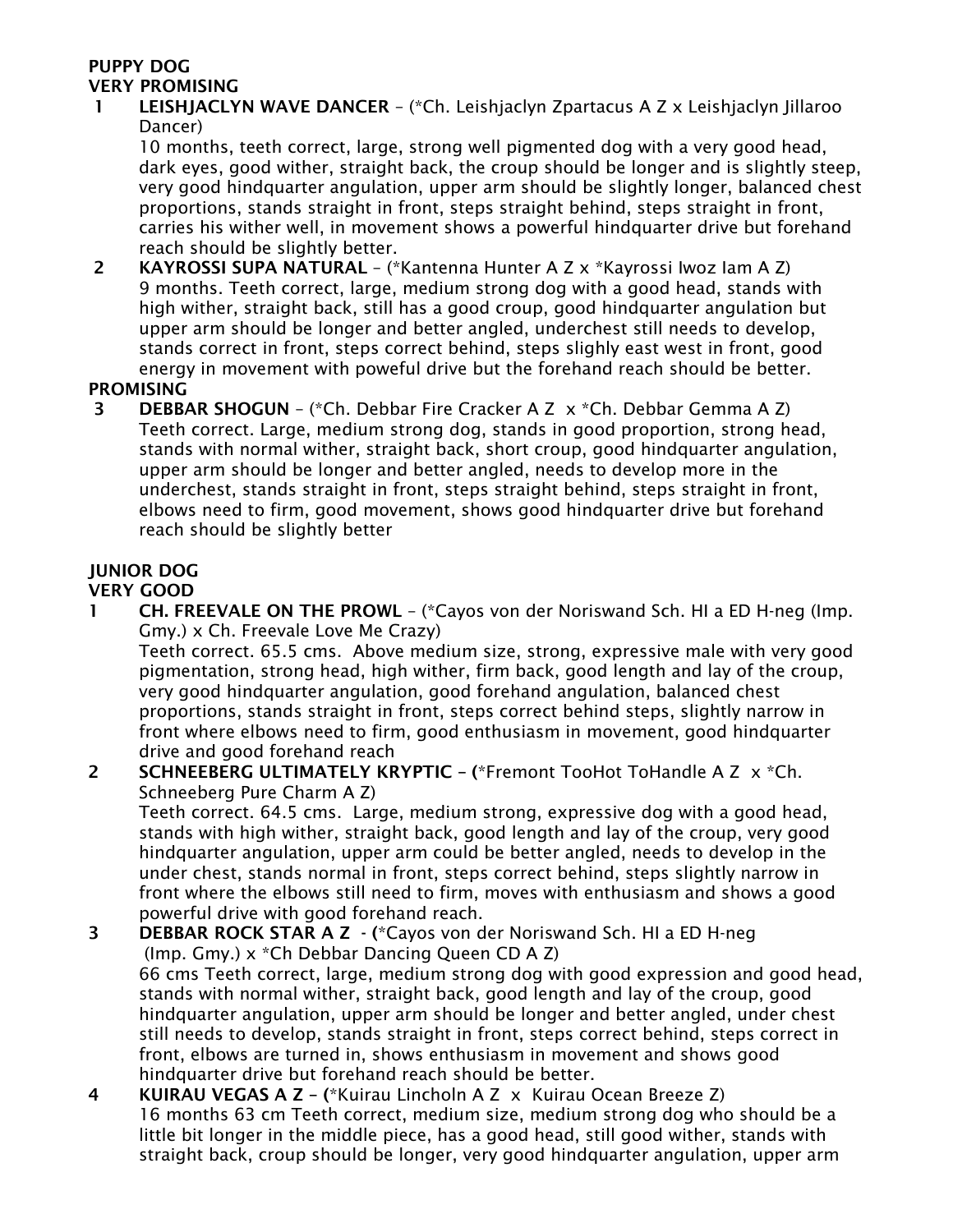should be longer and better angled, chest proportions still needs to develop, stands straight in front, steps slightly cow hocked behind, steps straight in front, shows good hindquarter drive but the forehand reach should be slightly better.

## INTERMEDIATE DOG

## VERY GOOD

1 \*ASTASIA BOEING A  $Z -$  (\*Gollo v Leinder land a ED H-neg (Imp. Gmy.)  $x *$ Ch Astasia Pasha A Z)

66.5cms. 23 months. Large, medium strong, very expressive dog with very good pigment, strong expressive head, high wither, straight back, good length of croup which could be better angled, very good hindquarter, upper arm could be slightly longer, stand correct in front, steps slightly narrow behind, steps correct in front, elbows need to firm, shows good enthusiasm with powerful drive and good forehand reach.

2 \*DJENUEN ROCK MACHINE A Z - (\*Orrinshir Elton John AZ x \*Ch. Iccara Vegas Showoff A Z)

66 cms. 2 years 3 months. Large, medium strong, expressive dog with a strong head, high withers, firm back, croup should be longer, very good hindquarter angulation, upper arm should be better angled, balanced chest proportions, stands correct in front, steps narrow behind, steps slightly narrow in front, elbows should be firmer, in movement shows good enthusiasm with powerful hindquarter drive and good forehand reach.

3 CH. ASTASIA ELI H.I.C. A Z – (\*Mika vom Overledingerland a ED SchH1 H-neg (Imp. Gmy.) x \*Ch. Astasia Ashanti A Z)

66cms. 18 months. Upper left Double. P1 Large, medium strong expressive dog with a good head, normal wither, straight back, croup should be slightly longer, upper arm should be longer and better laid, the under chest should be slightly longer, stands slightly east west, steps straight behind, steps slightly narrow in front, elbows still to firm, shows good enthusiasm in movement, forehand reach should be better, powerful hindquarter drive.

4 STEINHUEGEL BILLY THE KID – (\*Ch. Willmaurs Cockney Bill A Z x \* Astasia Gemini A Z)

65.5cms. 18 months. Large, medium strong dog with still a good head, normal wither, straight back, croup should be longer and is slightly steep, very good hindquarter angulations, upper arm should be longer and better laid, pasterns should be firmer, needs to develop in the fore chest, should be more correct in front, steps correct behind, steps narrow in front, elbows need to firm, shows sufficient enthusiasm in movement, strong hindquarter drive where reach should be better.

## OPEN DOG

- 1 \*JIMMY VOM BARUTHER LAND Sch. HIII a Z H-neg (Imp. Gmy) (\*Naxos vom Holtkamper See Sch HIII a ED x \*Yenti vom Baruther Land Sch HI a ED) 3yrs. 8mths. 65.5cms. Large, medium size dog, good expression, strong head, high withers, straight firm back, good length and lay of croup, very good hindquarter angulations, good forehand angulations, balanced chest proportions. Stands straight in front, steps narrow behind, steps straight in front, elbows should be firmer, good ground covering movement with powerful hindquarter drive.
- 2 \*CH. SCHAEFERHUND ASKO A Z (\*Ch. Kwint vom Juerikstall a ED H-neg (Imp. Ndl.) x \*Schaeferhund Vanta A Z)

3yrs. 9mths. 65cms.Large, medium strong dog, stands in good proportions, high withers, straight firm back, good length and lay of croup, very good hindquarter, upper arm should be slightly longer and better laid, underchest should be slightly longer, stands normal in front, steps correct behind, steps east west in front, elbows needs to be firmer, shows good enough powerful hindquarter drive, good forehand reach.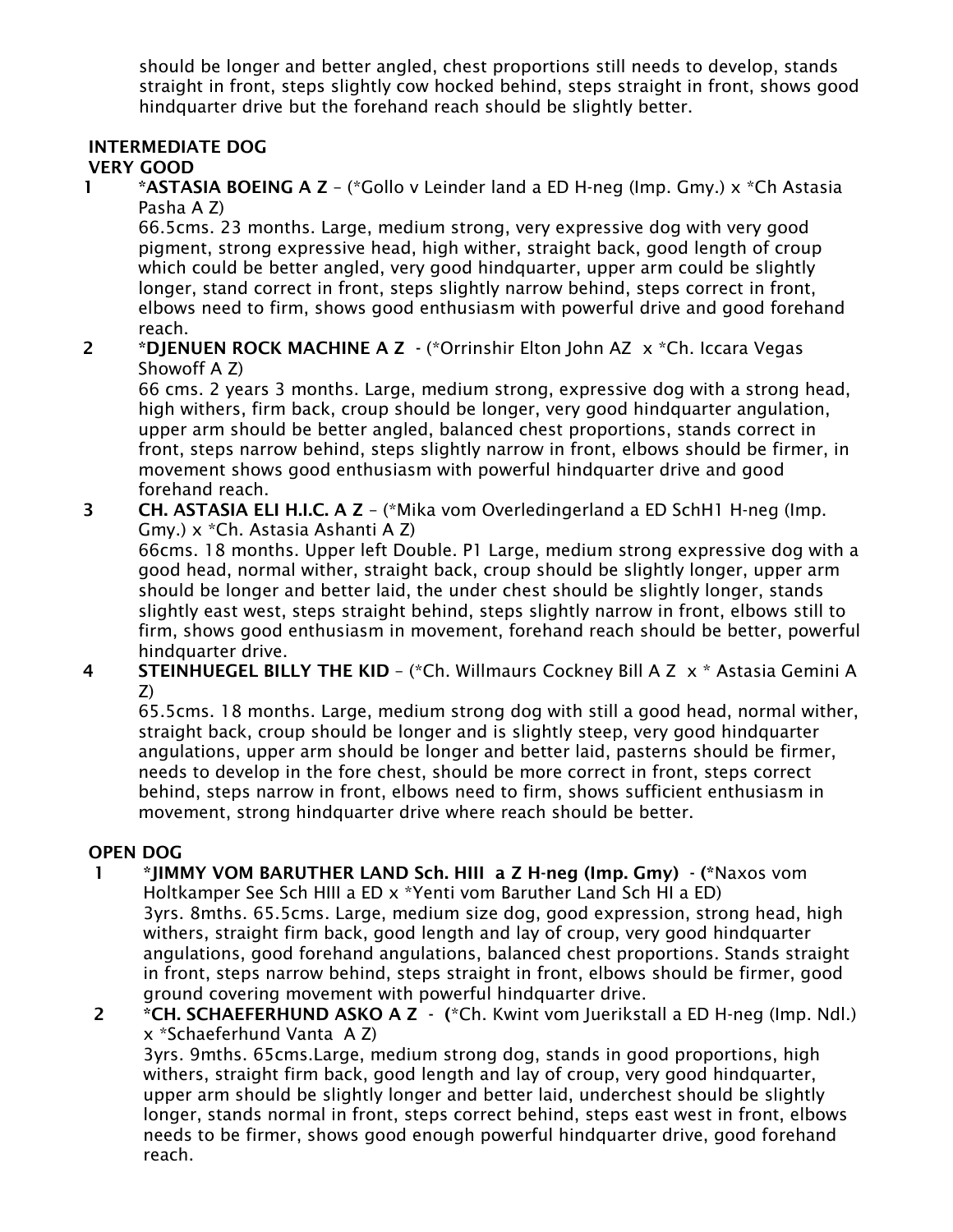3 \* GR. CH. SUNHAZE KORONA A Z – (\*Cayos von der Noriswand Sch. HI a ED H-neg (Imp. Gmy) x \*Sunhaze Topaz A Z)

3yrs. 5mths. 62cms. Just middle size, medium strong dog with balanced proportions, good head, normal wither, straight back, croup should be longer, very good hindquarter angulations, upper arm should be longer, good chest proportions, stands normal in front, steps slightly narrow behind, steps narrow in front, elbows need to firm, shows enthusiasm in movement, shows still good hindquarter drive, forehand reach should be better.

 4 \*CH. DEBBAR FIRE CRACKER A Z - (\*Ch. Leishjaclyn Zpartacus A Z x \*Ch. Astasia Tiffany A Z)

6 yrs. 67cms. Dog of maximum size with good expression, good head, normal wither, straight back, should be slightly longer in the loin, very good hindquarter angulation, upper arm should be better angled and longer, underchest should be slightly longer, stands straight in front, steps narrow behind, steps straight in front, elbows should be firmer, shows good enthusiasm, powerful hindquarter drive, good forehand reach.

## VERY GOOD

 5 \*FREEVALE SWEET LACHLAN A Z – (\*Aimsway Stone Cold A Z x \*Ch. Freevale Crazy For Love A Z)

3yrs. 8mths. 66cms. Large, strong, expressive dog standing in good proportions, strong head, high wither, straight back, croup should be slightly longer, very good hindquarter angulations, upper arm should be longer and better angled, balanced chest proportions, stands normal in front, steps cow hocked behind, steps narrow in front, elbows needs to firm, falls on forehand, in movement has good hindquarter drive and forehand should be freer.

 6 \*STEINHUEGEL ANZAC A Z – (\*Ch. Sannjesa Crusty Demon A Z x \*Uhlmsdorf Zodiac Flyer HT A Z)

2yrs 62.5cms. Top and bottom left Double P1. Medium size and strength, stands a little bit erect, good head, normal wither, straight back, croup should be longer, very good hindquarter angulations, upper arm should be longer and better angled, needs to develop in the fore chest, stands straight in front, steps wide behind, steps straight in front, falls slightly on the forehand, hindquarter drive could be more effective and reach could be better.

7 PHLYNT OF HAVELOC (IMP South Africa) - (Canto von Neumis Flucht Sch HIII IP3 x Ascha of Barchaelo (Imp SA)

4 years. 62 cms. Double P1. Medium size, medium strong, good expression, good pigmentation, good head, eyes needs to be darker, flat withers, firm back, croup must be longer, good hindquarter angulation, upper arm must be longer, good under chest, normal front, correct behind, steps slightly narrow in front, elbows need to be firmer, still shows good enthusiasm, should show better ground covering movement.

#### CHALLENGE DOG: \*JIMMY VOM BARUTHER LAND Sch. HIII a Z H-neg (Imp. Gmy) RESERVEDOG: \*ASTASIA BOEING A Z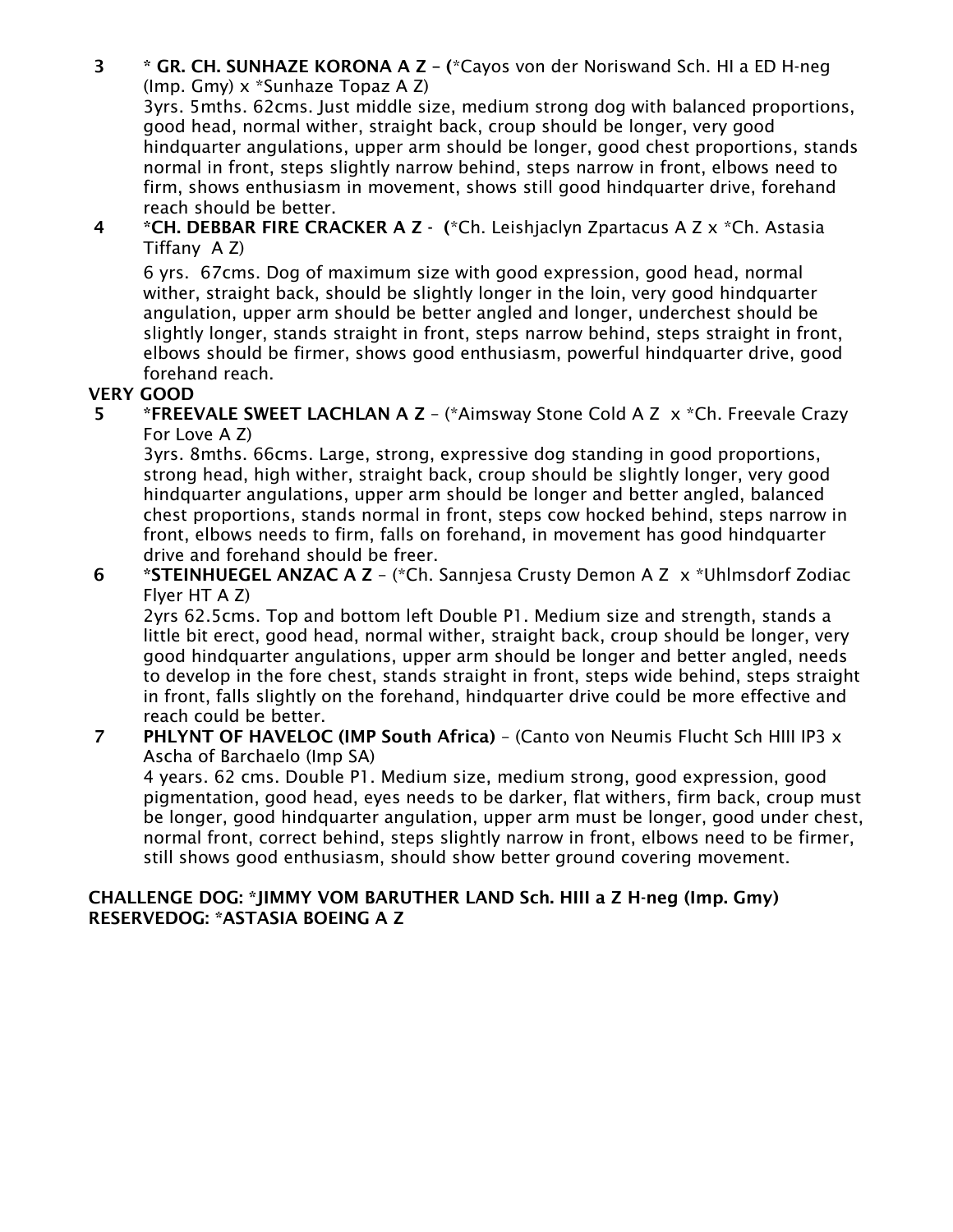## **GERMAN SHEPHERD DOG CLUB QUEENSLAND CHAMPIONSHIP SHOW 11TH JULY 2010 JUDGE: FIONA ANDERSON (UK)**

## BABY PUPPY BITCH

## VERY PROMISING

- 1 KELINPARK XENA (\*Kelinpark Quasar A Z x \*Kelinpark Pinot Noir A Z )
- 2 VOITLANDER VENEZUELA (\*Cayos von der Noriswand Sch. HI a ED H-neg (Imp. Gmy.) x \*Stunadel Zinnia A Z)
- 3 STEINHUEGEL EMBER (\*Jimmy vom Baruther Land Sch HIII a ED H-neg (Imp. Gmy.) x \*Astasia Gemini A Z)
- 4 ANDACHT RHEA SILVIA (\*Andacht I Am Legend A Z x \*Andacht Olivia A Z)

#### MINOR PUPPY BITCH VERY PROMISING

1 ALBATA ANGELINA – (\*Cayos von der Noriswand Sch. HI a ED H-neg (Imp. Gmy) x Albata Nikki A Z)

8 months Double P1 upper left, Black and gold bitch, expressive, very well coloured, a good over line with a short steep croup, the upper arm is of good length but could be better angled, body proportions are correct, she has very good hindquarter angulations, she stands correct front and behind, sound coming and going with a very good free roomy side gait.

2 JEZLAHN TPISA – (\*Cayos von der Noriswand Sch. HI a ED H-neg (Imp. Gmy.) x \*Jezlahn Jinja A Z)

8 months. Teeth correct, black and gold, medium size, medium strength, expressive female with very good over line, normal withers, croup is short and steep, the upper arm is of good length but could be better angled, body proportions are correct, very good hindquarters, she is sound coming and going and she has a very good powerful, roomy side gait.

3 SUNHAZE BROWN SUGAR – (\*Cayos von der Noriswand Sch. HI a ED H-neg (Imp. Gmy.) x \*Sunhaze Electric A Z)

8 months. Teeth correct, middle size, medium strong, expressive female, normal withers, firm back, short steep croup, upper arm is a little short and steep, the body proportions are correct, she has very good hindquarters, she stands correct front and behind, she is sound coming and going, good side gait, front reach could be freer.

4 KULGLEN HOLLY - (\*Jimmy vim Baruther Land Sch HIII a ED H-neg (Imp. Gmy.) x \*Kulglen Galen A Z)

7 months Teeth correct, expressive bitch with very good pigment, medium size, medium strength, very good overline with a short steep croup, the upper arm is normal but could be better angled, body proportions are correct, she has very good hindquarters, stands correct in front and behind, sound coming and going and has a very good free roomy side gait.

5 KUIRAU WILD ROSE – (\* Rico von der Kleinen Birk a ED H-neg (Imp. Gmy.) x \*Kuirau Jubilation A Z)

 8 ½ months Teeth correct, black and gold, upper medium size expressive female, high withers, firm back with a short steep croup, the upper arm is long but could be better angled, normal body proportions with good hindquarters, stands correct front and rear, coming and going is correct and the side gait is good but the female rises in the croup in movement.

6 BERNLOCH BLAME IT ON RIO –(\*Kelinpark Quasar A Z x Andacht Alicia A Z) 8 months Teeth correct, middle size, medium strength, expressive, very good overline, croup is short and slightly steep, the upper arm is steep, the body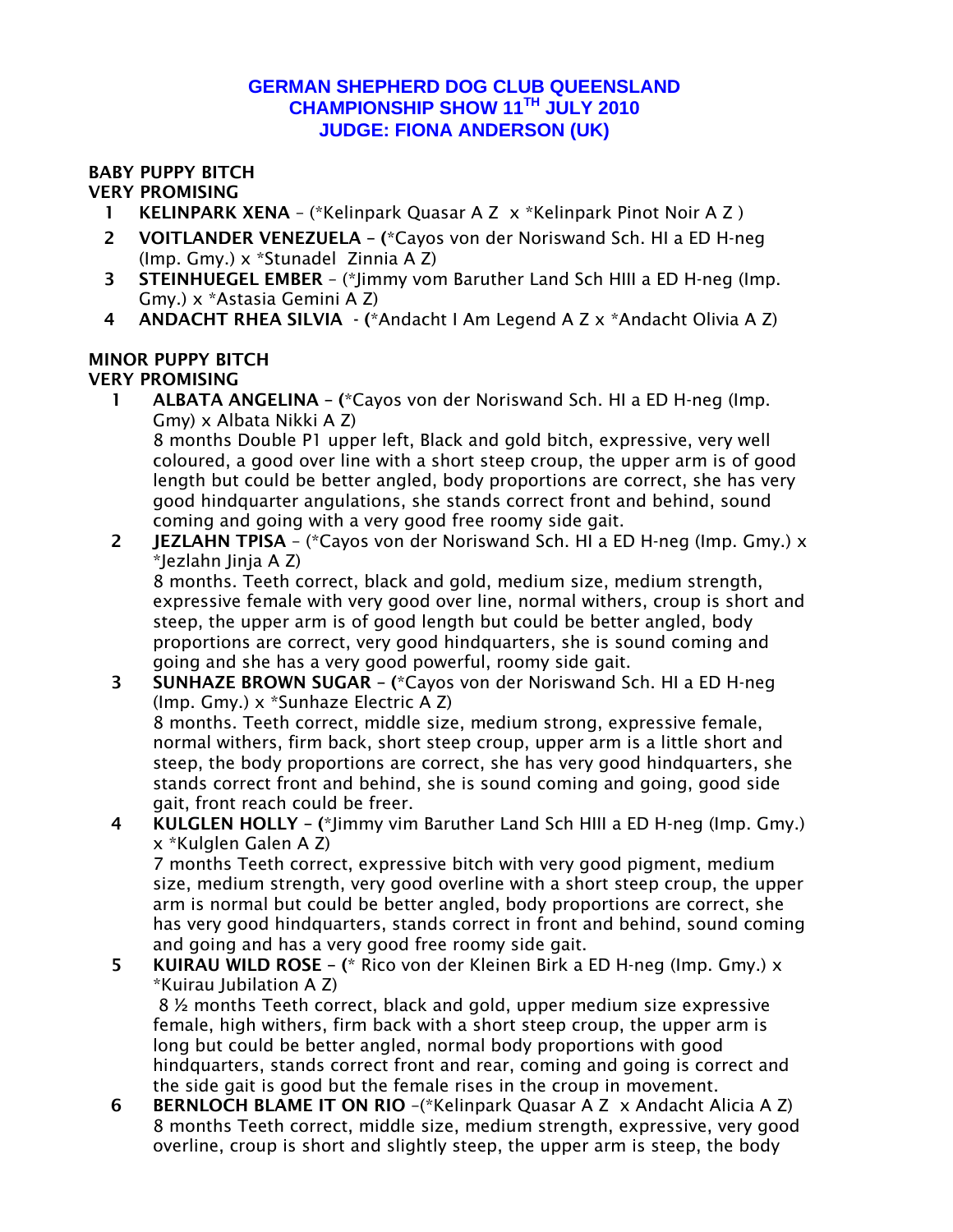proportions are correct and she has very good hindquarters, she stands correct front and behind, sound going and coming, shows a good side gait.

## 7 JAYKRI KAMEKO – (Natz Vera Cruz (Imp Gmy) a ED x \*Jaykri Just A Dash CD  $A Z$

7 months Dentition correct, big, medium strength, expressive, very good pigment, high withers, firm overline with a short steep croup, upper arm is normal but could be better angled, the under chest could be slightly longer and she has good hindquarters, she stands correct front and rear, she is sound coming and going, shows a roomy, powerful side gait.

#### PUPPY BITCH VERY PROMISING

## 1 KANTENNA MASQUERADE - (\*Kantenna Hunter A Z x \*Djenuen Thingummyjig A Z)

9 months Teeth correct, middle size, middle strength, expressive, very good pigment, normal wither, fairly good overline, the croup is slightly short but of good angle, the upper arm is of good length but slightly steep, body proportions are slightly stretched, very good hindquarter, she stands correct front and behind, sound coming and going and she has very free roomy side gait.

2 ASPÁSIA JADE – (\*Ch. Fremont Too Hot To Handle A Z  $\times$  \*Astasia Dee A Z) 11 months Teeth correct, medium size, middle strength, expressive female, good pigment, very good overline, croup is slightly short but good lay, the forehand is normal, the upper arm could be slightly better angled, very good body proportions, very good hindquarter, she stands correct in front and behind, sound coming and going, very good powerful side gait, the front reach could be slightly freer.

# JUNIOR BITCH

VERY GOOD

**1** ALBATA YOLEE – (\*Ch. Kwint vom Juerikstall a ED H-neg (Imp. Ndl)  $\times$  \*Albata Hayley A Z)

Upper medium size, medium strength, very good expression, very good pigment, very good overline, croup is short and slightly steep, upper arm is good length but the angle could be slightly better, proportions correct, very good hindquarters, stands correct front, steps correct front and rear, side gait is very free and far reaching.

## 2 WINOLA MIA – (\*Cayos von der Noriswand Sch. HI a ED H-neg (Imp. Gmy.) x \*Winola Rio A Z)

Medium size, medium strong, good colour, expressive, very good overline, normal wither, croup is normal with good lay, upper arm is of good length and angle, body proportions are correct and has very good hindquarter angulations. Stands correct front and rear, sound coming and going and shows very free and far-reaching movement.

## 3 BLUEMAX SCORCHING FIRE – (\*Ch. Fremont TooHot ToHandle A Z x \*Newedge Justa Joker A Z)

Medium size, medium strength, very good pigment, expressive, very good overline, croup is short, upper arm is good length but could be better angled, very good body proportions and very good hindquarter angulations. Stands correct front and rear, sound coming and going with very good roomy side gait.

 4 FREEVALE STATE OF THE ART – (\*Freevale Sweet Lachlan A Z x \*Ch.Eigenschaft Regal Flame A Z)

Medium size, medium strength, expressive, very good pigment, high wither, very good overline, croup is short but of good lay, upper arm is of good length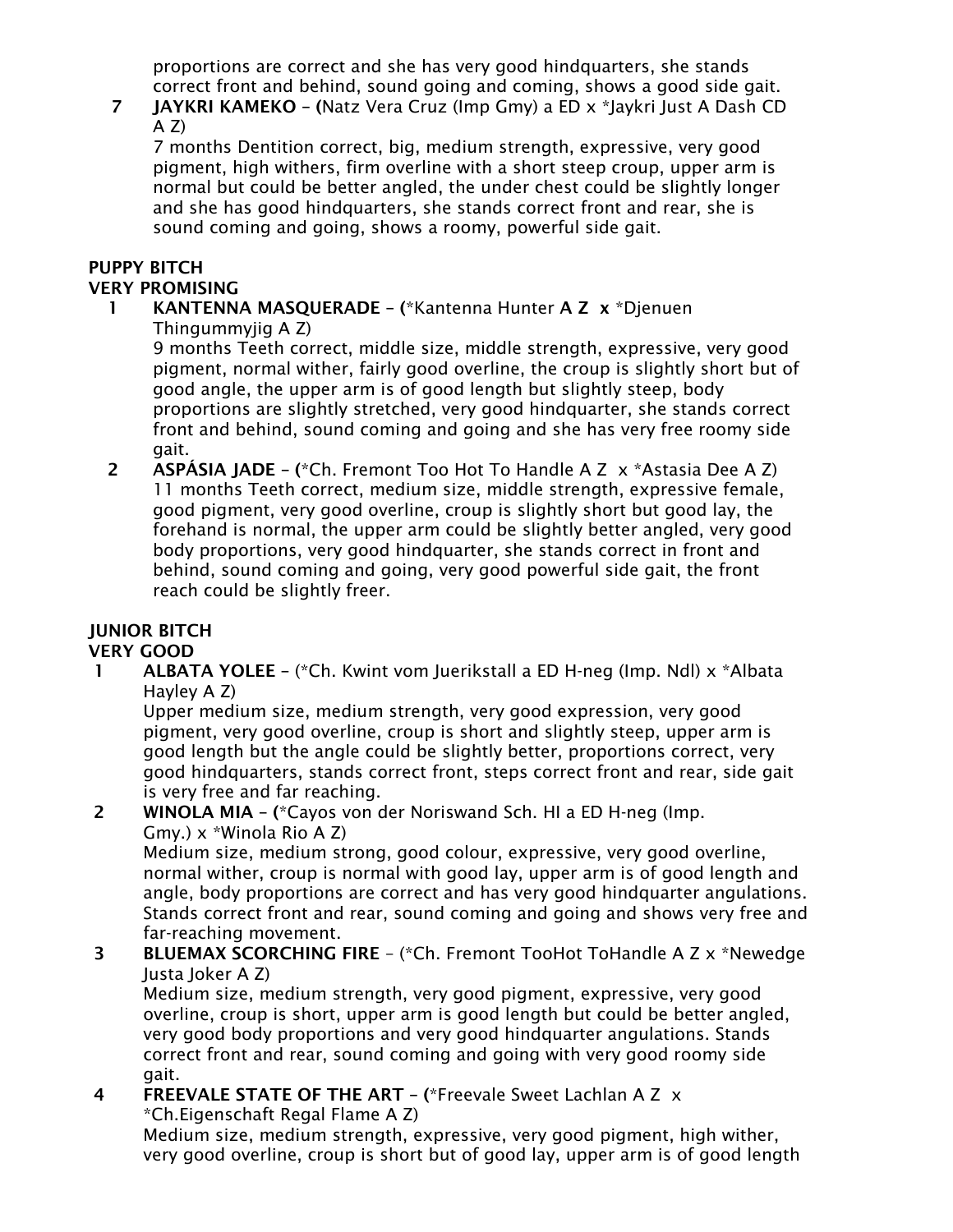but should be slightly better angled, body proportions are correct, she has very good hindquarter angulations, stands correct front and rear, sound coming and going and has very roomy far-reaching movement.

- 5 KELINPARK VIOLET KRUMBLE A Z ( \*Cayos v d Noriswand Sch. HI a ED H-neg (Imp. Gmy.) x \*Kelinpark Jaffa A Z) Medium size, medium strength, good colour but could have darker masking of the skull, good overline, short croup, upper arm is of good length but could be better angled, good body proportions and good hindquarter angulations. Stands correct front and rear, sound coming and going with very good side gait.
- 6 VLADIMIR ENVY IS A SIN (\*Ch. Fremont TooHot ToHandle A Z x \*Ch. Vladimir Anarchy A Z)

Medium size, strong, very good expression, normal withers, very good overline, croup is short, front is good with good chest development, body proportions are correct and she has very good hindquarter angulations. Stands correct front and rear, sound coming and going with very free movement.

- 7 DEBBAR RAMANI (\*Cayos von der Noriswand Sch. HI a ED H-neg (Imp. Gmy.) x \*Ch Debbar Dancing Queen CD A Z) Upper medium size, medium strong, expressive, very good overline with short steep croup, upper arm is of good length and is steep, proportions correct and very good hindquarter. Stands correct front and behind, steps with loose elbows. Very free and far reaching gait.
- 8 BERNLOCH AURORA (\*Kuirau Lincholn A Z x Ch. Aimsway Bow Peep A Z) Upper medium size, medium strong, very good colour, eye could be darker, very good overline, croup is short and slightly steep, upper arm is of good length but short, body proportions correct and very good hindquarter angulations. Stands correct front and rear, sound coming and going with very roomy movement.
- 9 KELINPARK VANILLA FUDGE A Z (\*Cayos v d Noriswand Sch. HI a ED H-neg (Imp. Gmy.) x \*Kelinpark Jaffa A Z) Medium size, medium strong, expressive, very good pigment, very good overline, croup is slightly short, upper arm is of good length but needs to be better angled, body proportions correct, very good hindquarter angulations. Stands correct front and rear, sound coming and going and shows free roomy movement.
- 10 STEINHUEGEL DIANA (\*Uhlmsdorf Xtremecommanda ET A Z x \*Astasia Vicki  $A Z$

Medium size, medium strength, good colour, eye could be darker, very good overline with short croup, upper arm is of good length but could be better angled, body proportions are correct, very good hindquarter. Stands correct front and rear, sound coming and going and moves with roomy side gait.

 11 NANMAHAR TIA MARIA A Z – (\*Gr. Ch. Sunhaze Korona A Z x \*Nanmahar Royal Gipsy A Z)

Medium size, medium strong, good pigment, very good overline with short croup, upper arm is good length and slightly steep, very good body proportions with very good hindquarter angulations. Stands correct front and rear, sound coming and going, good gait but restricted reach.

# INTERMEDIATE BITCH

# VERY GOOD

 1 CHAYESSA GEMICA A Z – (\*Cayos von der Noriswand Sch. HI a ED H-neg (Imp. Gmy.) x \*Chayessa Denisha A Z)

Medium size, medium strength, very good pigment, expressive, very good over line, short croup but good lay of croup, upper arm is good length but could be slightly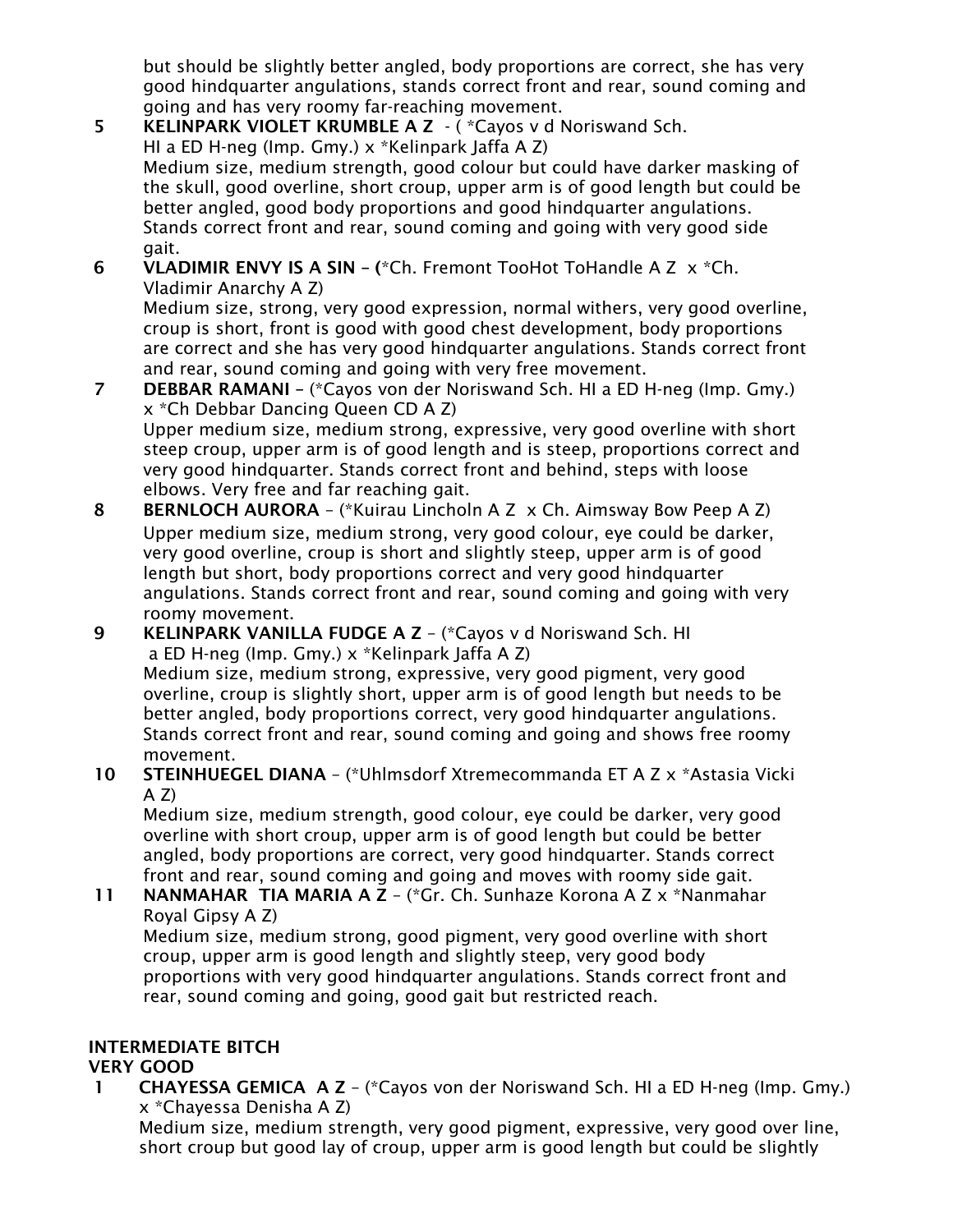better angled, good body proportions, very good hindquarter angulations. Stands correct front and rear, sound coming and going with a very good, roomy powerful gait.

 2 \*ASTASIA ENZI A Z – ( \*Mika vom Overledingerland Sch. HI a ED H-neg (Imp. Gmy.) x \*Ch Astasia Ashanti A Z)

Medium size, medium strength, good colour, expressive, very good overline, short croup but well laid, upper arm is normal length but should be better angled, correct body proportions and very good hindquarter angulations. Stands correct front and rear, sound coming and going with very good free side movement.

 3 SUNHAZE TWISTIE A Z - (\*Cayos von der Noriswand Sch. HI a ED H-neg (Imp. Gmy.) x \*Sunhaze Anique A Z) Medium size, medium strength, good pigmentation, expressive, very good overline

with short croup, upper arm of good length but should be better angled, correct body proportions and very good hindquarter angulations. Stands correct front and rear, sound coming and going and shows very good roomy movement.

**4** AMSTINE DONT TELL A  $Z - (k)$  Ch. Kwint vom Juerikstall a ED H-neg (Imp. Ndl.) x \*Kantenna Liz Hurley A Z) Double P1 top left. Medium size, medium strong, very good pigment, expressive, high

wither, good overline, slightly short and steep croup, very good body proportions and very good hindquarter angulations. Stands correct front and rear, elbows should be slightly tighter, very good roomy gait.

5 SANNJESA GOLD DIGGER A Z  $-$  (Ch. Kwint vom Juerikstall a ED H-neg (Imp. Ndl.)  $\times$ \*Sannjesa Copy Cat A Z )

Double P1 bottom left. Medium size, medium strength, very good pigmentation, very good expression, very good overline, croup is short but well laid, upper arm is of good length but should be slightly better angled, very good body proportions, very good hindquarter angulations. Stands correct front and rear, sound coming and going with powerful gait.

 6 \*ASTASIA CINNAMON A Z HIT – (\*Cayos von der Noriswand Sch. HI a ED H-neg (Imp.Gmy.) x \* Astasia Grayce A Z) P2 Missing but tooth certificate supplied. Medium size, strong, very good

pigmentation, expressive, good withers, very good overline, croup is slightly short but very well laid, upper arm is of good length and angle, very good hindquarter angulations. Stands correct front and rear, sound going but the elbows should be firmer, moves with a very good powerful gait.

7 CH. VLADIMIR DENIM N LACE A Z - (\* Iccara Undercover Agent A Z x \* Vladimir Brook  $A Z$ )

Medium size, medium strong sable, very good pigmentation, expressive, good withers, very good overline, croup is slightly short but well laid, upper arm is of good length but should be better laid, very good body proportions and very good hindquarter angulation. Stands correct front and rear, in movement the hocks should be firmer, shows very powerful movement.

- 8 KUIRAU TAKEIRA A Z (\* Ch. Kwint vom Juerikstall a ED H-neg (Imp. Ndl.) x \*Kuirau Jubilation A Z ) Medium size, medium strong, very good pigment, very good expression, normal withers, good overline, croup is slightly short but well laid, upper arm is of good length but should be better angled, very good body proportions and very good
	- hindquarter angulation. Stands correct front and rear, sound coming and going, shows very good powerful movement.
- 9 \*HAUSOSIN GALLANA A Z (\*Mika vom Overledingerland Sch. H1 a ED H-neg (Imp. Gmy. ) x \*Hausosin Aintnosin A Z)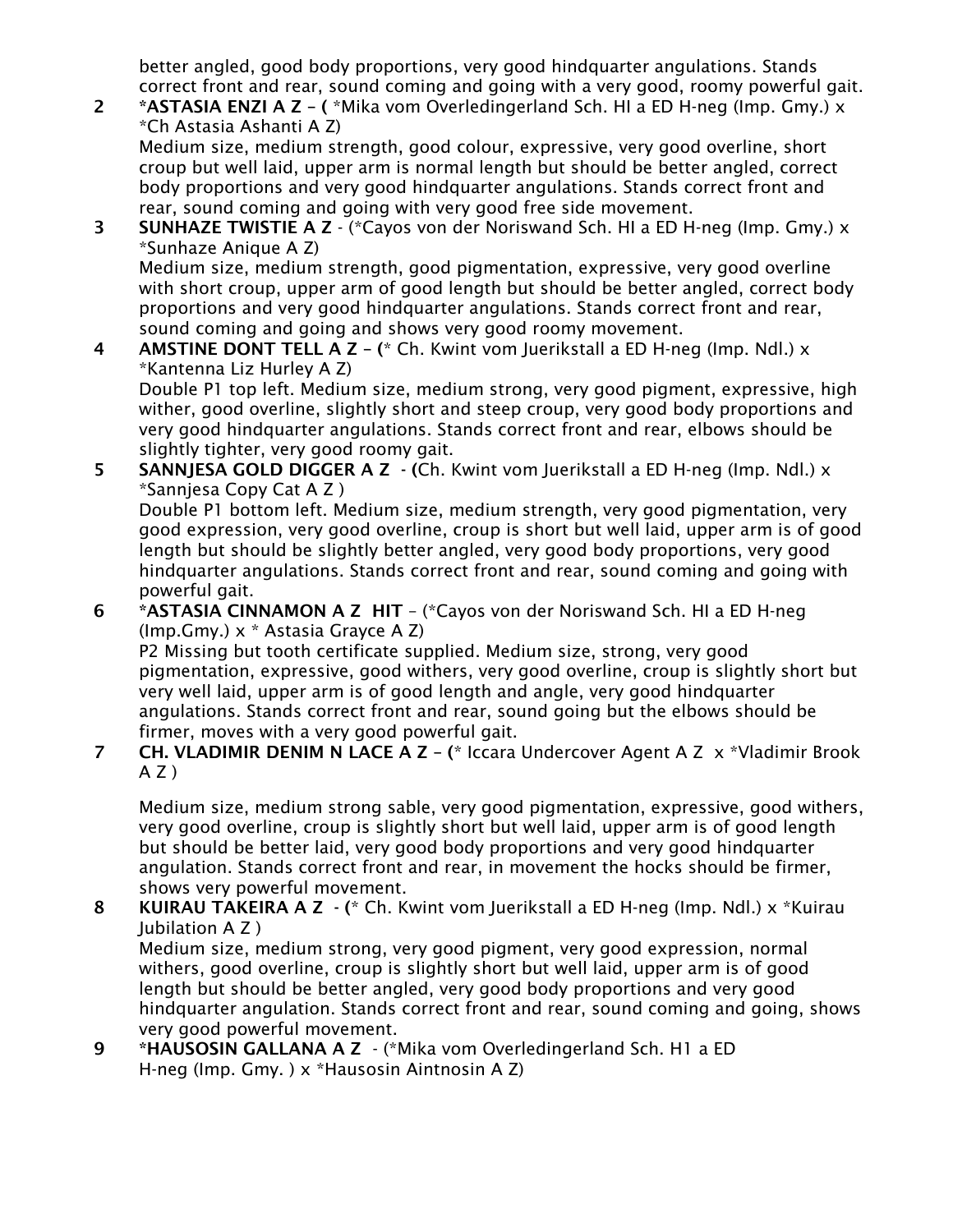Medium size, medium strong, very good pigment, very good expression, normal withers, good overline, croup is short but well laid, upper arm is of good length but should be better laid, very good body proportions and very good hindquarter angulation. Stands correct front and rear, sound coming and going with very powerful side gait.

- 10 \*VOLSCAIN USCHI A Z (\*Karlos von der Werther–Muhle BH a Ed H-neg (Imp. Gmy.)  $\times$ \*Molle von der Werther-Muhle a ED (Imp Gmy) Medium size, medium strong, very good pigment, expressive, very good overline, good lay and length of croup, good length of upper arm but should be slightly better angled, very good body proportions and very good hindquarter angulations. Stands correct front and rear, sound coming and going and shows very good side gait.
- 11 KAZKIRI NGAIRE A Z (\*Mika vom Overledingerland Sch.H1 a ED H-neg ( Imp. Gmy.) x \*Kazkiri Dana Scully A Z) Medium size, medium strength, good pigment, good wither, very good overline with short steep croup, upper arm is of good length but should be better laid, body proportions are correct with very good hindquarter angulations. Stands correct front
- and rear, sound coming and going with very good movement. 12 FREESTIEN PANDA A Z - (\*Mike vom Estherlager Sch. HIII a ED H-neg (Imp. Ndl.) x \*Ch Otana v Bad Boll Sch H1 a ED (Imp. Gmy) Medium size, medium strength, good pigment but should be darker on skull, high wither, good overline, croup is short and steep, upper arm is of good length but should be better angled, good body proportions and very good hindquarter angulations. Stands correct front and rear, sound coming and going and shows good side gait but the reach is restricted.
- 13 VERWEGAN EYE SPY A Z (\*Astasia Johnson A Z x Verwegan Bonadea CDX) Medium size, medium strong, normal withers, good overline with short steep croup, upper arm is of good length but should be better laid, good body proportions and normal hindquarter angulations. Stands correct front and rear, sound coming and going, good side gait but falls slightly on forehand.

# OPEN BITCH

## EXCELLENT

 1 \*ASTASIA LORIE A Z – (\*Cayos von der Noriswand Sch. HI a ED H-neg (Imp. Gmy.) x \*Ch. Astasia Ashanti A Z)

3 years 7 months. Teeth correct, medium size, medium strength, expressive female, very good overline, croup slightly short but good angle, long upper arm with good angle, body proportions are correct, very good hindquarters. Stands correct front and rear, sound coming and going with a very good powerful side gait.

- 2 \*CH. VOITLANDER PINA COLADA A Z (\*Cayos von der Noriswand Sch. HI a ED Hneg (Imp. Gmy.) x \*Stunadel Olympia A Z) 3 years 7 months. Teeth correct, medium size, medium strength, very good pigmentation, expressive female, very good overline, good lay of croup, upper arm is good length and good angle, body proportions correct, very good hindquarters, stands correct front and rear, sound coming and going with a very good, powerful side gait.
- 3 \*ASTASIA KYA A Z (\*Cayos v d Noriswand Sch. HI a ED H-neg (Imp. Gmy.) x \*Ch Astasia Pasha A Z) 3 years 7 months. Teeth correct, medium size, medium strength, very good pigmentation, expressive female, very good overline, croup good, upper arm is long with good angle, body proportions are correct with very good hindquarters, sound

coming and going with a very powerful side gait.

 4 \*CH. FREEVALE CRAZY IN PINK A Z – (\*Cayos von der Noriswand Sch. HI a ED H-neg (Imp. Gmy.) x Ch. Freevale Crazy For Love A Z) 2.5 years Teeth correct, medium size, medium strength, good pigment, good expression, very good overline, croup is normal with good lay, upper arm is long but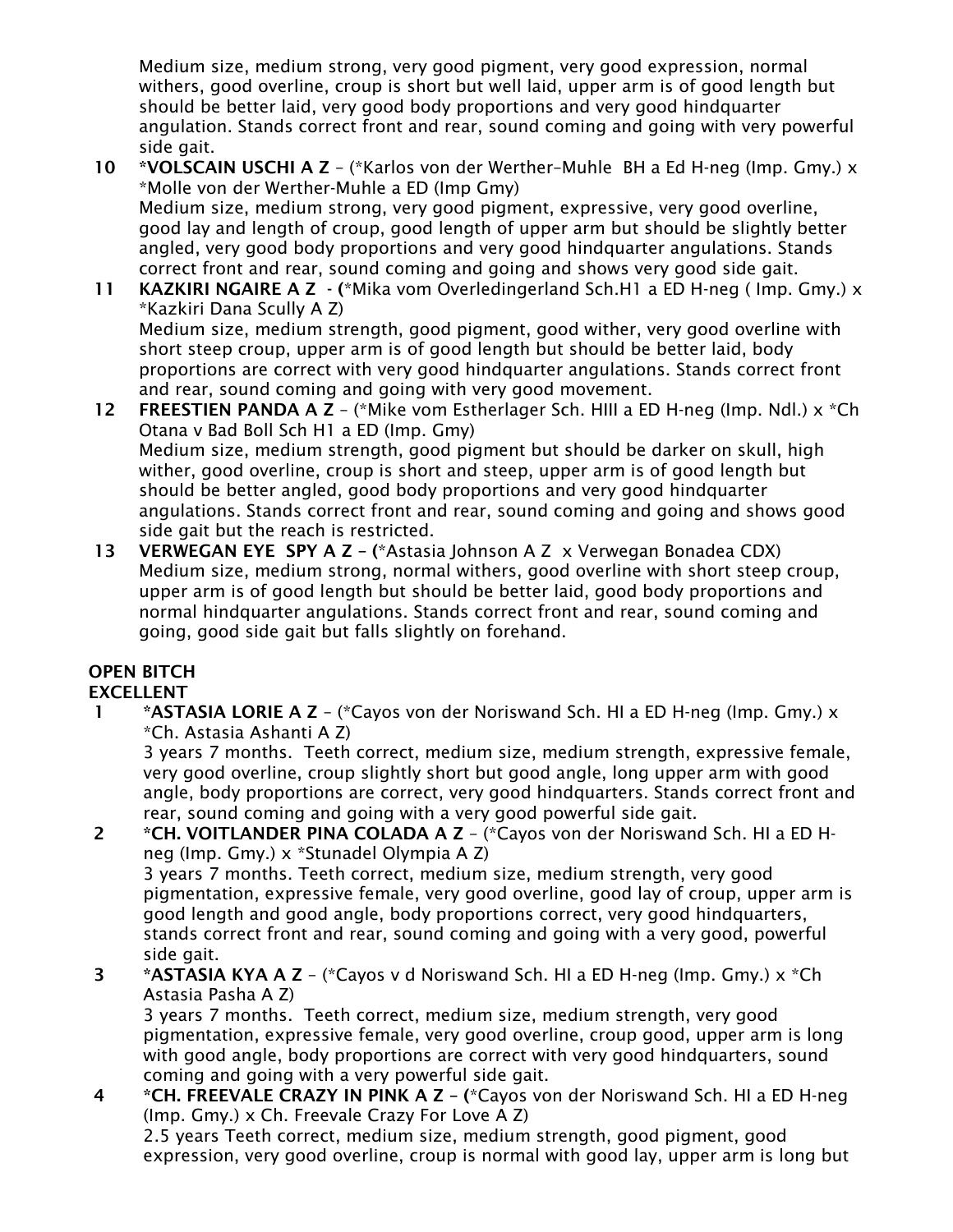could be better angled, very good body proportions and very good hindquarters, stands correct front and rear, sound coming and going with a very good powerful side gait.

 5 \*VONEHRLICH SONIA A Z – (\*Quartz vom Danischen Hof A ED H-neg (Imp. Ger.) A Z x Vonehrlich Halle Z)

3 years. Teeth correct, medium size, medium strength, expressive, very good pigment, very good overline, croup is of good length and slightly steep, upper arm is long but could be better angled, body proportions are correct, very good hindquarters, stands correct front and rear, elbows could be tighter on the move with a very good side gait.

 6 \*KULGLEN GALEN A Z - (\*As du Domaine du Val D'Aulnoy a ED H-neg (Imp. France) x \*Kulglen Bridgid A Z)

2 years 8 months. Teeth correct, medium size, medium strength, very good pigmentation, expressive female, good overline, croup short but with good angulations, upper arm is long but could be better angled, body proportions are correct with very good hindquarters. Stands correct front and rear and sound coming and going with a very good side gait

 7 \*CH. DEBBAR PORSCHE A Z –(\*Ch. Debbar Fire Cracker A Z x \*Ch. Debbar Camilla A Z)

2 years 9 months, Teeth correct, medium size, medium strength, good colours, very good overline, croup is normal but slightly steep, upper arm is of good length but could be better angled, body proportions correct and very good hindquarters, stands correct front and rear, sound coming and going, very good side gait

 8 \*JAYKRI JUST A DASH A Z CD – (\*Amando v Bisschofsheim a ED H-neg (Imp. Ndl.) x \*Ch. Astasia Demi A Z CDX)

4.7 months Teeth correct, upper medium size, strong female, very good pigment, expressive female, very good overline, croup is short and slightly steep, upper arm is of good length but can be better angled, the body proportions are correct, very good hindquarters, stands correct front and rear, correct coming and going with a very good far reaching ground covering gait

 9 \*KELINPARK SINNAMON A Z – (\*Cayos von der Noriswand Sch. HI a ED H-neg (Imp. Gmy.) x \*Kelinpark Indian Summer A Z)

2 years 4 months. Teeth correct, medium size, medium strength, very good pigmentation, expressive female, good overline with croup short and steep, upper arm is of good length but could be better angled, body proportions are correct with very good hindquarters. Stands correct front and rear, sound coming and going and a very good side gait.

10 \*CH. SAAR CALENDAR GIRL A Z - (\*Ch. Crossfire Chatos County A Z x Saar Lets Go Girl CDX )

5 8 months. Teeth correct, medium size, medium strength, good colour, very good overline, short croup, good length upper arm but could be better angled, body proportions are correct and very good hindquarters, stands correct, sound coming and going with a very good side gait.

- 11 \*CH. OUTENHOF LYKA VADA HIC A Z (\*Janeve's Gido a ED H-neg (Imp. Nwy.) x \*Ch. Outenhof Iowa Kimba H.I.T. A Z) Nearly 6. Teeth correct, medium size, medium strength, very good pigment, good overline with short, steep croup, the upper arm is long but could be better angled, body proportions are good and very good hindquarters, stands correct sound coming and going with a good side gait
- 12 \*KAYROSSI MS DEMEANOUR A Z (\*Ch. Sannjesa Crusty Demon A Z x \*Kayrossi Golden Star A Z) - Bdr/Exh: R. Masterman

2.5 years Teeth correct, upper medium size, medium strong, normal colours, expressive female, very good overline, croup is short but good lay, upper arm is of good length but could be better angled, body proportions correct, very good hindquarters, feet turn out slightly on stand, sound coming and going, side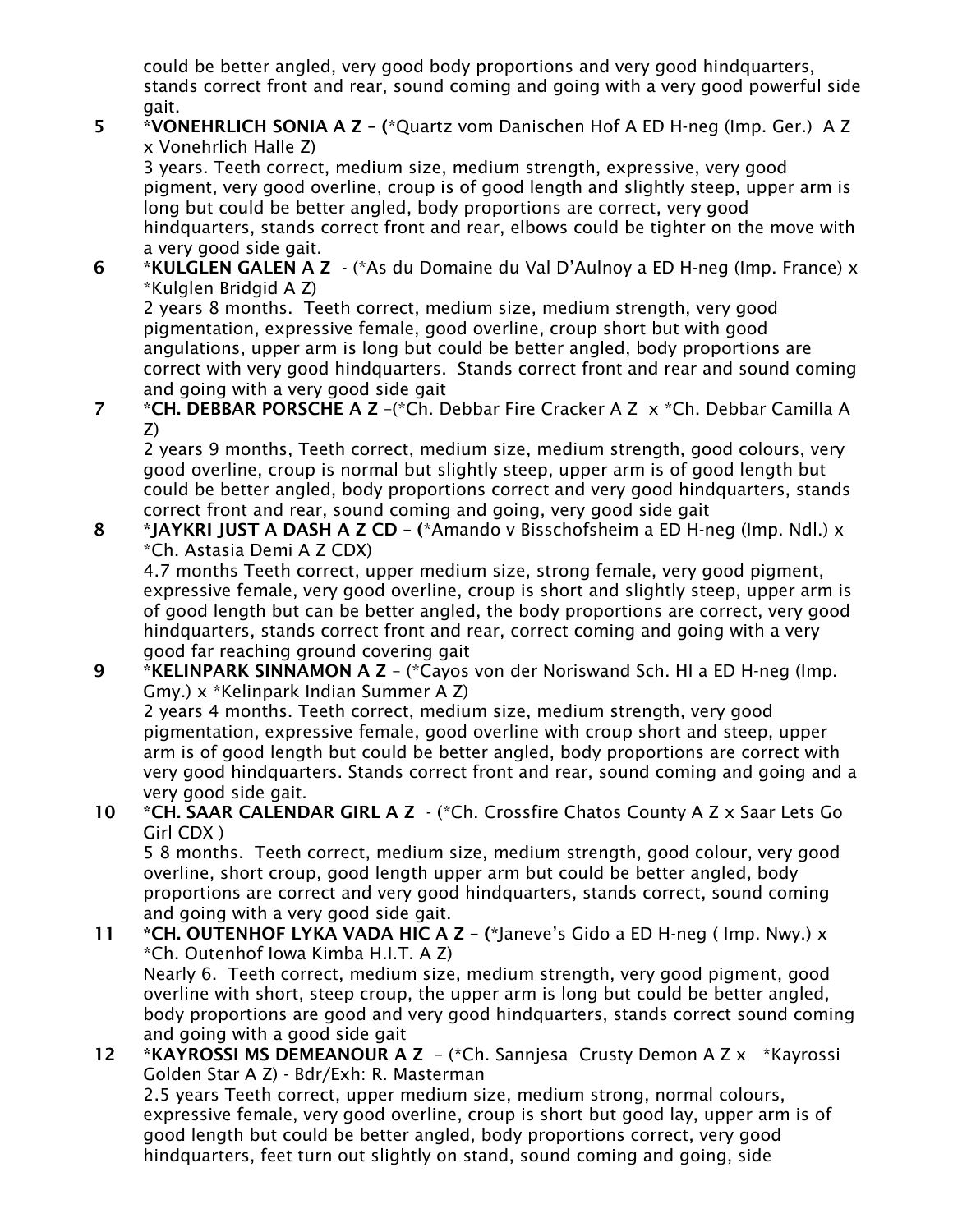movement is very good.

13 \*NANMAHAR ROYAL GIPSY A Z - (\*Ch. Aimsway Abacus A Z x Nanmahar Jamacian Skye A Z)

2 years 9 months Double P1 top right hand side, medium size, medium strength, good colours, very good overline, croup short and steep, upper arm good length but should be better angled, body proportions are correct, has normal hindquarters, stands correct front and rear, sound coming and going with a good side gait.

14 \*RHAKHANI CANDY KISSES A Z - (\*Cayos von der Noriswand Sch. HI a ED H-neg (Imp. Gmy.) x \*Rhakhani Candy Girl A Z) Teeth correct, upper medium size, medium strength, good colour but could do with more black on the skull, good overline, croup short and steep, upper arm is long but could be better angled, body proportions are correct with good hindquarters, stands correct front and rear, sound coming and going with good side gait.

CHALLENGE BITCH: \*ASTASIA LORIE A Z RESERVE BITCH: ALBATA YOLEE

BEST IN SHOW: \*ASTASIA LORIE A Z RESERVE IN SHOW: ALBATA YOLEE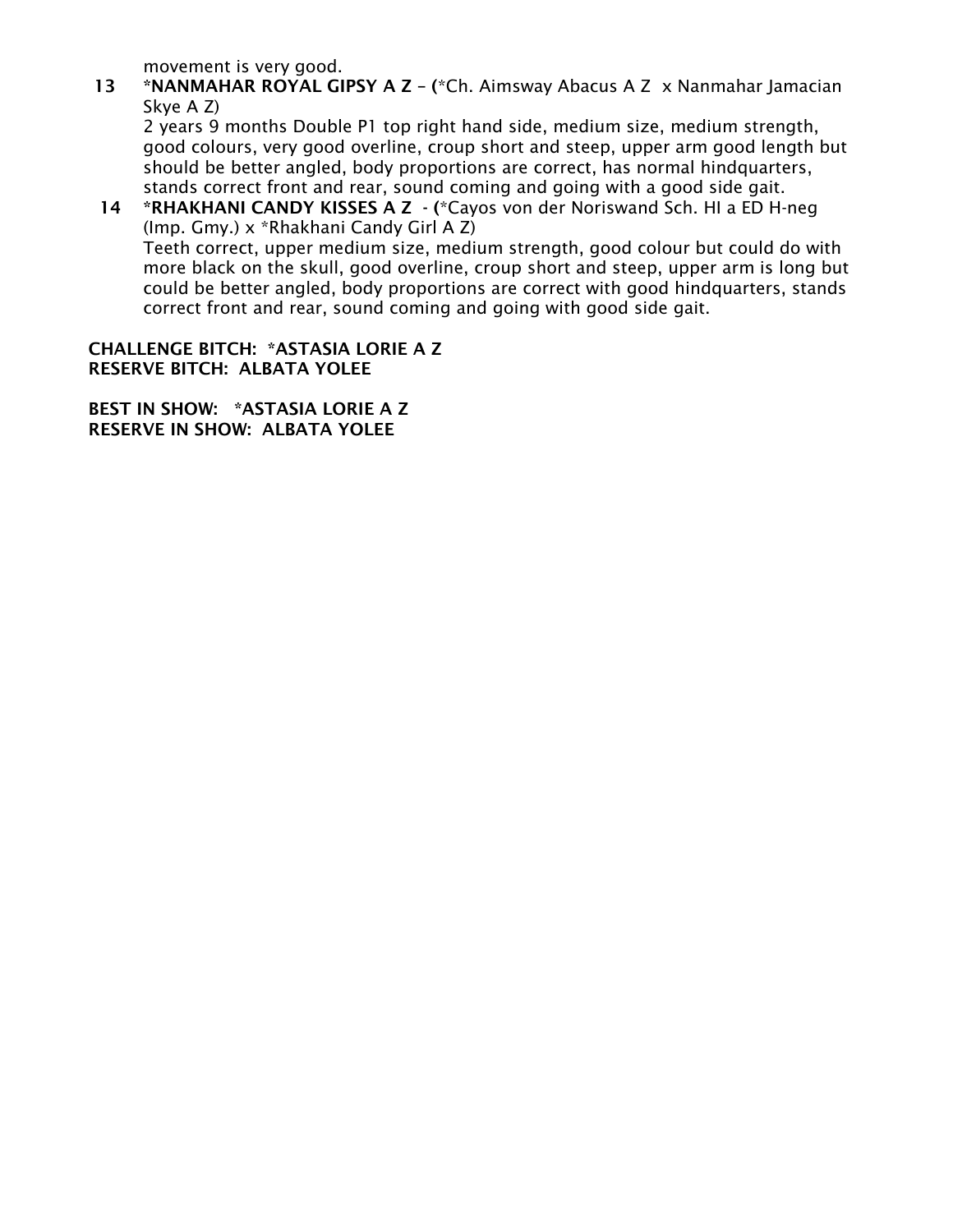## GERMAN SHEPHERD DOG CLUB QUEENSLAND OPEN SHOW 20TH FEBRUARY 2010 Judge: Mrs. Julie Ireland

#### BABY PUPPY BITCH

- 1 ABELARA DEMI LEIGH (\*Vel Satis vom Ersten Platz A Z (Imp.Croatia) x\*Debbar Lexie A Z)
- 2 KAYROSSI SO WHAT (\*Kantenna Hunter A Z x \*Kayrossi Iwoz Iam A Z)

## MINOR PUPPY BITCH

- 1 ASTASIA JADE –(\*Fremont TooHot ToHandle A Z x \* Astasia Dee A Z)
- 2 NANMAHAR TIA MARIA –(\*Gr. Ch.Sunhaze Korona A Z x\*Nanmahar Royal Gipsy A Z

## PUPPY BITCH

- 1 **OUTENHOF PIPING HOT –** (\*Ch. Freevale Forget The Rest A Z  $\times$  \* Ch. Outenhof Iowa Kimba A Z)
- 2 ABELARA CRYSTAL PALACE– (\*Vel Satis vom Ersten Platz A Z (Imp.Croatia) x \*Debbar Jubilee Dream A Z)

## JUNIOR BITCH

- 1 DEBBAR RAMANI (\*Cayos v d Noriswand a ED (Imp. Gmy)  $x$  \*Ch Debbar Dancing Queen CD A Z)
- 2 ASTASIA ENZI A Z (\*Mika vom Overlebingerland Sch.H1 a ED (Imp. Gmy) x \*Astasia Ashanti A Z)
- 3 LAGO CICCIA A Z (\*Ch. Kwint vom Juerikstall a Z (Imp. Gmy) x Albata Lavina A Z)

## INTERMEDIATE BITCH

- 1 \*CH. DEBBAR PORSCHE AZ (\*Ch. Debbar FireCracker AZ x \*Ch Debbar Camilia A Z
- 2 FREESTIEN PANDA (\*Mike v. Estherlager a Z (Imp.Ndl.) x \*Ch. Otana von Bad Boll Sch.2 (Imp. Gmy)
- 3 \*ASTASIA TELINA A Z (\*Gollo v Leinder Land a ED (Imp Gmy) x \*Astasia Dee A Z)
- 4 JEZLAHN SANDHYA A Z (\*Mike vom Esterlager a Z (Imp. Ndl) x \*Jezlahn Jinja A Z)

## OPEN BITCH

- 1 \*ASTASIA KYA A Z (\*Cayos vonder Noriswand a Z (Imp.Gmy) x: \*Astasia Pasha A Z)
- <sup>2</sup> \*CH. DEBBAR GEMMA A Z (\*Ch.Fanto v Team Fiemereck Sch.H2 KKI. A Z H-neg (Imp. Gmy) x Ch. \*Debbar Camilia A Z)





Best Bitch: \*CH. DEBBAR PORSCHE A Z | Reserve Bitch: \*ASTASIA KYA A Z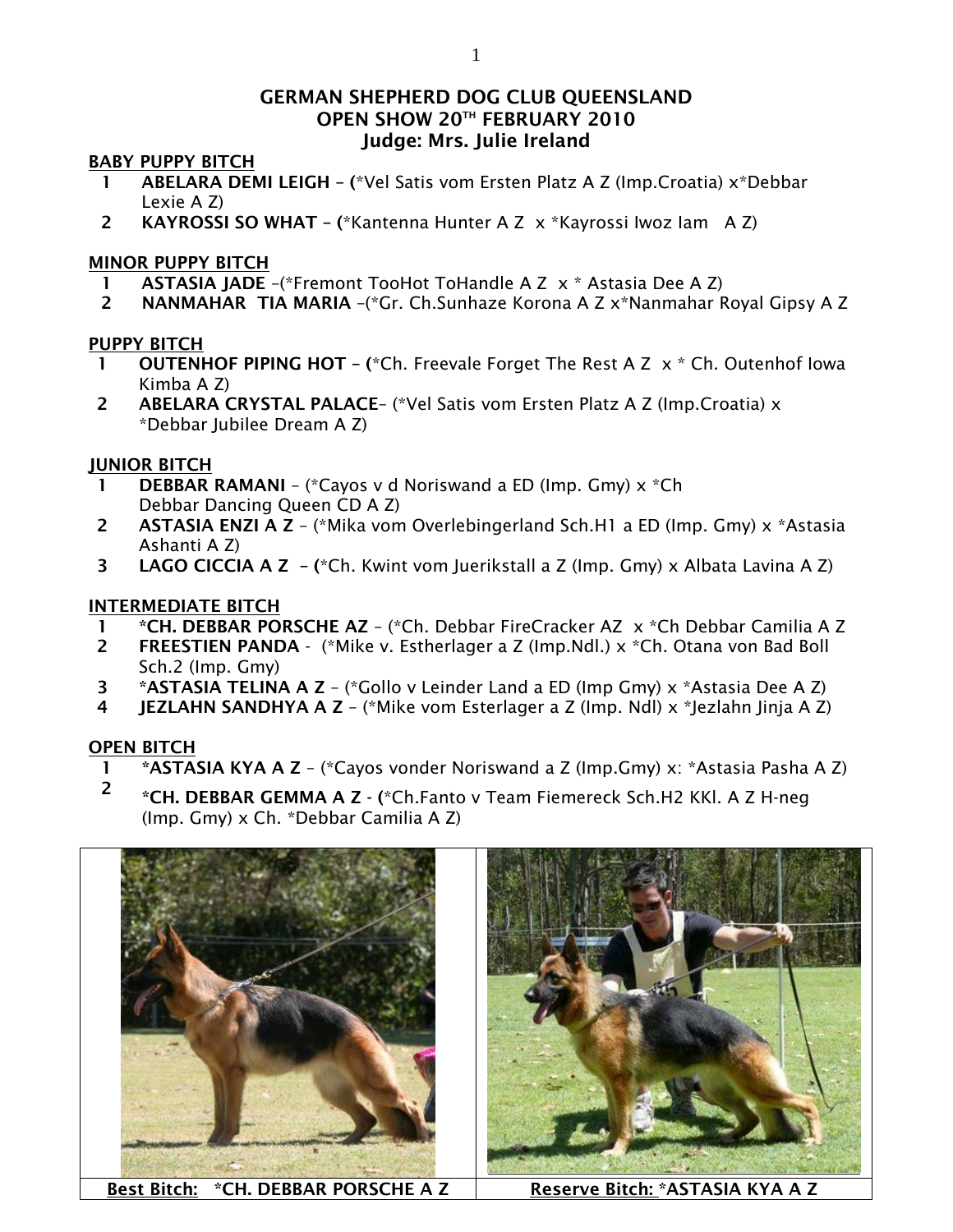## BABY PUPPY DOG

- 1 KAYROSSI SUPA NATURAL ( \*Kantenna Hunter A Z x \*Kayrossi Iwoz Iam A Z)
- 2 DEBBAR SHOGUN (\*Ch. Debbar Fire Cracker A Z x \*Ch. Debbar Gemma A Z)
- 3 KAYROSSI TOP DOLLAR –(\*Ch Schneeberg Fire Storm A Z x \*Kayrossi Itza Deavil A Z
- 4 TAKIMBRE FIRST COMMAND ( Rico von der kleinen Birke x Tikimbre Viking Lass)

## MINOR PUPPY DOG

1 NANMAHAR TAJ MAHAL – (\*Gr. Ch Sunhaze Korona AZ x\*Nanmahar Royal Gipsy A Z

### PUPPY DOG

1 SCHNEEBERG ULTIMATELY KRYPTIC - (S: \*Fremont TooHot ToHandle A Z x \*Ch. Schneeberg Pure Charm A Z)

## JUNIOR DOG

- **1 DEBBAR ROCK STAR** (\*Cayos v d Noriswand a ED (lmp. Gmy)  $x$  \*Ch Debbar Dancing Queen CD A Z
- 2 ASTASIA ELI HIC A  $Z -$  (\*Mika vom Overledingerland a ED SchH1 (Imp Gmy)  $x *$ Ch. Astasia Ashanti A Z)

## INTERMEDIATE DOG

- 1 **ASTASIA BOEING A Z** (\*Gollo vom Leinder Land a ED (Imp. Gmy)  $x^*$  Ch. Astasia Pasha A Z)
- 2 KAYROSSI NO LIMITS A Z ( \*Zambena Enzo CDX A Z x \*Kayrossi Itza Deavil A Z)
- 3 DEBBAR PHOENNIX (\*Ch. Debbar Fire Cracker A Z x \*Ch. Debbar Camilla A Z)

## OPEN DOG

- 1 \*CH. DEBBAR FIRE CRACKER A Z (\*Ch. Leishjaclyn Zpartacus A Z x \*Ch. Astasia Tiffany A Z)
- 2 \*DEBBAR HUCULES A Z (\*Ravdansens Orvar HD-ED (Imp. N Z) x \*Ch Debbar Dancing Queen CD A Z)





Best Dog: \*CH. DEBBAR FIRE CRACKER A Z | Reserve Dog: ASTASIA BOEING A Z

Best in Show: \*CH. DEBBAR PORSCHE A Z Reserve in Show: \* CH. DEBBAR FIRE CRACKER A Z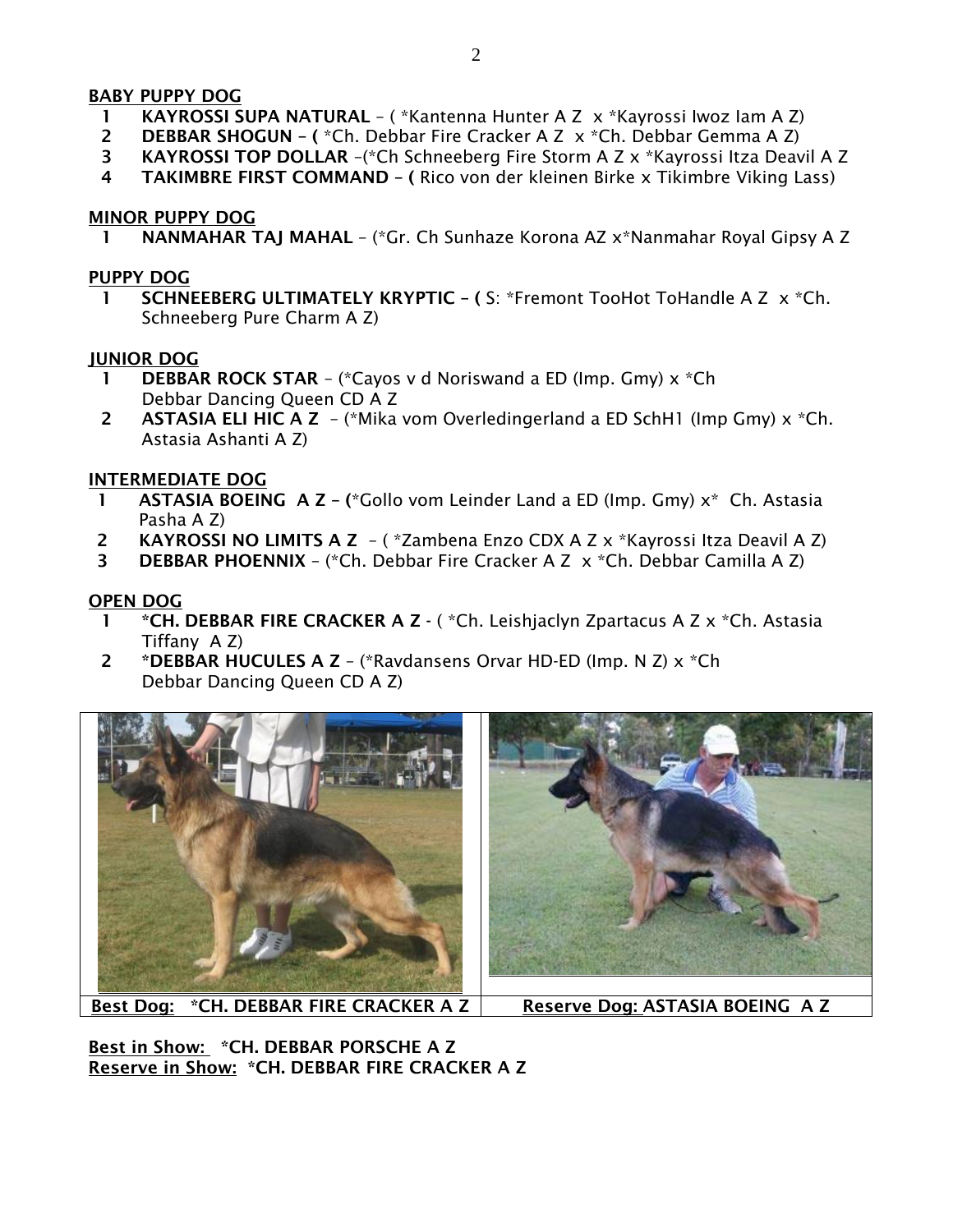## OPEN SHOW 20TH FEBRUARY 2010 Judge: Mr. Robert Armatys

#### BABY PUPPY BITCH

- 1 ABELARA DEMI LEIGH (\*Vel Satis vom Ersten Platz A Z (Imp.Croatia) x \*Debbar Lexie A Z)
- 2 KAYROSSI SO WHAT ( \*Kantenna Hunter A Z x \*Kayrossi Iwoz Iam)

## MINOR PUPPY BITCH

- 1 ASTASIA JADE (\*Fremont TooHot ToHandle A Z x \* Astasia Dee A Z)
- 2 NANMAHAR TIA MARIA (\*Gr.Ch Sunhaze Korona AZ x \*Nanmahar Royal Gipsy A Z

## PUPPY BITCH

- ABELARA BLAZING ROSALEE ( \*Vel Satis vom Ersten Platz A Z (Imp.Croatia) x \*Debbar Dark Crystal A Z)
- 2 OUTENHOF PIPING HOT ( $*$  Ch. Freevale Forget The Rest A Z  $\times$   $*$  Ch. Outenhof Iowa Kimba A Z)

## JUNIOR BITCH

- 1 ASTASIA CINNAMON HIT A Z (\*Cayos von der Noriswand a Z (Imp. Gmy) x \*Astasia Grayce A Z)
- 2 DEBBAR RAMANI–(\*Cayos vd Noriswand aED (Imp. Gmy) x\*Ch Debbar Dancing Queen
- **3** LAGO CICCIA A Z (\*Ch. Kwint vom Juerikstall a Z (Imp. Gmy) x Albata Lavina A Z)

## INTERMEDIATE BITCH

- 1 FREESTIEN PANDA A Z (\*Mike v. Estherlager a Z (Imp.Ndl.) x \*Ch. Otana von Bad Boll Sch.2 (Imp. Gmy)
- 2 \*CH. DEBBAR PORSCHE A Z (\*Ch. Debbar Fire Cracker A Z x\*Ch.Debbar Camilia AZ
- 3 \*ASTASIA TELINA A Z (\*Gollo v Leinder Land a ED (Imp. Gmy) x \*Astasia Dee A Z)
- 4 JEZLAHN SANDHYA A Z (\*Mike vom Esterlager a Z (Imp. Ndl) x \*Jezlahn Jinja A Z)

## OPEN BITCH

- <sup>1</sup> \*CH. DEBBAR GEMMA A Z (\*Ch. Fanto v Team Fiemereck SchH2 KKl. A Z H-neg (Imp. Gmy) x \* Ch. Debbar Camilia A Z)
- 2 \*ASTASIA KARTCHA A Z (\*Cayos von der Noriswand a Z (Imp. Gmy)  $x *$  Astasia Pasha A Z)



Best Bitch: FREESTIEN PANDA A Z | Reserve Bitch: \*CH. DEBBAR PORSCHE A Z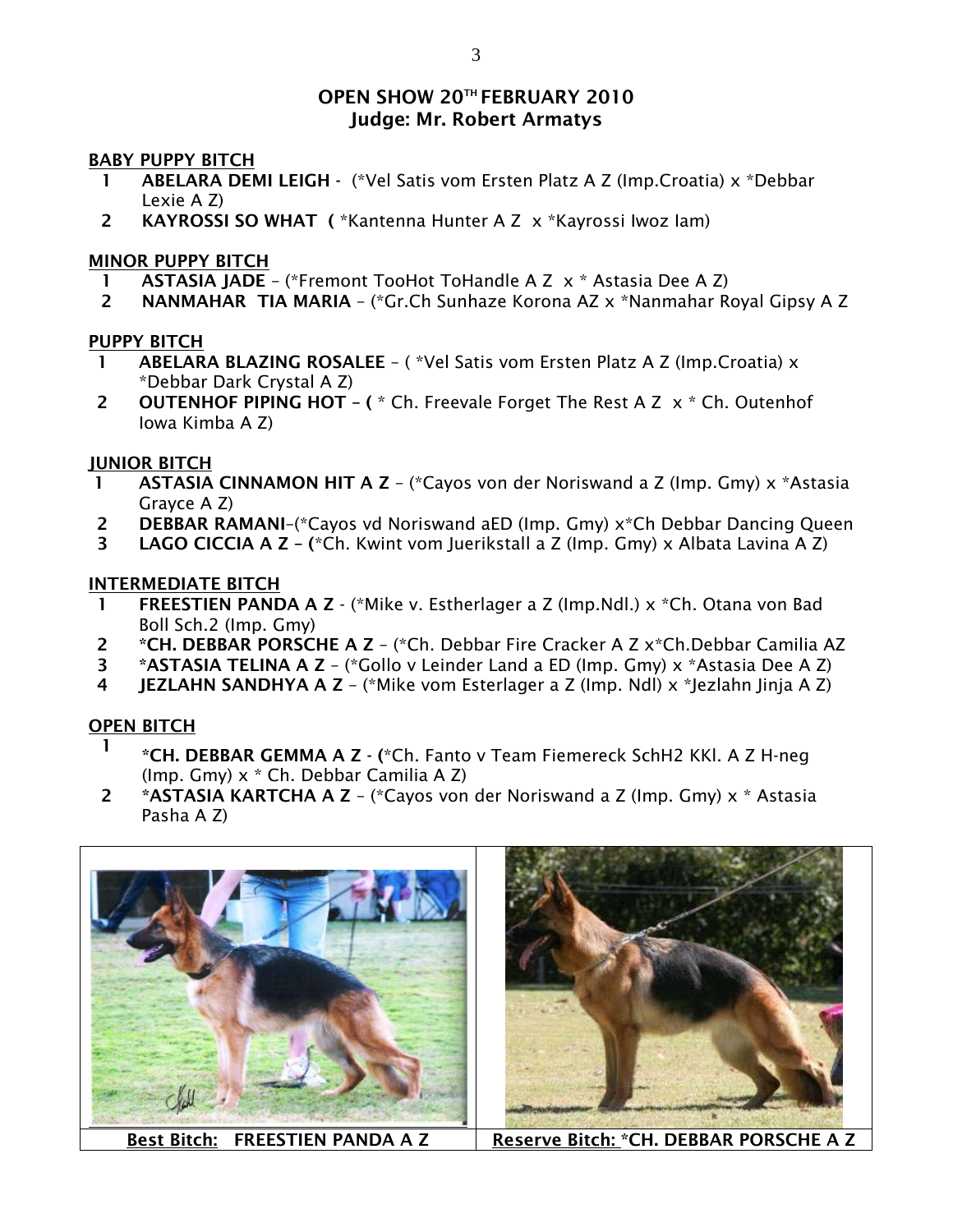## BABY PUPPY DOG

- 1 KAYROSSI SUPA NATURAL– (\*Kantenna Hunter A Z x \*Kayrossi Iwoz Iam A Z)
- **2** DEBBAR SHOGUN (\*Ch. Debbar Fire Cracker A Z  $\times$  \*Ch. Debbar Gemma A Z)
- 3 TAKIMBRE FIRST COMMAND (Rico von der kleinen Birke x Tikimbre Viking Lass)
- 4 KAYROSSI TOP DOLLAR–(\*Ch. Schneeberg Fire Storm A Z x \*Kayrossi Itza Deavil A Z

## PUPPY DOG

1 SCHNEEBERG ULTIMATELY KRYPTIC - (S: \*Fremont TooHot ToHandle A Z x \*Ch. Schneeberg Pure Charm A Z)

## JUNIOR DOG

- 1 **ASTASIA ELI HIC A Z** (\*Mika vom Overledingerland a ED SchH1 (Imp Gmy)  $x$  \*Ch. Astasia Ashanti A Z)
- 2 DEBBAR ROCK STAR –(\*Cayos vd Noriswand aED x\*Ch Debbar Dancing Queen CD A Z

## INTERMEDIATE DOG

- **ASTASIA BOEING A Z (\*Gollo vom Leinder Land a ED (Imp. Gmy)**  $x$  **\* Ch. Astasia** Pasha A Z)
- 2 KAYROSSI NO LIMITS A Z ( \*Zambena Enzo CDX A Z x \*Kayrossi Itza Deavil A Z)
- **3** DEBBAR PHOENNIX (\*Ch. Debbar Fire Cracker A Z  $\times$  \*Ch. Debbar Camilla A Z)

## OPEN DOG

- 1 \*DEBBAR HUCULES A Z ( \*Ravdansens Orvar (Imp. N Z) x \*Ch Debbar Dancing Queen CD A Z)
- 2 \*CH. DEBBAR FIRE CRACKER A Z ( S: \*Ch. Leishjaclyn Zpartacus A Z x \*Ch. Astasia Tiffany A Z)



Best in Show: FREESTIEN PANDA A Z Reserve in Show: \* CH. DEBBAR PORSCHE A Z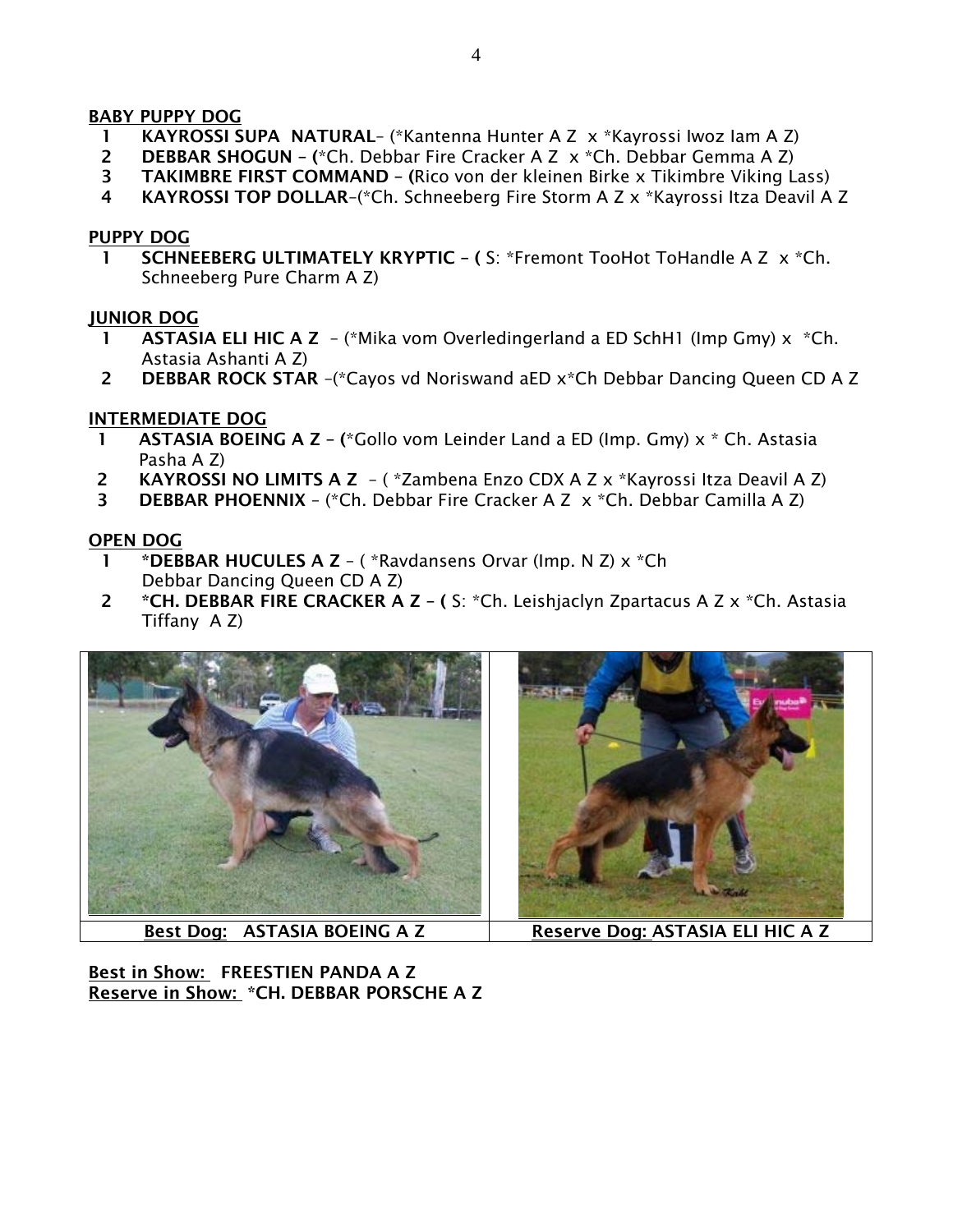## *Townsville Kennel Club 26 June 2010 Judge: Mrs. Jenny Yuen*

Baby Puppy Dog

1. Kyoara Dundee (iid) Pardo vom Barutherland X Alando Vom Wisilander (Imp Gmy) Bdr/Exh J Oar

# Graded Very Promising

# Minor Puppy Dog

## 1. Albata Zion

\*Kwint v Juerikstall a ED (Imp Ndl) X Albata Sarina

Bdr/Exh F & C Aili

8 months, large, very masculine, well constructed, male puppy presented in very good coat and condition. Very good head, the eye could be still a little darker, high wither, firm back, slightly short, slightly steep croup, good fore, very good hind angulation, stands and steps a little narrow in front, correct at rear, during movement shows a balanced, ground covering gait where with further training he should be able to improve his presentation.

## 2. Delkahna Justa Talisman

\*Cayos von der Noriswand a ED (Imp Gmy) X Ch Delkahna Dragon Fly Bdr S Allen/Exh T & R Jaworski

6 months, masculine, well coloured, male puppy, slightly stretched proportions, expressive, masculine head, slight roman nose, good withers, clean overline, slightly short, slightly steep croup, the upper arm should be a little longer and better angled, good hindquarter angulation, stands and steps with slightly bowed forearms, normal puppy looseness at rear, during movement shows a balanced gait which will improve as he matures with more training.

## Graded Very Promising

## Junior Dog

## 1. Schneeberg Ultimately Kryptic AZ

\*Ch Fremont Too Hot to Handle AZ X \*Ch Schneeberg Pure Charm AZ

Bdr J Widejko/Exh M Walden/J Widejko

13 months, 64 cm, well above medium size, masculine, very impressive, young male at a very good stage of development for his age, very good head with desired dark masking, his expression spoilt a little by a light eye, high withers, firm back, slightly short, slightly steep croup, the upper arm could be a little longer and better angled, very good hind angulation, good fore and slightly short under chest development, steps at this stage with slightly loose elbows and hocks, during movement shows a powerful far reaching gait where the back ligamentation is yet to reach final firmness. Graded Very Good

# Intermediate Dog

# 1. Volscain Shaka (Imp in Dam)

Andrjuscha Van Noort X \*Kuma Von Media (Imp Gmy)

Bdr Volscain Kennels Exh H Crane

Missing upper incisor due to damage, 34 months, 67 cm, oversize, very strong, masculine, glamorously coated, well pigmented, slightly stretched male with a strong, masculine head with a very good dark eye, the neck could be just a little longer, good withers, the back could be just a little firmer, the croup could be just a little longer, good fore very good hindquarter angulation, good fore and pronounced under chest development, steps a little narrow at rear, wide in front, both hocks and elbows should be firmer, during movement he shows a balanced gait where he falls a little on the forehand and the overall ligamentation should be firmer.

## 2. Abelara Aussie Rules AZ

\*Gollo vom Leinderland a ED (Imp Gmy) X \*Debbar Dark Crystal AZ Bdr/Exh K Drane

23 months, 67 cm, oversize, stretched dog who lacks a little in furnishings, expressive head where the eye could be darker and the skull and foreface should be stronger, good length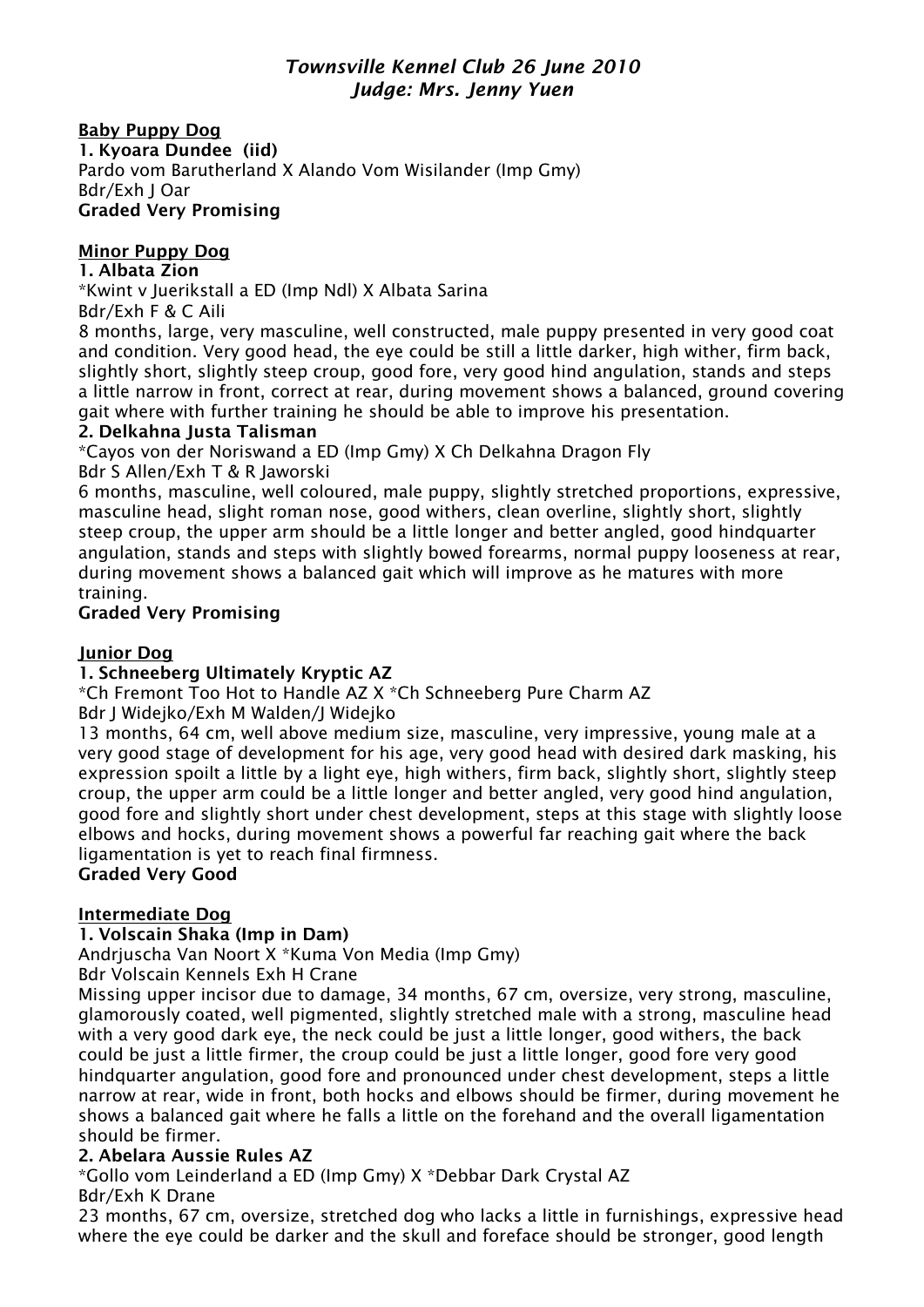of neck, high withers, firm back, slightly short slightly, steep croup, the upper arm should be longer and better angled, good hindquarter angulation, good fore and under chest development, steps correctly front and rear, during movement he shows a balanced gait but should be just a little more expansive.

### Graded Very Good

## Open Dog

### 1. \*Gr Ch Sunhaze Korona AZ

\*Cayos von der Noriswand a ED (Imp Gmy) X Sunhaze Topaz Bdr Sunhaze Kennels/Exh N Hammond

3 years, 62.5 cm, medium size, medium strong, expressive, masculine male with a very good head with desired dark masking, high withers, firm back, slightly short, slightly steep croup, the upper arm should be longer and more angled, very good hindquarter angulation, good fore and under chest development, stands and steps not quite correct in front, correct in rear, both hocks and elbows should be firmer, during movement shows a balanced far reaching gait.

## 2. \*Ch Demtori Osborne AZ

\*Demtori The Executioner AZ X Zenrista Tabriz

Bdr C Lund/Exh H Crane

Some wear of the lower incisors due to age, 7 years, 65 cm, large, masculine, slightly stretched, well coloured and pigmented dog presented in too heavy condition, very masculine, well constructed head, very good ear set, the neck could be just a little longer, good withers, the back should be firmer, the croup is set just a little steep, good fore and very good hind angulation, very good fore and under chest development, steps narrow at rear, a little wide in front, both hocks and elbows should be firmer, during movement shows a very good ground covering gait where the back should be considerably firmer, he is presented in much too heavy condition and the overall ligamentation should be considerably firmer.

#### 3. \*Ch Kwintsheul Isosceles AZ

\*Aimsway Abacus AZ X \*Kwintsheul Abbey Road

Bdr G & H Duyveslyn/Exh J Cronin

Slightly worn lower incisors, 5 years, 63.5cm, above medium size, masculine, well coloured, stretched male, very masculine, good head with desired dark masking, slightly erect neck, good withers, the back should be a little firmer, just slightly short, slightly steep croup, the upper arm should be longer and better angled, very good hind angulation, very good fore and under chest development, presents quite a pleasing picture in stance, steps correctly at rear, a little wide in front, hocks and elbows should be a little firmer, during movement he should be more powerful in his hindquarter drive, falls slightly on the forehand and the back should be firmer

Graded Excellent

| Challenge Dog: | <b>Schneeberg Ultimately Kryptic AZ</b>           |
|----------------|---------------------------------------------------|
|                | Reserve Challenge Dog: *Gr. Ch. Sunhaze Korona AZ |

Baby Puppy Bitch 1. Kyoara Disco Dancer (Imp in Dam) Pardo vom Barutherland X Alando Vom Wisilander (Imp Gmy) Bdr/Exh John Oar 2. Kulglen Holly \*Jimmy vom Barutherland a ED (Imp Gmy) X \*Kulglen Galen AZ Bdr/Exh G Hickey 3. Kyoara Demi's Delight (Imp in Dam) Pardo vom Barutherland X Alando Vom Wisilander (Imp Gmy) Bdr/Exh John Oar Graded Very Promising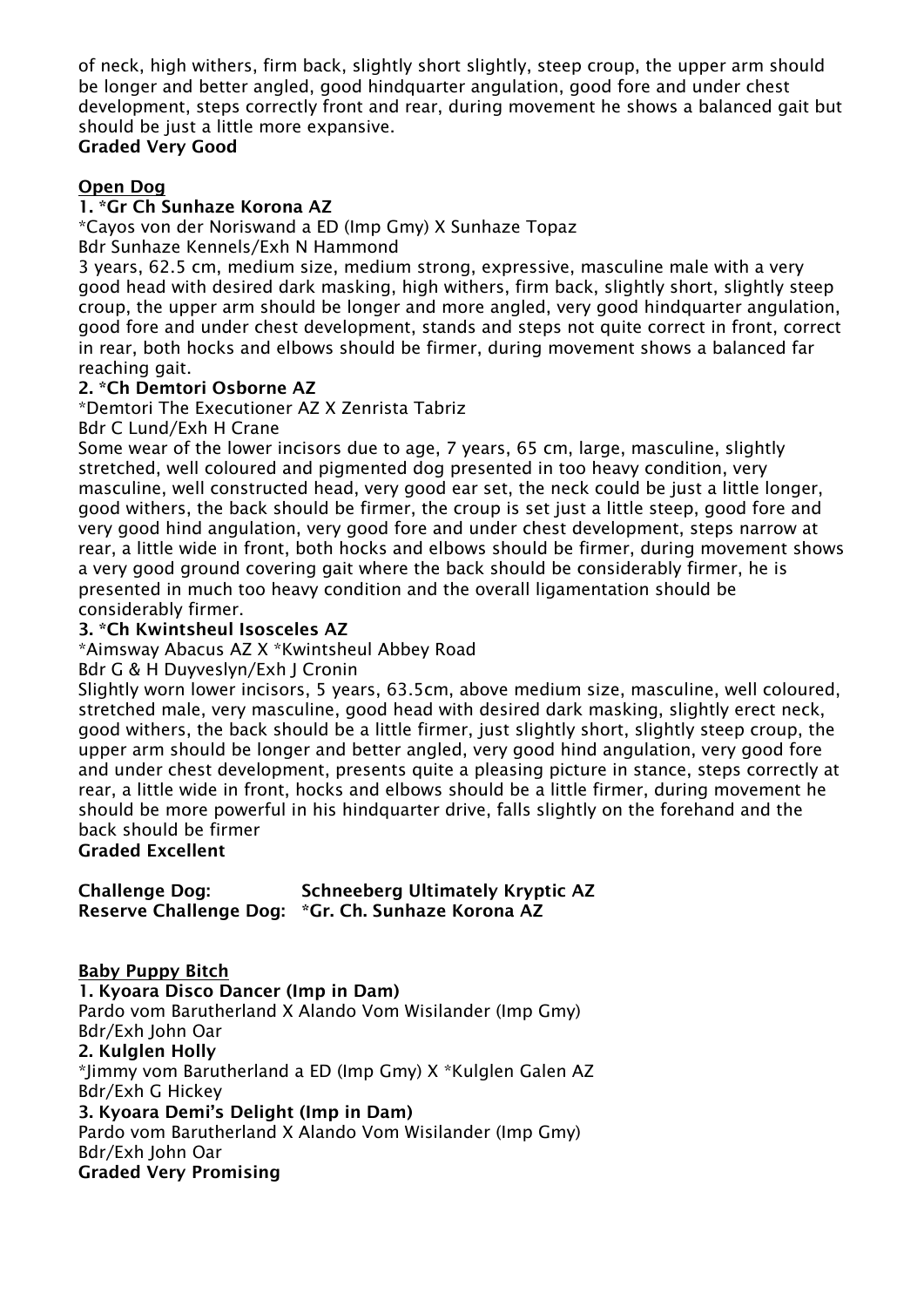## Minor Puppy Bitch

## 1. Albata Angelina

\*Cayos von der Noriswand a ED (Imp Gmy) X \*Albata Nikki AZ

Bdr/Exh F & C Aili

Double P1 upper left, 71/2 months, well above medium size, medium strong, very feminine, slightly stretched, minor puppy, very good head and expression, dark eyes, very good masking, high withers, firm clean top line for her age, the croup could still be just a little longer, good forequarter angulation where the upper arm could be still a little longer and more angled, very good hind quarter angulation, very good fore and under chest development for her age, stands and steps correctly for her age, the hocks are yet to firm, during movement she shows a balanced ground covering gait.

## 2. Schneeberg Skittles

\*Ch Schneeberg Fire Storm AZ X \*Bruvic Tramontane Maggie AZ

## Bdr/Exh J Widejko

Double P1 upper left, 7 months, a very well pigmented, glamorously coated, grey puppy, feminine expressive head with very good dark masking, eye should be darker, high withers, firm back for her age, just slightly short slightly steep croup, good fore and very good hind angulation, the upper arm should be just a little longer, stands and steps relatively cleanly for her age, normal puppy looseness, during movement she shows a balanced ground covering gait.

## 3. Delkahna Jubilee Panache

\*Cayos Von Noriswand a ED(Imp Gmy) a ED X Delkahna Dragon Fly

## Bdr/Exh S Allen

6 months, just medium strong, slightly stretched, feminine bitch, expressive head with desired dark eye, good withers and top line, slightly short, slightly steep croup, good fore and hind quarter angulation, the upper am should be just a little longer and better angled, good fore and under chest development for her age, stands and steps relatively cleanly for her age, during movement she shows a balanced gait but tends to fall just a little on the forehand at this stage.

## 4. Schneeberg Cherry Ripe

\*Ch Schneeberg Fire Storm AZ X \*Bruvic Tramontane Maggie AZ

## Bdr Schneeberg Knls/Exh N Hammond

7 months very feminine, glamorous, slightly compact puppy, very good expressive head with good dark masking, high withers, clean top line for her age, the croup is a little short and steep, the upper arm should be a little longer and more angled, good fore and under chest development for her age, stands and steps not quite correct in front, a little narrow at rear, during movement she hasn't learnt to carry herself quite correctly as yet and the movement should be a little more expansive.

## Graded Very Promising

## Puppy Bitch

## 1. Freevale Secrets to Tell

\*Freevale Sweet Lachlan AZ X \*Jolly Vom Thermodos a ED (Imp Gmy)

Bdr M & C Morris/Exh G Hickey

9 half months, well above medium size, feminine, medium strong, expressive bitch with a very good head, high withers, firm back, just slightly short croup, the upper arm should be a little longer and better angled, very good hindquarter angulation, very good fore and under chest development for her age, presented in very good condition, stands and steps correctly at rear, not quite correct in front, during movement shows a very good, ground covering gait whilst maintaining a firm back.

## Graded Very Promising

## Junior Bitch

## 1. Albata Yolee AZ

\*Kwint v Juerikstall a ED (Imp Neth) X \*Albata Hayley AZ Bdr /Exh F & C Aili

16 months, 60 cm, large, feminine, expressive, well proportioned bitch with very good head and expression, high withers, firm back with slightly short, slightly steep croup, the upper arm could be just a little longer and better angled, very good hind quarter angulation, very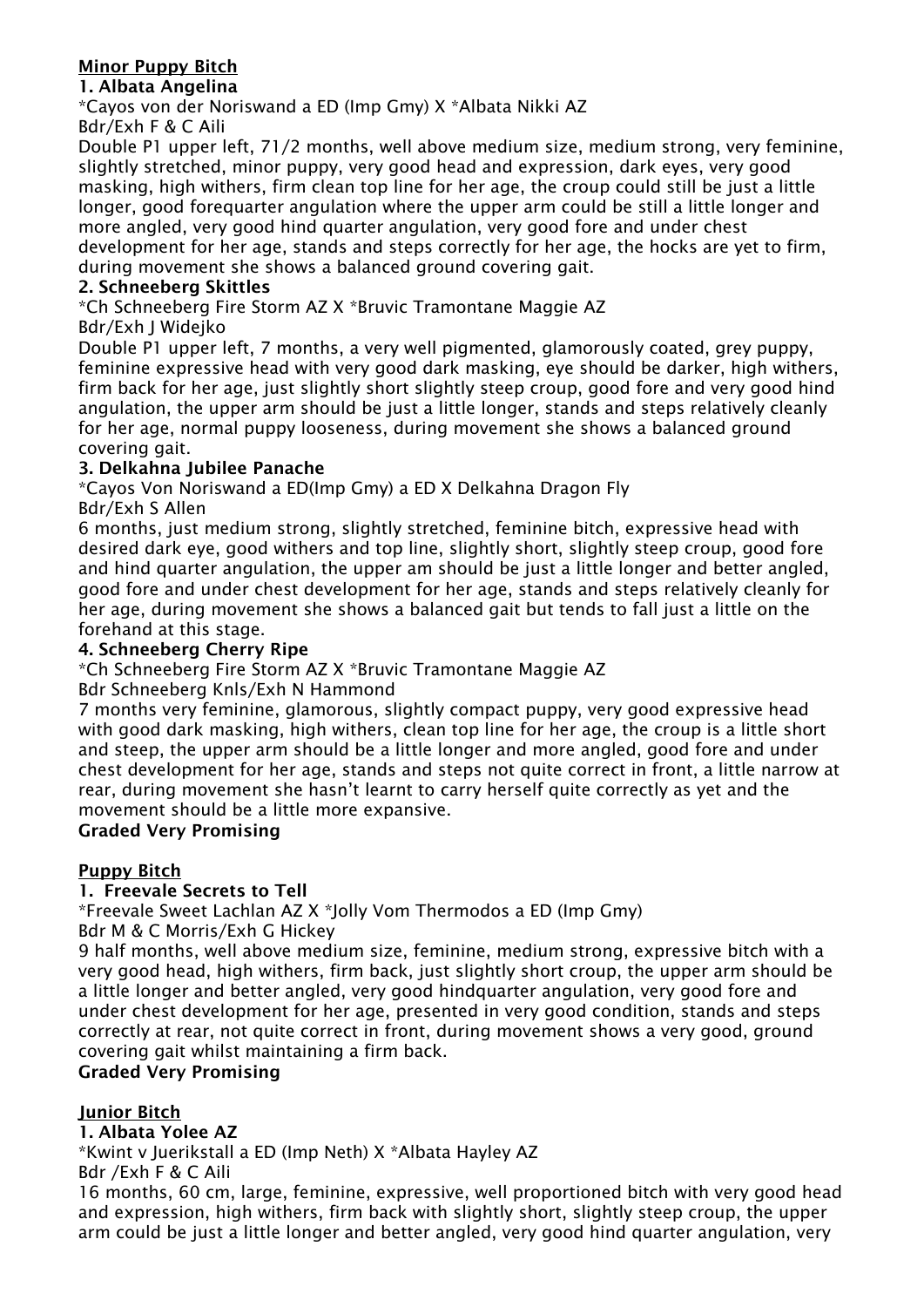good fore and hindquarter angulation, presented in very good condition, steps correctly both front and rear, the hocks and elbows yet to reach final firmness, during movement she shows a balanced ground covering gait while maintaining a very good wither line.

## 2. Kantenna Just Dance

\*Sanjessa Crust Demon AZ x \*Kantenna Red Tartan AZ

Bdr D Ballantyne Exh W Hudson

15 months, 60 cm, large, slightly stretched, quite strong bitch presented not in the best coat condition, strong, yet feminine head with desired dark masking, neck should be a little longer, high withers, the back should be a little firmer, slightly short, slightly steep croup, the upper arm should be a little longer and better angled, good hind quarter angulation, very good fore and under chest development, stands and steps not quite correct in front, both hocks and elbows should be firmer, during movement she shows a ground covering gait whilst falling a little on the forehand, she should be presented in a fitter, firmer condition.

Graded Very Good

## Intermediate Bitch

1. Volscain Uschi AZ

\*Karlos vd Werther-Muhle a ED (Imp Gmy) X \*Molle vd Werther-Muhle a ED (Imp Gmy) Bdr Volscain Knls /Exh C Walker

1 year 10 months, 61 cm, very large, slightly stretched, feminine bitch presented in very good coat, expressive head with desired dark masking, the upper jaw is a little shallow, the eye colour should be a little darker, high withers, firm back, slightly short and slightly steep croup, good fore and very good hind angulation, very good fore and under chest development, toes in a little in front, correct at rear, hocks should be a little firmer, during movement shows a very good ground covering gait where she should carry herself a little more pronounced in the wither.

## 2. Albata Xaviera AZ

\*Kwint v Juerikstall a ED (Imp Ndl) X \*Albata Nikki AZ

Bdr/Exh C&F Aili

1 year 8 months, 61 cm very large, feminine, expressive, stretched bitch of very good type, very good head and expression with desired dark masking, high withers, firm back, just slightly short, slightly steep croup, the upper arm should be just a little better angled, very good hind angulation, very good fore and under chest development, presented in very good coat and condition, toes in just a little in front, moves a little close at rear, the elbows should be a little firmer, during movement she shows a balanced gait where she could show just a little more enthusiasm.

#### 3. Lago Ciccia AZ

\*Kwint vom Juerikstall a ED (Imp Ndl) X Albata Lavina

Bdr S Pittelli/Exh A&D Whyte

21 months, 61 cm, very large, feminine, stretched, well coated bitch, expressive head, however the eye should be a little darker, slightly short neck, high withers, firm back, slightly short, slightly steep croup, good fore and very good hind quarter angulation, very good fore and under chest development, stands and steps not quite correct in front, both hocks and elbows should be firmer, during movement she shows a very good, ground covering gait where she falls just a little on the forehand and the drive looses a little power.

## 4. Ch Karham TheBest JustGot Better

\*Gr Ch Sunhaze Korona AZ X Gr Ch Karham Destinys Child

Bdr M Hammond/Exh N Hammond

1 year 7 months, 60 cm large, feminine, expressive bitch, very good head and desired dark masking, high withers, firm back, just slightly short, slightly steep croup, the upper arm should be longer and better angled, very good hind angulation, good fore and under chest development, stands and steps not correct in front, a little narrow at rear, during movement she shows a balanced, expansive, ground covering gait while maintaining a very good wither, she lacks a little in feminine glamour.

#### 5. Grundelhardt Narnya AZ

\*Ray v Fichtenschlag a ED (Imp Gmy) X \*Merle v Flumenkamp a ED (Imp Gmy) Bdr P & J Cox/Exh A Smith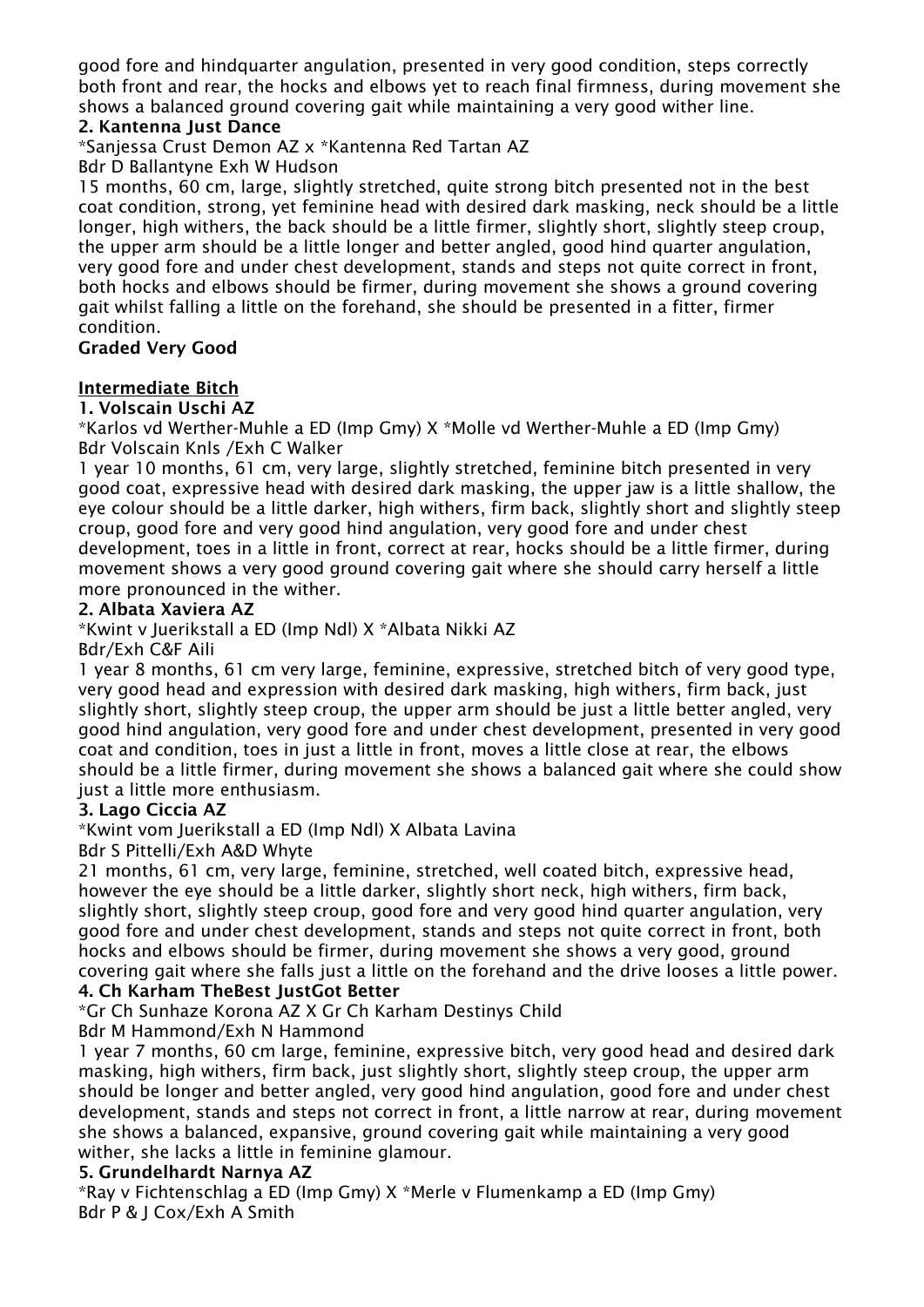2 Years 5 months, Double P1 upper left, slightly over shot bite, 62 cm, oversize, stretched, feminine bitch, expressive, feminine head, both the upper and lower jaw should be stronger, high withers, firm back, presented out of coat, just slightly short, slightly steep croup, good fore and very good hind quarter angulation, good fore and under chest development, stands not quite correct in front, correct at rear, both hocks and elbows should be firmer, during movement she should be a little more expansive and the back should remain firmer.

## Graded Very Good

## Australian Bred Bitch

#### 1. Schneeberg Ultimately Exotic AZ

\*Ch Fremont Too Hot to Handle AZ X \*Ch Schneeberg Pure Charm AZ Bdr/Exh J Widejko

15 months, 60 cm, large, a richly coloured, grey bitch of slightly stretched proportions, expressive head with very good, dark masking, eye should be a little darker, the skull and foreface should be just a little broader, high withers, firm back, just slightly steep croup, good fore and very good hindquarter angulation, good fore and under chest development, presented in very good coat and condition, stands and steps with bowed forearms and is slightly east west in front, both hocks and elbows should be considerably firmer, during movement shows far reaching, powerful gait whilst maintaining a firm back.

## 2. Ch Karraine Redhot Property AZ

Fax Flashe Harry X Freevale Ready To Hug

Bdr Morris/Exh J Hourn

3 years 10 months, 58 cm. just above medium size, slightly stretched feminine bitch, very good head with desired dark masking, good length of neck, level withers, slight nick behind, back should be a little firmer, just slightly short, steep croup, very good fore and hind angulation, very good fore and under chest development, steps correct at rear, wide in front, both hocks and elbows should be firmer, during movement she shows good ground covering gait where the back should remain considerably firmer.

# Graded Very Good

## Open Bitch

#### 1. \*Kulglen Galen AZ

\*As Du Domaine Du Val D'Aulnoy a ED (Imp Fr.) X \*Kulglen Bridgid AZ

Bdr/Exh G Hickey 2 years 7 months, 59.5 cm, large, very feminine, stretched bitch presented in very good coat and condition, expressive, feminine head where the ears are set just a little wide, very good dark masking, very good length of neck, high withers, firm back, just slightly short croup, good fore and very good hind angulation, the upper arm could be a little longer, very good fore and under chest development, steps a little close at rear, correct in front, the elbows should be firmer, during movement shows a powerful, far reaching gait while maintaining a good wither line.

#### 2. \*Albata Nikki AZ

\*Ch Astasia Heico AZ X \*Ch Albata Wicki AZ

Bdr/Exh F & C Aili

5 years 11 months, 60 cm, large, feminine expressive, slightly stretched, glamorously coated bitch presented in very good condition, very good head and expression with desired dark masking, very good length of neck, high withers, firm back, just slightly short, slightly steep croup, good fore and very good hind angulation, very good fore and under chest development, stands and steps correctly both front and rear, elbows should be a little tighter, during movement she shows very free reach where she falls just a little on the forehand.

3. \*Volscain Tosca AZ \*Karlos von der Werther-Muhle a ED (Imp Gmy) X Ch \*Siwa vom Gelper Huf a Z (Imp Ger)

Bdr Volscain Knls/Exh N Hammond

2 years 8 months, 61 cm, very large, very expressive, feminine bitch in not the best coat condition, strong, very expressive, feminine head, high withers, firm back, slightly short, slightly steep croup, the upper arm should be a little longer and more angled, very good hind angulation, good fore and under chest development, stands and steps correctly front and rear, hocks and elbows should be considerably firmer, during movement she shows a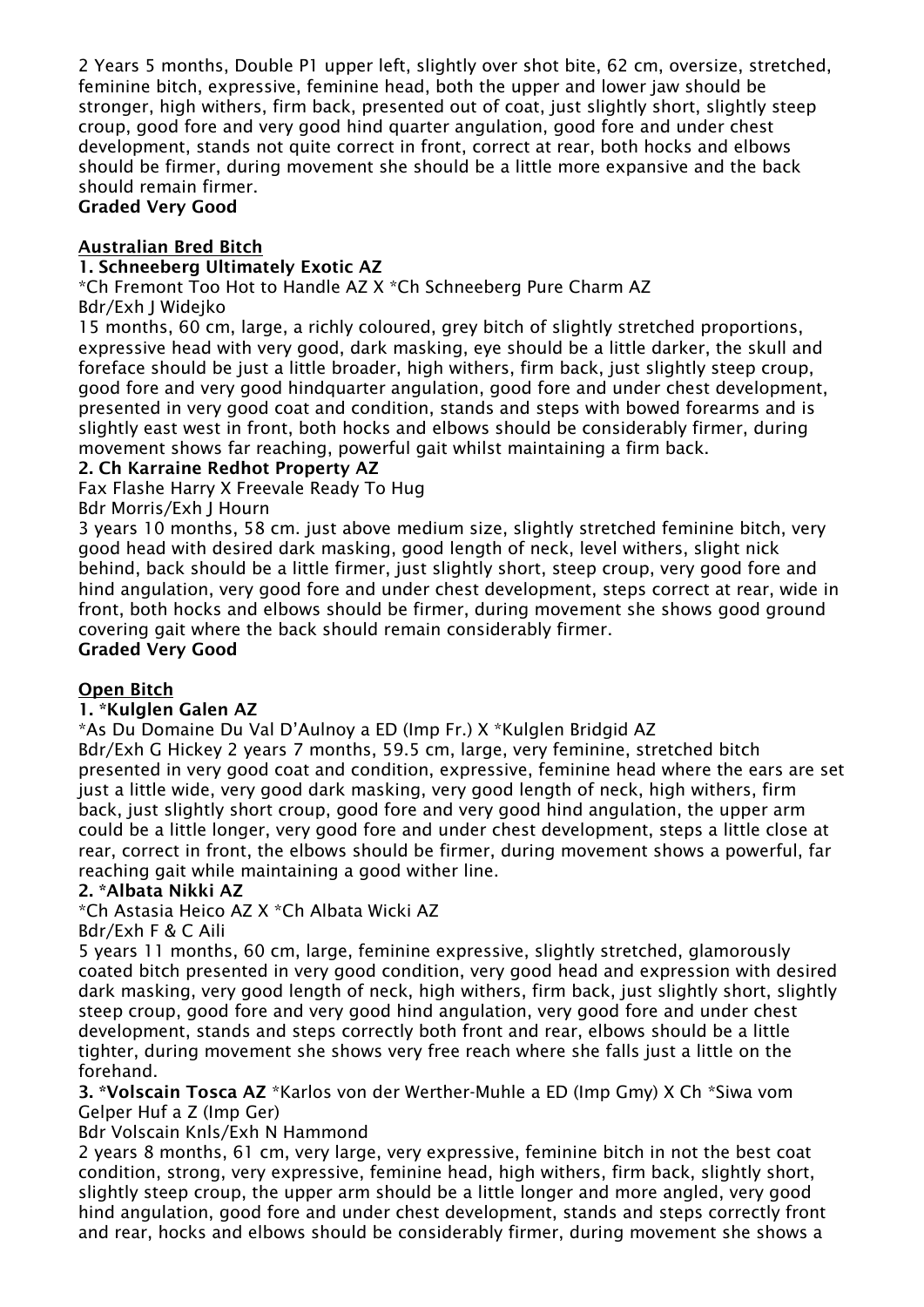balanced gait while maintaining a good wither connection. The impression was spoilt as she was over doubled handled.

## 4. \*Vonnstein Nyrang Nakita AZ

\*Cayos von der Noriswand a ED (Imp Gmy) X \*Hagenstolz El Elite AZ Bdr/Exh Robin Buck

3years, 61 cm very large, stretched bitch presented in very good coat but too heavy condition, strong, feminine head with good breadth of the skull and foreface, level withers, back should be firmer, short, steep croup, good fore and very good hind angulation, the upper arm should be a little longer, good fore and pronounced chest development, stands and steps not quite correct in front, correct at rear, the elbows should be considerably firmer, during movement she shows a balanced gait where the wither and back should be firmer.

## 5. \*Delkahna Femme Fatale AZ

\*Cayos Von Noriswand a ED (Imp Gmy) X \*Flicona Lara Croft AZ

## Bdr/Exh S Allen

Broken upper incisor, 59 cm, well above medium size, medium strong feminine, well coated bitch, strong yet feminine head, with very good expression, high withers, firm back, the croup could be a little longer, good fore and very good hindquarter angulation, good fore and under chest development, steps correct at rear, elbows should be a little firmer, during movement she shows a good ground covering gait.

## Graded Excellent

## 6. \*Jezlahn Sandhya AZ

\*Mike Vom Estherlager a ED (Imp UK) X \*Jezlahn Jinja AZ

## Bdr E Kruger/Exh A. Whyte

Double P1 upper right, 1year 11 months, 61 cm, very large, very feminine slightly stretched bitch presented in very good coat condition, expressive head with desired dark masking, the neck could be a little longer, good withers, firm back, slightly short, slightly steep croup, good fore and very good hind angulation, the shoulder blade is a little steep and forward placed, very good fore and under chest development, stands and steps not correct and a little wide in front, correct at rear, during movement she shows a balanced gait where the hindquarter drive should be more pronounced.

#### 7. \*Ch Kyzhara Daisy Chain AZ

\*Ch Hagenstolz Whata Cad AZ X \*Karraine Calais Glow AZ

#### Bdr/Exh I Fitzgerald

Double P1 upper right, 5 years 7 months, 58.5 cm, just above medium size, feminine, stretched, grey bitch presented in slightly too heavy condition, good head with desired dark eye, level withers, slight nick behind, back should be a little firmer, short steep croup, the upper arm should be a little longer and more angled, very good hindquarter angulation, very good fore and under chest development, steps with loose hocks and elbows, during movement shows a balanced gait where she elevates in front and the back should be considerably firmer.

#### Graded Very Good

| <b>Challenge Bitch:</b>                   | *Kulglen Galen AZ                      |
|-------------------------------------------|----------------------------------------|
| Reserve Challenge Bitch: *Albata Nikki AZ |                                        |
| <b>Best of Breed:</b>                     | *Kulglen Galen AZ                      |
| <b>Reserve of Breed:</b>                  | *Albata Nikki AZ                       |
| <b>Baby of Breed:</b>                     | <b>Kyoara Disco Dancer</b>             |
| <b>Minor of Breed:</b>                    | Albata Angelina                        |
| <b>Puppy of Breed:</b>                    | <b>Freevale Secrets to Tell</b>        |
| <b>Junior of Breed:</b>                   | <b>Albata Yolee AZ</b>                 |
| <b>Intermediate of Breed:</b>             | Volscain Uschi AZ                      |
| <b>Aust Bred of Breed:</b>                | <b>Schneeberg Ultimately Exotic AZ</b> |
| <b>Open of Breed:</b>                     | *Kulglen Galen AZ                      |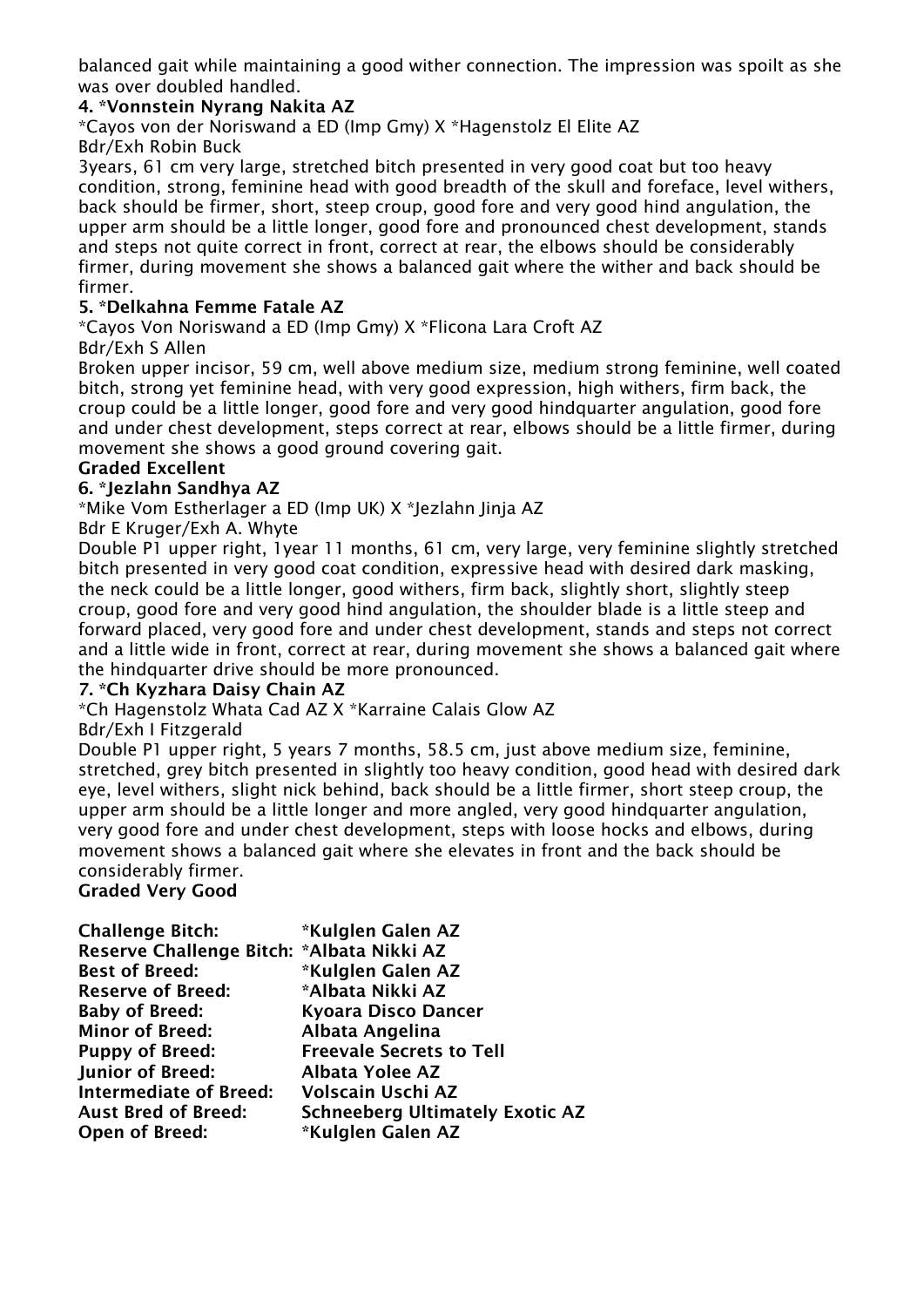

# **STATE BREED EXHIBITION 12TH SEPTEMBER 2010 JUDGE MRS CAROL O'ROURKE**

#### **BABY PUPPY BITCH**

- **1 KYOARA DISCO DANCER (IID) –** (Pardo v Barutherland (Gmy) x Olanda v Zisawinkel(Gmy)
- **2 SANNJESA HOT GOSSIP** (\*Jimmy v Barutherland a ED (Gmy) x \*Kantenna Honey Bee A Z)
- **3 SANNJESA HIGH FLYER** (\*Jimmy v Barutherland a ED (Gmy) x \*Kantenna Honey Bee A Z)
- **4 VONEHRLICH DASHA –** (\*Jimmy v Barutherland a ED Imp. Gmy) x Vonehrlich Ollga A Z)
- **5 BLUEMAX ZASKEE (**\*Jimmy v Barutherland a ED Imp. Gmy) x Bluemax Shiloh)
- **6 KARHAM DESTINYS GOLD** (\*Gr. Ch. Sunhaze Korona A Z x Karham Destinys Dollars A Z)
- **7 DEBBAR TIARA STAR (**\*Debbar Ingo A Z x \* Debbar Dancing Queen CDX ET A Z

#### **Graded very Promising**

#### **MINOR PUPPY BITCH**

**1 BLUEMAX JIMINY CRICKET**– (\*Jimmy vom Baruther Land Sch. HIII a ED H-neg (Imp. Gmy.) x \*Newedge Justa Joker A Z

8 months, over medium size, strong, substantial, harmoniously constructed black and gold bitch of excellent type, very good head, good eye colour, good forequarter angulation where the upper arm could be a little better angled, very good hindquarter angulation, very good top and underline, stands straight in front, good fore and underchest, steps slightly cow hocked at rear, correct coming, elbows should be tighter, very good drive with very good forehand reach where the backline remains firm.

**2 FLICONA REVELATION –** (\*Jimmy vom Baruther Land Sch HIII a ED H-neg (Imp. Gmy.) x Flicona Quintessence A Z)

6½ months, Medium size, medium strong, well proportioned, well pigmented bitch of very good type, very good head, expressive, dark eye, high withers, firm straight back, slightly short steep croup. Stands correct in front with good fore and underchest with slight tuck up of the loin. Steps correct going and coming very good reach where the back remains firm.

#### **Graded Very Promising**

#### **PUPPY BITCH**

- **1 ALBATA ANGELINA (**\*Cayos vd Noriswand Sch. HI a ED (Imp. Gmy) x Albata Nikki A Z) 9½ months double P1 upper left, medium size, medium strong, substantial black and gold bitch of excellent type. Very good head, very expressive, desired dark eye, very good length of neck, high withers, firm dry straight back, good forequarter angulation where the upper arm could be better angled, very good hindquarter, good fore and under chest development, stands correct in front, slightly short croup. In stance exhibits much harmony with very good feathering of coat. Slightly loose behind, correct coming, elbow connection could be tighter, exhibits powerful drive, good ground covering movement where the back remains very firm and dry.
- **2 KANTENNA MASQUERADE** (\*Kantenna Hunter A Z **x** \*Djenuen Thingummyjig A Z) 11 months medium size, medium strong, slightly long, strongly pigmented bitch of very good type, very good head, very expressive, desired dark eye, high withers, firm back, slightly short croup, good forequarter where the upper arm could be a little longer and better angled. Very good hindquarter angulation, stands straight in front, good fore and underchest, in stance presents a very harmonius picture, steps correct going, correct coming, both hocks and elbows could be a little firmer, exhibits powerful drive with very good reach where the back remains firm.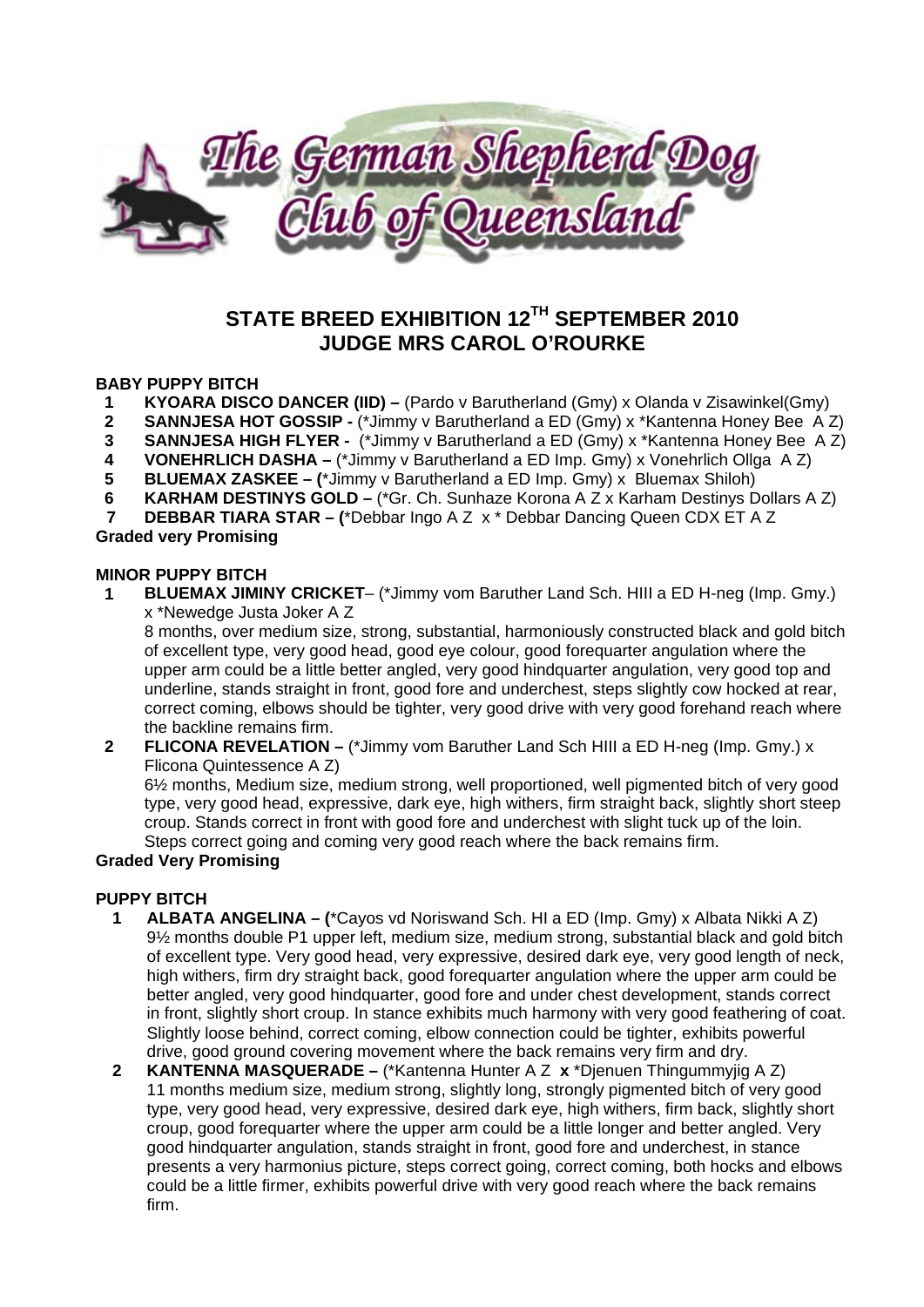**3 JAYKRI KAMEKO – (**Natz Vera Cruz (Imp Gmy) a ED x \*Jaykri Just A Dash CD A Z) 9 months large, medium strong, well proportioned, well pigmented black and gold bitch of very good type, good feminine head, very expressive, desired dark eye, high withers, firm straight back, slightly steep croup, good fore angulation where the upper arm could be longer and better angled, very good hindquarter angulation, praiseworthy is the very good length of foreleg, stands not quite correct in front, pasterns could be firmer, steps loose going and a little wide coming, exhibits very good drive with slight restriction in reach, back remains firm .

### **Graded Very Promising**

### **JUNIOR BITCH**

**1 VLADIMIR ENVY IS A SIN A Z –** (\*Ch. Fremont Tôo Hot ToHandle A Z x \*Ch. Vladimir Anarchy A Z)

14½ months 60cm Large, strong, well proportioned, substantial grey bitch of very good type, strong but feminine head, desired dark eye, high wither, firm straight back, slightly short croup, good fore angulation where the upper arm could be a little longer and better angled. Very good hindquarter angulation, stands straight in front, pasterns could be a little firmer, slight tuck up of the loin, steps correct going and coming where the elbow connection could be tighter. Exhibits powerful drive, good ground covering movement where the back remains firm.

#### **Graded Very Good Merit**

**2 NANMAHAR TIA MARIA A Z** – (\*Gr.Ch. Sunhaze Korona AZ x \*Nanmahar Royal Gipsy A Z 14 months 59.5cm Large, medium strong, substantial slightly elongated black and gold bitch of very good type, feminine head with desired dark eye and very good placement of ears, high withers, firm straight back, slightly short croup, good forequarter angulation where the upper arm could be a little longer, very good hindquarter angulation, stands straight in front with good fore and underchest development, in stance presents much type and substance, steps correct going and coming where both the hock joints and elbows could be a little firmer. Exhibits very good drive and reach where the back remains firm.

## **Graded Very Good**

**3 BLUEMAX SCORCHING FIRE** (\*Fremont Too Hot To Handle AZ x \*Newedge Justa JokerAZ 15 months just over medium size, medium strong, slightly elongated, black and gold bitch of very good type, very good head, desired dark eye, very good placement of the ears with good length of neck, high withers, firm straight back, slightly short croup, good forequarter angulation where the upper arm could be better angled, very good hind angulation, stands correct in front, praiseworthy is the length of foreleg, steps cow hocked going, correct coming the elbow connection could be tighter, she shows very good drive and reach where the back remains firm, disappointing that I was unable to measure her but rather than pressure this animal today, I feel as a young bitch there is still time to recover however she will be penalized.

#### **Graded Good**

## **INTERMEDIATE BITCH**

**1 ALBATA YOLEE A Z –** (\*Ch. Kwint v Juerikstall a ED H-neg (Imp. Ndl) x \*Albata Hayley A Z) 19½ months 59cm Large, medium strong, substantial harmoniously constructed bitch of excellent type, strong pigmentation, very good head, beautiful expression, desired dark eye, very good length of neck, moulded into a high long wither, very good dry firm straight back, very good mould of croup, very good fore and correct hind angulation, very good fore and underchest development for her age, stands straight in front and in stance presents a very harmonious picture, steps correct going and coming where the elbow connection could be just a little tighter, exhibits powerful dynamic drive very good ground covering movement, very good forehand reach where the wither is pronounced and back is firm and exhibits much willingness to run.

#### **Graded Very Good Merit**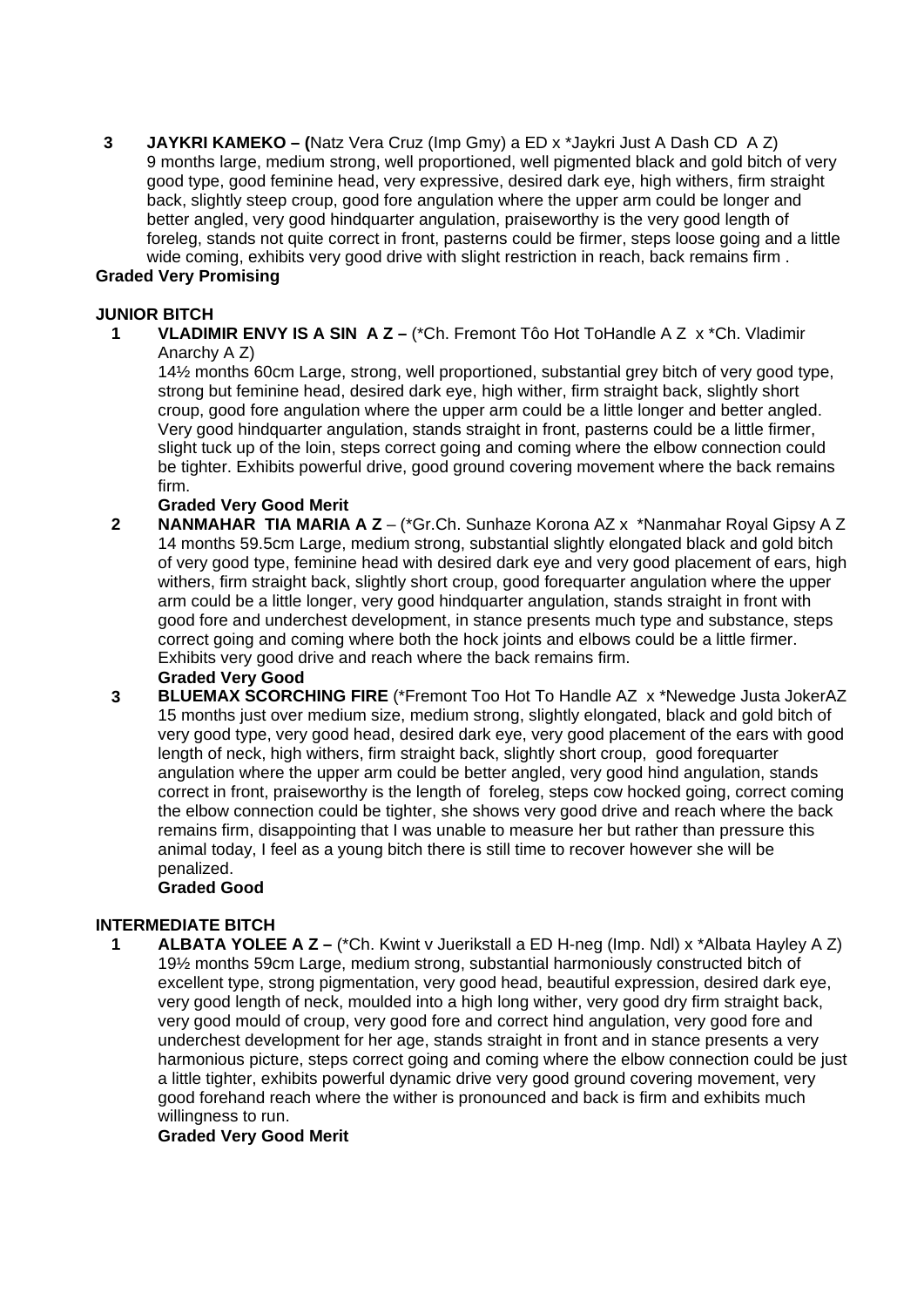**2 \*ASTASIA CINNAMON HIT A Z** – (\*Cayos vd Noriswand a ED (Gmy) x \* Astasia Grayce AZ 23 months missing P2 upper right tooth certificate # 149.

61cm Very large, medium strong, harmoniously constructed substantial bitch of very good type, strong, feminine head with desired dark eyes, very good placement of the ears, good length of neck, harmonious top line, very good length and lay of croup, good fore angulation where the upper arm could be better laid, very good hind angulation with broad upper thigh, good fore and underchest development and in stance presents a very harmonious picture. Steps correct going and coming, the elbow connection could be tighter; exhibits powerful drive, very good ground covering reach where both wither and topline remain firmer in movement.

### **Graded Very Good Merit**

**3 DEBBAR RAMANI** – (\*Cayos von der Noriswand Sch. HI a ED H-neg (Gmy.) x \*Ch. Debbar Dancing Queen CD A Z)

19 months 59.5cm Over medium size, medium strong, slightly elongated, substantial bitch of very good type, very good head, desired dark eye, high withers, straight back, slightly short croup, good fore angulation where the upper arm arm could be better angled, very good hindquarter angulation. Praiseworthy length of foreleg, stands straight in front, good fore and under chest for her age, slight tuck up of the loin, steps correct going and coming, both elbows and hocks could be tighter, exhibits very good drive and reach where the back remains firm and dry.

## **Graded Very Good**

**4 CH. KARHAM THEBEST JUSTGOTBETTER – (**\*Gr. Ch. Sunhaze Korona A Z x Gr. Ch. Karham Destinys Child A Z)

22 months 60.5 cm Very large, slightly elongated, black and gold, well pigmented bitch of very good type, very good head, very good placement of ears, desired dark eye, high withers, firm straight back, slightly short croup, good forequarter where the upper arm is slightly short and could be better angled, very good hindquarter angulation, very good length of foreleg, Stands straight in front, in stance displays very good top and underline, steps correct going and coming where both the elbow and hock connection could be tighter, exhibits powerful drive with very good expansive ground covering movement and forehand reach where the back remains firm and dry and the wither line is pronounced, exhibits much zest for running. **Graded Very Good** 

## **5 \*NANMAHAR SUMMER BREEZE HIT A Z – (**\* Mike v Estherlager a ED (Imp. UK) x

Nanmahar Jamacian Skye A Z)

23½ months 60cm Large, medium strong, substantial black and gold well pigmented bitch of very good type, very good head, medium eye, high wither, firm back, slightly short croup, good forequarter angulation where the upper arm could be a little longer and better angled, very good hindquarter angulation with good broad thighs, does not stand quite correct in front, very good length of foreleg, good fore and underchest development, stands correct going and coming where the pasterns could be a little firmer and the elbows and hocks a little tighter, very good drive and reach where the back remains firm, could have shown a little more zest in movement.

## **Graded Very Good.**

#### **OPEN BITCH**

**1 \*CH. DEBBAR PORSCHE A Z** – (\*Ch. Debbar Fire Cracker A Z x \*Ch. Debbar Camilla A Z) 2 years 10 months 59cm Large, medium strong, substantial, harmoniously constructed bitch of excellent type, very good head and expression with desired dark eye, very good length of neck, high wither, firm straight back, very good mould of croup, good forequarter. I would prefer the upper arm to be better angled, very good hindquarter angulation with good breadth of upper thigh, very good development of fore and underchest, in stance impresses with her overall harmony, steps correct going and coming however the elbow connection should be just a little tighter, exhibits very powerful drive with very good ground covering and very good forehand each and the demonstration off lead was highly commended and all components were firm and dry.

#### **Graded Excellent Merit.**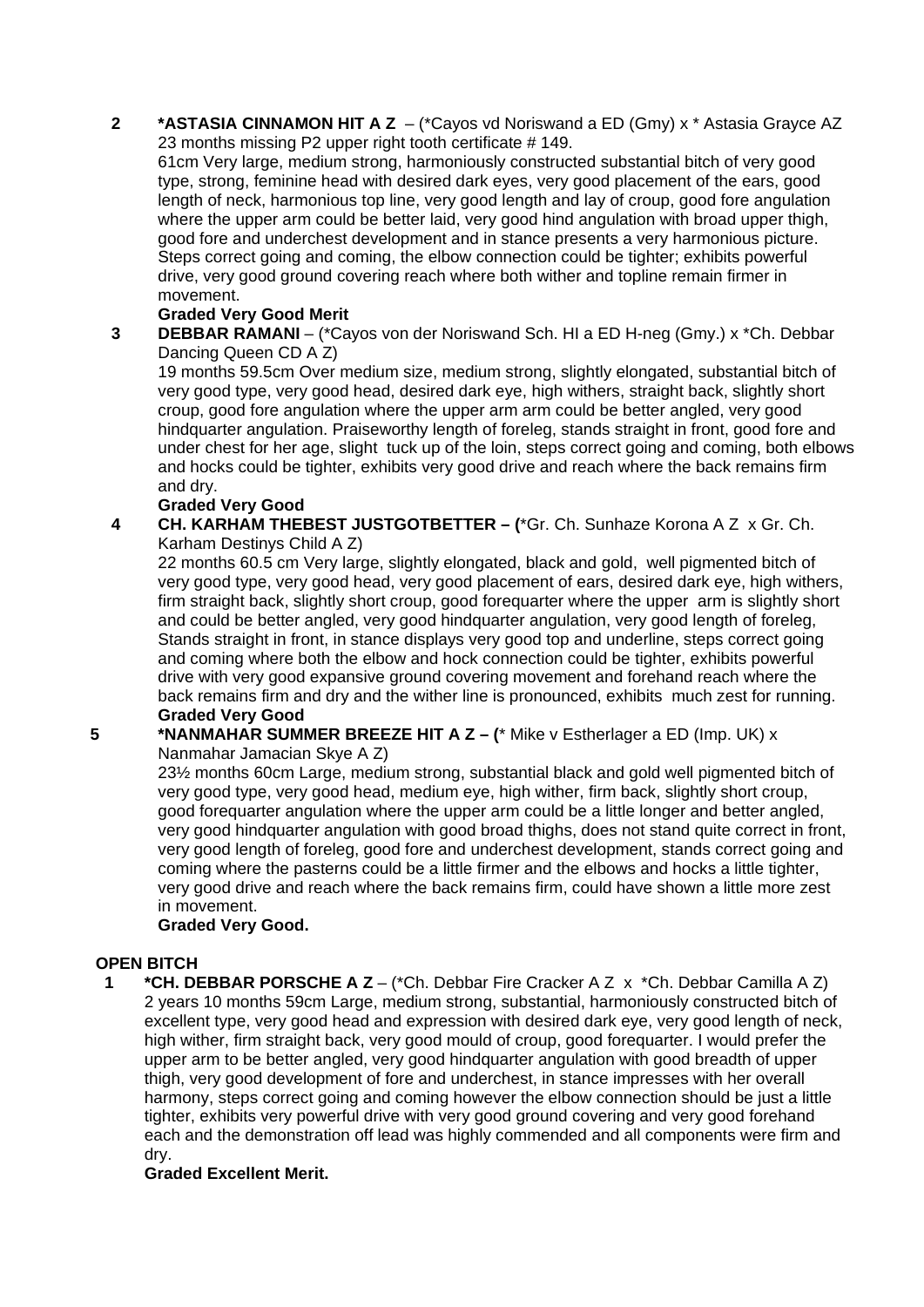**2 \*PALLENDON QUINSI A Z** – (\*Mike v. Estherlager HD ED (Imp. UK) x Pallendon Jorga A Z) 3 years 5½ months 59cm Large, medium strong, black and gold, very harmoniously constructed bitch of excellent type, very good head and expression, good eye colour, very good length of neck moulded into a high wither, firm back, very good mould of croup, very good fore and hind angulation, very good length of foreleg, very good fore and under chest development, straight in front, stands with much harmony and expression with overall dryness and firmness, steps correct going and coming, exhibits very powerful dynamic drive with very good ground covering movement where the back is firm and dry and the wither is pronounced, exhibits dynamic drive with far reaching, ground covering movement. Exhibited a very impressive off lead work where all components remained firm and dry complimenting her zest for running.

## **Graded Excellent Merit**

**3 \*KANTENNA HUSTA LAVISTA A Z** – (\*Ch. Kwint v Juerikstall a Z (Imp. Gmy) x \*Kantenna Nutmeg A Z)

2 years 6½ months 60cm Very large, medium strong, harmoniously constructed bitch of excellent type, very good pigment, very good head, feminine with desired dark eye, very good reach of neck moulded into high withers, firm dry back and good mould of croup, very good fore and hind angulation, stands straight in front, very good fore and underchest. In stance exhibits much harmony and type, steps a little wide going and correct coming, elbows should be a little tighter, exhibits powerful drive with very good ground covering movement where both the wither remains high and the back ligamentation remains firm, highly commended was the off lead work where this bitch displayed a very good convincing performance. **Graded Excellent Merit** 

**4 OLANDA VOM ZISAWINKEL Sch1 kkl 1(Gmy) – (**Pakros D'Ulmental x Gina Vom Zisawinkel) 3 years 10 months 61cm very large, strong, substantial, harmoniously constructed bitch of excellent type, very good head, very good eye colour, high withers, firm back, very good length and lay of croup, very good fore and hind angulation, stands correct in front, correct hind angulation with good breadth of upper thigh, very good top and underline, very good fore and underchest development, in stance exhibits much harmony and substance, steps correct coming and going, exhibits powerful drive with very good forehand reach and on loose lead presented an excellent topline and displayed overall firmness.

#### **Graded Excellent Merit.**

- **5 \*WINOLA ÉCLAIR A Z** (\*Quartz vom Danischen Hof A Z (Imp UK) x \* Winola Rio A Z) 2 years 7 months 58.5cm just over medium size, medium strong, substantial black and gold bitch of very good proportions, excellent type, very good feminine head, eye could be just a little darker, high wither, firm back, slightly short croup, good forequarter angulation where the upper arm could be just a little longer, very good hindquarter angulation. Stands straight in front, good fore and underchest development, steps correct going and coming, exhibits powerful drive with very good forehand reach and ground cover where the back remains firm, exhibits excellent display off lead where she showed convincingly her overall firmness. **Graded Excellent.**
- **6 \*KAYROSSI MS DEMEANOUR A Z** (\*Ch. Sannjesa Crusty Demon A Z x \* Kayrossi Golden Star A Z)

2 years 8 months 58.5cm just over medium size, strong, substantial, well proportioned bitch of excellent type, very good head with very good expression, dark eye, high withers, firm back, good mould of croup, good forequarter angulation, the upper arm could be slightly longer and better laid, very good hindquarter angulation, good fore and very good underchest development, very good top and underline, steps correct coming and going, exhibits powerful drive with very good reach where both the wither and topline remain firm. Highly commendable was the exhibition off lead which displayed convincing firmness of topline. **Graded Excellent.**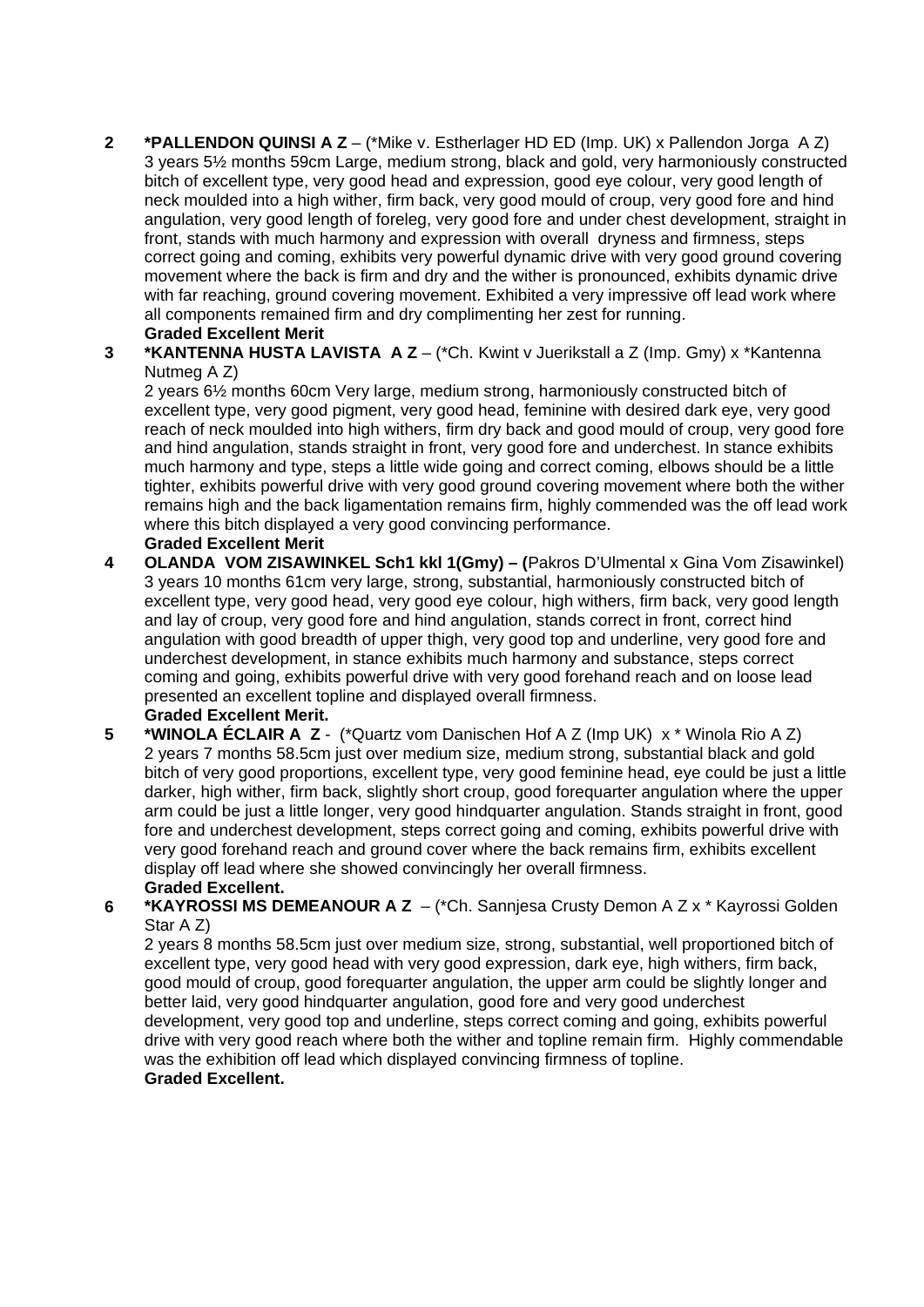**7 \*JAYKRI JUST A DASH CD A Z –** (\*Amando v Bisschofsheim a ED H-neg (Imp. Ndl.) x \*Ch. Astasia Demi A Z CDX)

4 years 9 months 60cm Large, medium strong, slightly elongated, richly coloured bitch of excellent type, very good head with dark masking, dark eye, very good ear set, high wither, firm back, slightly steep croup, good forequarter angulation where the upper arm could be longer and better laid, slightly deep hind angulation, stands straight in front, steps correct going and coming where both the hocks and elbows should be firmer, she exhibits powerful drive with very good ground covering movement, very good reach where the back remains firm, off lead exhibits very good firm topline with firm ligamentation, very impressive performance. **Graded Excellent.** 

## **BABY PUPPY DOG**

- **1 VOITLANDER VON SCHULTZ** (\*Cayos von der Noriswand Sch. HI a ED H-neg (Imp. Gmy.) x \*Stunadel Zinnia A Z)
- **2 VOITLANDER VON ZIPPER**  (\*Cayos von der Noriswand Sch. HI a ED H-neg (Imp. Gmy.) x \*Stunadel Zinnia A Z)
- **3 VONEHRLICH DAXX (**\*Jimmy v Barutherland a ED Imp. Gmy) x Vonehrlich Ollga A Z)

**4 KYOARA DUNDEE (IID) – (**Pardo v Barutherland (Gmy) x Olanda vom Zisawinkel (Imp. Gmy) **Graded Very Promising** 

#### **MINOR PUPPY DOG**

**1 BLUEMAX SHREK – (**\*Jimmy vom Baruther Land Sch HIII a ED H-neg (Imp. Gmy.) x Bluemax Kascha A Z)

8 months over medium size, strong, substantial, masculine dog of very good proportions and type, very good head, desired dark eye, pronounced wither, firm back, slightly short croup, good forequarter angulation where the upper arm could be better angled, very good hindquarter angulation, stands straight in front. Steps correct coming and going, elbow connection could be tighter, exhibits powerful drive, very good reach where the back remains firm.

**2 BLUEMAX JIM BEAM – (**\*Jimmy vom Baruther Land Sch HIII a ED H-neg (Imp. Gmy.) x \*Newedge Justa Joker A Z)

8 months correct medium size, strong, substantial, well proportioned masculine dog of very good type, very good masculine head, eye could be darker, high withers, firm dry straight back, slightly short croup, good fore angulation where the upper arm could be just a little better angled, very good hindquarter angulation with good breadth of upper thigh, stands straight in front with very good fore and underchest for his age, steps correct going, correct coming, hocks could be a little firmer, exhbits very good drive and reach where the back remains firm.

- **3 BENBEKA MAVRICK**  (\*Lawine Zasko A Z x \*Lawine Vanity Fair A Z) 6 months medium size, strong, substantial, correctly proportioned dog of very good type, masculine head, desired dark eye, good planes of the head, high wither, firm straight dry back, very good fore and hind angulation, good lay of croup, stands straight in front, steps correct going and coming where the elbow connection could be tighter, exhibits very good drive and reach where the back remains firm.
- **4 TAKIMBRE GOT THE LOT** (\*Rico von der Kleinen Birke a ED H-neg (Imp.Gmy.) x Takimbre Voodoo Doll A Z) 6½ months over medium size, medium strong, strong pigmented dog of good type, good head,

good eye colour, slightly short neck, straight back, slightly short croup, good fore angulation where the upper arm could be longer and better angled, stands straight in front, steps correct going and a little wide coming, the elbow connection could be tighter, exhibits good drive and reach where the back remains firm..

#### **Graded Very Promising**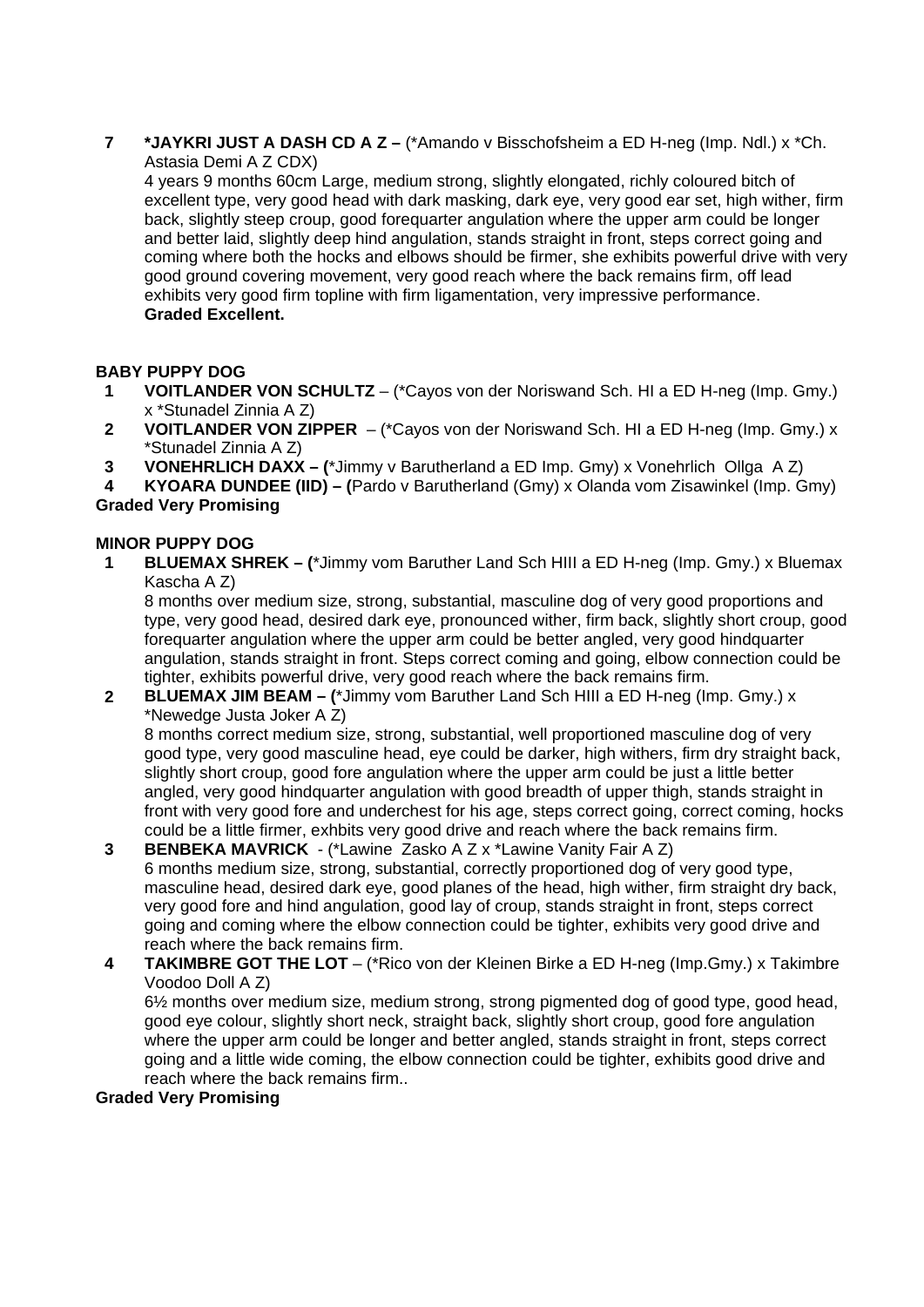#### **PUPPY DOG**

- **1 KAYROSSI SUPA NATURAL** (\*Kantenna Hunter A Z x \*Kayrossi Iwoz Iam A Z) 11 months over medium size, medium strong, harmoniously constructed masculine dog of very good type, very good head, very good expression, high withers, firm dry back, good mould of the croup, good forequarter angulation where the upper arm could be better angled, praiseworthy length of foreleg, very good hindquarter angulation. Stands straight in front, in stance exhibits much harmony, steps correct going and coming, elbow connection could be a little tighter, exhibits powerful drive, very good forehand reach where the back remains firm dry and convincing.
- **2 DEBBAR SHOGUN**  (\*Ch. Debbar Fire Cracker A Z x \*Ch. Debbar Gemma A Z) 11½ months above medium size, medium strong, well proportioned, masculine dog of very good type, masculine head, eye could be darker, high withers, firm straight back, slightly steep croup, good forequarter angulation where the upper arm could be a little longer and better angled, very good hind angulation, stands straight in front, pasterns could be firmer, good fore and underchest development, steps a little loose behind, correct coming, elbows should be firmer, exhibits very good drive and reach where the back remains firm.

#### **Graded Very Promising**

#### **JUNIOR DOG**

**1 VLADIMIR ENVY THIS A Z (**\*Ch. Fremont TooHot ToHandle A Z x \*Ch. Vladimir Anarchy A Z 14½ months 65cm Very large, strong, masculine, harmoniously constructed dog of excellent type, excellent head, masculine, very good dark mask, desired dark eye, very good placement of ear set. Very good length of neck, moulded into a high wither, very harmonious overline with very good lay of the croup, very good fore and correct hindquarter angulation with good broad upper thighs, very good fore and underchest for his age. In stance exhibits his strength and substance and harmony, steps correct going and coming but the elbow connection could be tighter, exhibits powerful, dynamic drive with very good expansive ground covering movement with very good forehand reach where his back remains firm and dry.

#### **Graded Very Good Merit**

**2 SCHNEEBERG ULTIMATELY KRYPTIC A Z –** (\*Fremont TooHot ToHandle A Z x \*Ch. Schneeberg Pure Charm A Z

17½ months 63.5 cm Correct medium size, strong, substantial, harmoniously constructed masculine dog of excellent type, strong masculine head, good eye colour, high withers, firm dry straight back, slighly short croup, very good fore and hindquarter angulation stands straight in front, correct fore and underchest for his age, in stance exhibits strong and substantial overall picture, steps correct going and coming where both the hocks and particularly the elbows could be firmer. Exhibits powerful drive with very good reach where the wither line and the back remain firm, dry and convincing.

## **Graded Very Good Merit**

#### **INTERMEDIATE DOG**

**1 \*CH. ASTASIA ELI HIC A Z** – (\*Mika vom Overledingerland a ED SchH1 H-neg (Imp. Gmy.) x \*Ch. Astasia Ashanti A Z)

20½ months Double P1 Upper left 65cm, Very large, medium strong, harmoniously constructed masculine black and gold dog of excellent type, strong head, very expressive, very good ear placement, desired dark eye, high withers, firm back, croup could be just a little longer, good fore angulation where the upper arm could be a little better angled, very good hindquarter, stands straight in front, he has good fore and underchest. In stance exhibits harmony, steps correct going and coming where the elbow connection could be a little tighter, exhibits powerful drive with very good forehand reach where both the back and the ligamentation is dry and convincing.

**Graded Very Good Merit.**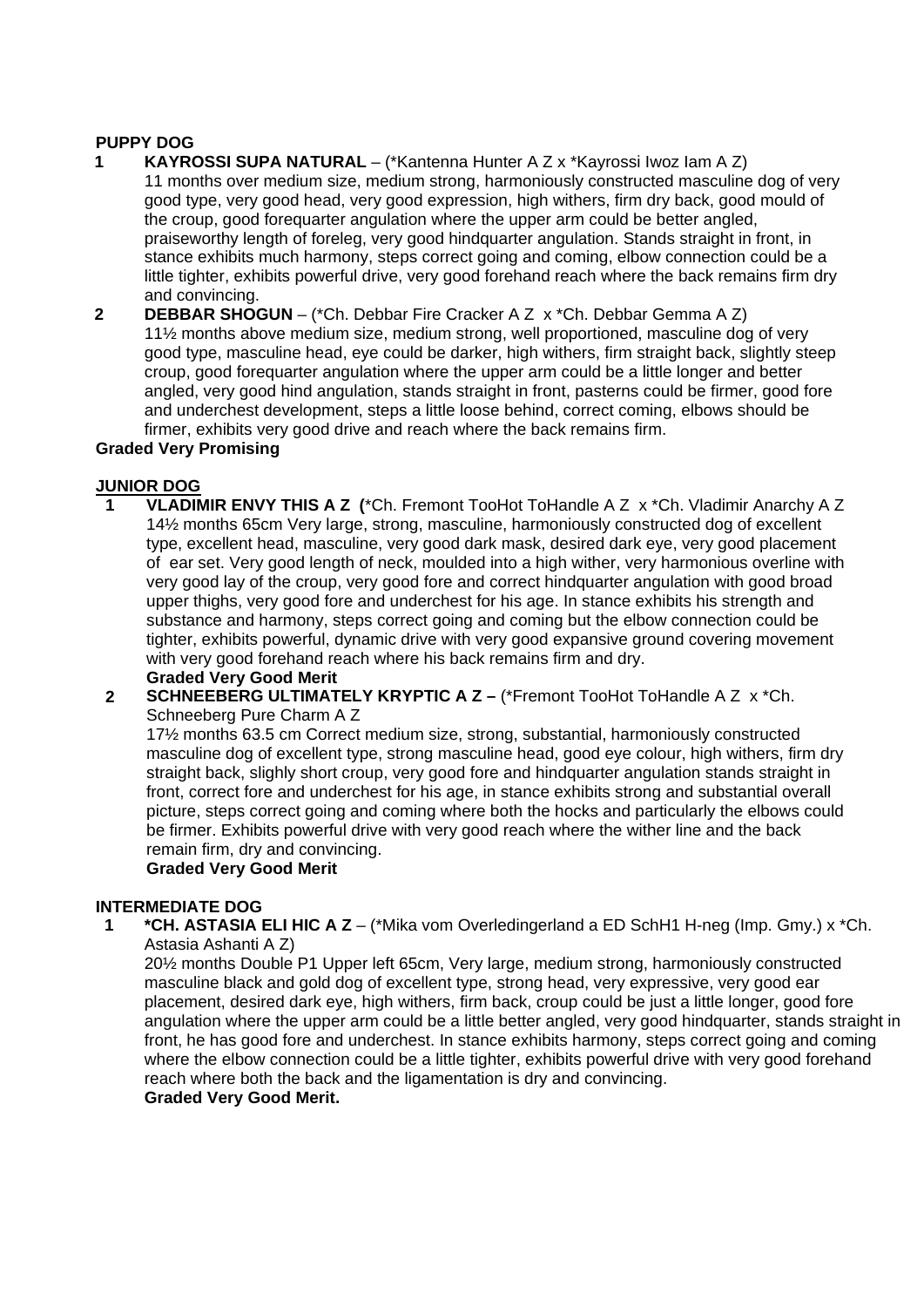**2 DEBBAR ROCK STAR A Z - (**\*Cayos von der Noriswand Sch. HI a ED H-neg (Imp. Gmy.) x \*Ch. Debbar Dancing Queen CD A Z)

19 months 63.5 cm correct medium size, medium strong, slightly elongated black and gold dog of very good type, good head, desired dark eye, high withers, firm back, slightly short croup, good fore angulation where the upper arm could be longer and better angled, stands straight in front, good fore chest, slight tuck up in loin, steps correct coming and going however both the hock and elbow connections could be tighter. Exhibits powerful drive with good reach and good firmness of the overline. **Graded Very Good** 

**3, FREEVALE DARE DEVIL – (**Ch. Sam v Zellergrund (Imp. Gmy) x Ch Turnberry Shirley) 21 months 66cm standing on the upper limit of size, medium strong, substantial, harmoniously constructed masculine dog of very good type, strong head, desired dark eye, high withers, firm straight back, slightly short croup, good fore angulation where the upper arm could be longer and better angled, very good hindquarter angulation with broad upper thigh, stands straight in front, pasterns could be firmer good fore and underchest, slight tuck up of the loin, steps correct going and coming where both the hocks and elbows could be firmer. Exhibits very good drive however slightly restricted in forehand reach, both wither and back remain high and firm in movement. **Graded Very good** 

#### **OPEN DOG**

**1 \*CH. JIMMY VOM BARUTHER LAND Sch. HIII a Z H-neg (Imp. Gmy) - (\***Naxos vom Holtkamper See Sch HIII a ED x \*Yenti vom Baruther Land Sch HI a ED)

3 years 9 months 64 cm Just above medium size, medium strong, substantial, harmoniously constructed black and gold dog of excellent type. Masculine head with very good expression, very good ear set, good length of neck with a high long wither, absolutely correct topline, good mould of croup, very good fore and hindquarter angulation, stands straight in front, he has very good fore and under chest development, in stance he exhibits much balance and harmony, steps correct going and coming where elbow connection should be tighter, exhibits powerful drive with very good ground covering movement and forehand reach where the back and ligamentation remains firm dry and convincing. Off lead was done concisely and convincingly with overall firmness and dryness.

## **Graded Excellent Merit**

**2 \*CH. FREMONT TOO HOT TO HANDLE A Z - (**\*Nujaclyn Latin Dancer A Z x \*Fremont Quest To Win A Z)

3 years 8½ months 64cm just over medium size of medium strength, substantial, harmonious dog of excellent type, with very good black and gold colouring. Masculine head with the desired dark eye, high withers, firm dry back, very good fore and hindquarter angulation. Praiseworthy is the length of foreleg. He has very good fore and under chest development, steps correct coming and going, elbow connections could be just a little tighter. He exhibits powerful drive with very good ground covering movement with very good forehand reach where the back remains firm and dry. Exhibited off lead a very good display possessing overall dryness and firmness with very good ground covering movement. **Graded Excellent Merit** 

**3 \*WINOLA SCANDAL A Z** – (\*Ch. Fanto v Team Fiemereck Sch.H2 (Gmy) x \*Winola Rio A Z) 3 years 9 months. 64cm medium size, strong, substantial, well proportioned, very well coloured dog of excellent type. Strong masculine head, desired dark eye, strong neck, high withers, firm back, slightly steep croup, good forequarter angulation, the upper arm could be longer, very good hindquarter angulation. I would like to see the foreleg a little longer, stands correct in front, steps correct coming and going. Exhibits powerful drive transmitted through a very good forehand reach where the back is firm and convincing. Off lead he shows powerful drive and reach and the overall firmness is convincing.

## **Graded Excellent.**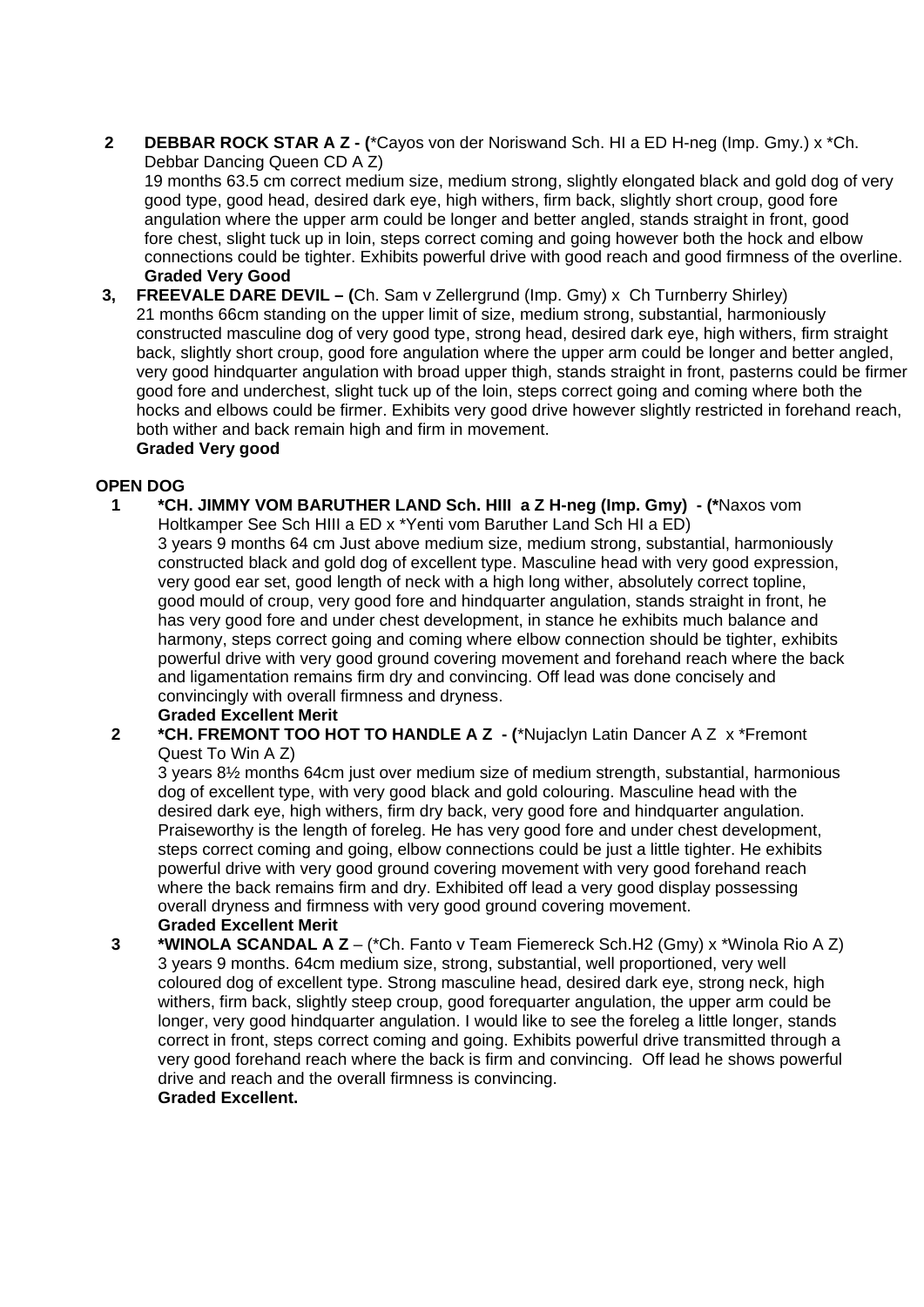**4 \*GR CH SUNHAZE KORONA A Z** – (\*Cayos vd Noriswand aZ (Gmy) x \* Sunhaze Topaz A Z 3 years 7 months 62.5 cm correct medium size, strong, substantial, slightly elongated masculine dog of excellent type, very good colouring, very good pigmented masculine head, good eye colour, high withers, firm dry back, slightly short croup, good forehand where the upper arm could be just a little better angled, good hindquarter angulation, good fore and under chest development, stands straight in front however the pasterns could be firmer, steps correct coming and going. Hocks could be just a little firmer, exhibits powerful drive with good reach where the back remains firm. Off lead was convincing in his overall dryness and firmness.

#### **Graded Excellent.**

**5 \*CH. DEBBAR KRONOS SEBASTION A Z – (**\*Ch Debbar Fire Cracker A Z x \*Ch. Debbar Gemma A Z)

3 years 9 months 62.5 cm correct medium size, medium strong, substantial, slightly elongated well pigmented dog of excellent type, masculine head, very good dark masking, desired dark eye, good length of neck, high wither, firm back, slightly short steep croup, good forequarter angulation where the upper arm could be a little longer and better angled, correct hind quarter angulation, stands straight in front however the pasterns are flat, good fore and very good underchest, steps a little loose going and elbows could be tighter, exhibits powerful drive with very good forehand reach, exhibted a very impressive off lead performance where the back and ligamentation remained firm.

#### **Graded Excellent.**

**6 \*CH. KWINTSHEUL ISOCELES A Z** – (\*Ch. Aimsway Abacus A Z x Kwintsheul Abbey Road) 5 years 3 months missing P1 upper right tooth certificate # 143 62.5 cm correct medium size, strong, substantial, slightly elongated black and gold masculine dog of very good type, strong head, dark mask, desired dark eye, high withers, firm back, slightly short croup, good forequarter angulation where the upper arm could be better angled, correct hindquarter, very good fore and underchest development, stands straight in front, pasterns could be firmer, steps correct going and coming, elbows should be tighter, exhibited very good drive and reach where the overline remains firm and dry, exhibited a very good off lead display where the dog was convincing in his overall firmness **Graded Excellent.**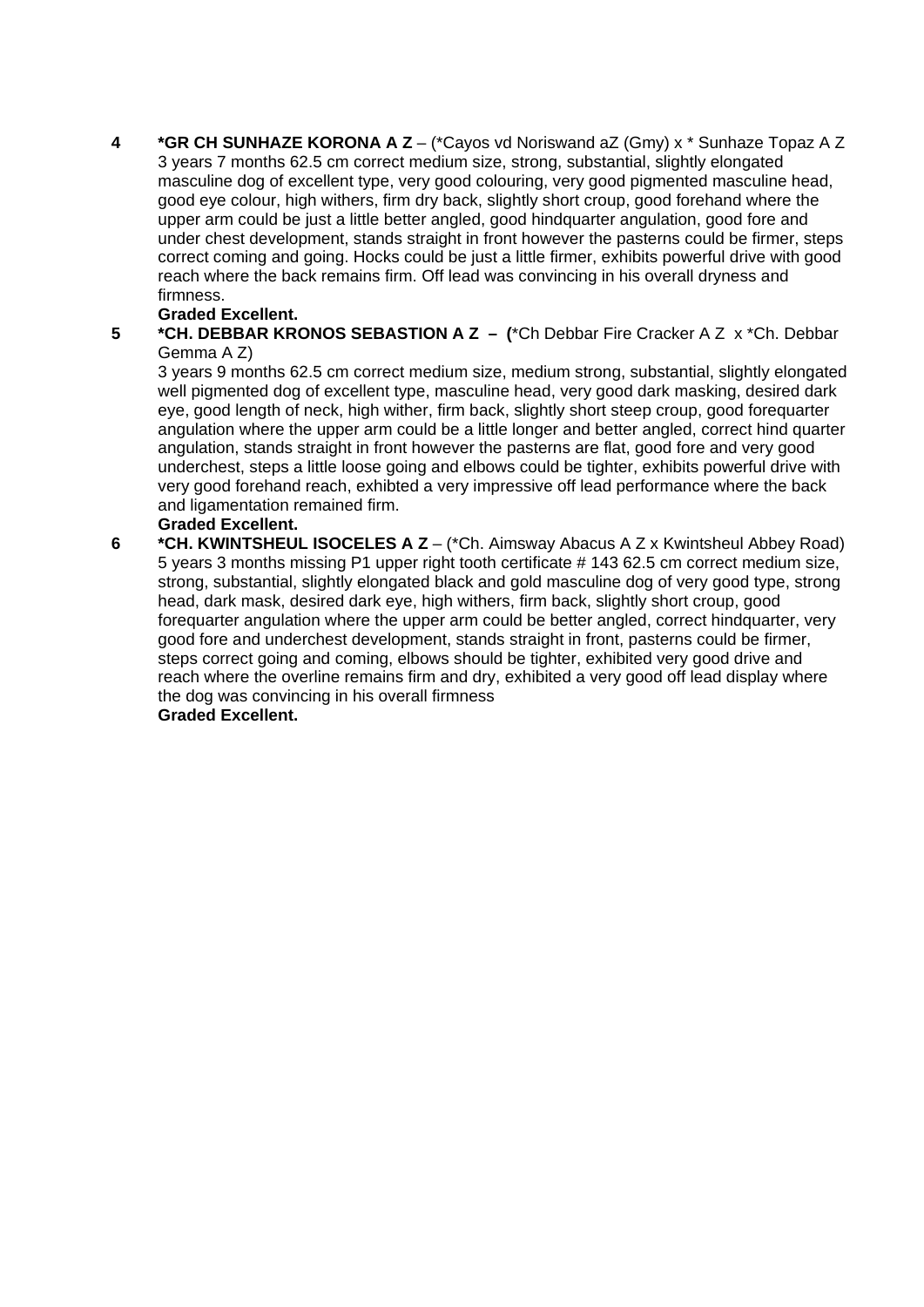

# **Ipswich Kennel Club – 16<sup>th</sup> October 2010**

# **Judge: Mr. Rodney Vernon**

# **Cl 1 – Baby Puppy Dog Graded Promising**

**1** OUTENHOF QUAID: (\*Amstine Daka A Z x Ch. Outenhof Maddison A Z CCD CD HIT) 3½ months Medium size, medium strong puppy of good type, good pigmentation, strong masculine head for his age, the neck could be little longer, high withers, firm back, the croup could be a little longer and better laid. Elbows still to firm. Strong expansive movement however he is a little soft in pastern and a little infirm in his back. Graded Promising

## **Cl 2 – Minor Puppy Dog Graded Promising**

**1** KINGLAND YUTU YAZMAN: (\*Kelinpark Quasar A Z x Kingland Oolala Z) 7¾ months Black and gold, medium size, medium strong dog puppy of good type, head could be stronger, light eyes, good length of neck, level withers, firm back, slightly short and slightly steep croup, very good underline, he is short and steep in his upper arm, normal puppy looseness for his age. He has expansive moment where his withers should be higher. Graded Promising

# **Cl 3 - Puppy Dog Graded very Promising**

**1** BLUEMAX SHREK: (\*Jimmy v Baruther Land Sch HIII a ED H-neg(Imp. Gmy.) x Bluemax Kascha A Z 9¼ months. Above medium size, medium strong puppy of very good type, strong masculine head, correct length of neck, normal withers, firm back, the croup is just slightly short and slightly steep, very good underline, very good fore and hindquarter angulation he moves correct going with slightly loose hocks, slightly wide in front with loose elbows. Strong expansive movement where the ligamentation should be firmer over his croup, Graded Very Promising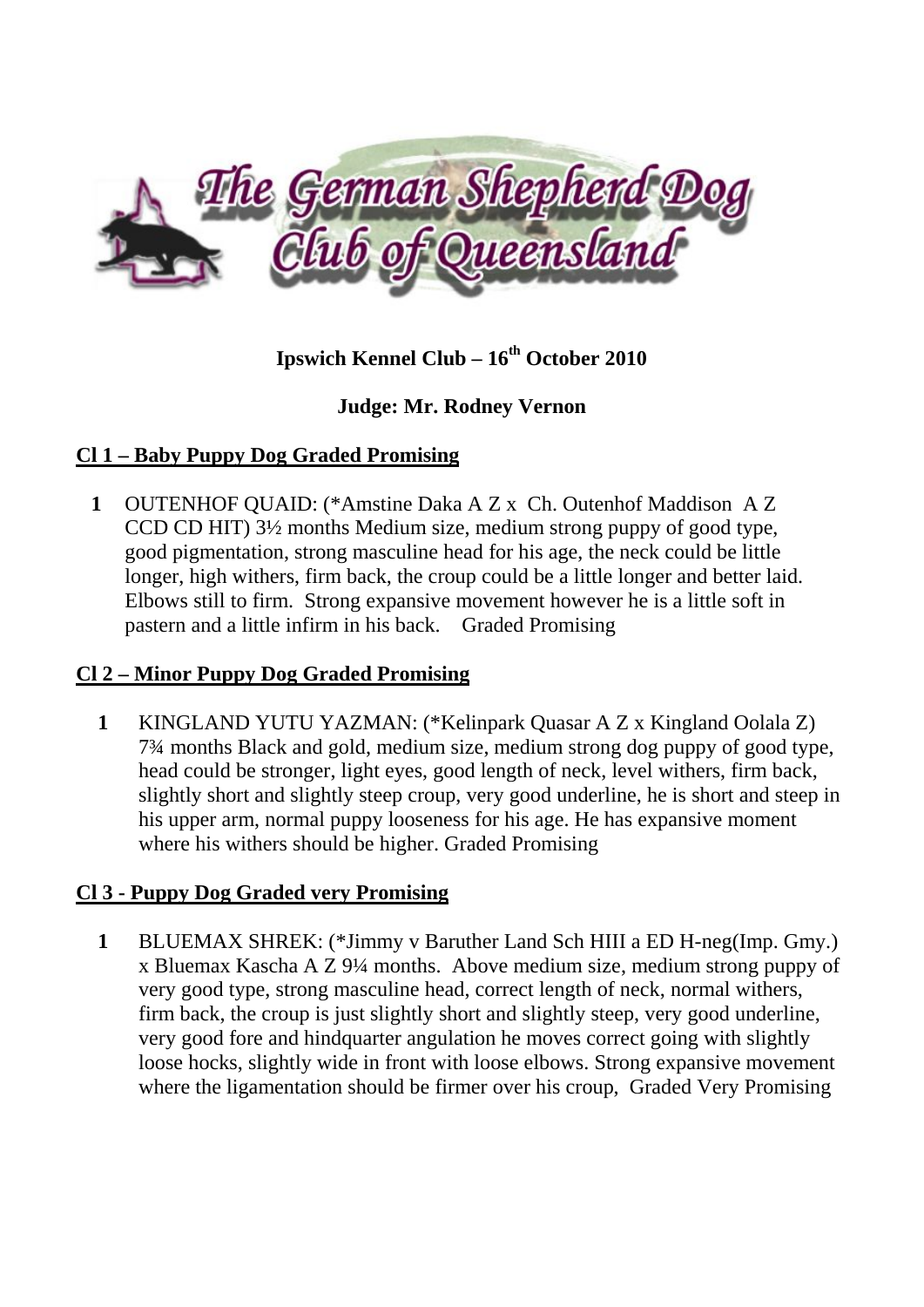# **Cl 5 – Intermediate Dog All Graded Very Good**

- **1** SCHNEEBERG ULTIMATELY KRYPTIC A Z **:** (\*Fremont TooHot ToHandle A Z x \*Ch. Schneeberg Pure Charm A Z) 18¾ months correct size, sable dog of very good type, very good head and expression, correct length of neck, normal withers, firm back, good lay of croup which could be a little longer, very good fore and hindquarter angulation, very good underline, presented in lovely condition today, steps slightly wide behind, correct coming with slightly loose elbows, strong expansive movement where ideally the ligamentation over his croup should be firmer.
- **2** \*ASTASIA ELI HIC A Z : 4100168179: 20/12/2008: \*Mika v Overledingerland a ED SchH1 (Imp Gmy): \*Ch. Astasia Ashanti A Z 22 months correct size, strong masculine head, the neck could be a whisker longer, normal withers, firm back good lay of croup which could be a shade longer, very good underline, very good angulation of the front and rear, steps correct at rear and in front, this dog today is shown slightly out of coat, strong expansive movement out of a firm back.
- **3** \*KELINPARK TRAVELLIN MAN A Z: (\*Cayos v d Noriswand a Z (Imp. Gmy) x \*Kelinpark Onya A Z) 2 years 4½ months large, medium strong, very masculine head, slightly short neck, normal withers, firm back, good croup, shown today in somewhat heavy condition, very good fore and hindquarter angulation, firm back, good underline, ideally the eye could be darker, normal hocks and elbows, good strong expansive movement where ideally the ligamentation should be firmer.
- **4** \*BABENBERG GERONIMO A Z: (\*Vimo v d Hopfehalle Sch.H3a ED (Imp. Gmy) x \*Babenberg El Estralita A Z) 19 months large, medium strong dog of good type, the head ideally could be stronger and the eye darker, good length of neck, normal withers, firm back, short and steep croup, he has a very good underline, moves correct going, slightly wide coming with slightly loose elbows, expansive movement where the ligamentation should be much firmer. He could benefit from more training on the lead.
- **5** FREEVALE DARE DEVIL A Z: (\*Ch Sam v Zellergrund Sch.H2 (Imp.Gmy)A Z x \*Ch Turnberry Shirley A Z) 22 months large, medium strong dog of good type, still masculine head, level withers, firm back, ideally the croup should be a little longer, good fore and very good hindquarter angulation, good underline, he moves loose going and slightly loose coming, he has expansive movement where he should should keep his mind on the job.

# **Cl 11 – Open Dog All Graded Excellent**

**1** \*CH. JIMMY VOM BARUTHER LAND Sch. HIII a Z H-neg (Imp. Gmy): (\*Naxos v Holtkamper See Sch HIII a ED x \*Yenti v Baruther Land Sch HI a ED 3 years 11 months correct size, strong expressive head, good eye colour where ideally the masking could be darker, very good length of neck, high withers, firm back, very good croup, very good fore and hindquarter angulation, very good underline, steps correct going with slightly loose hocks, steps slightly loose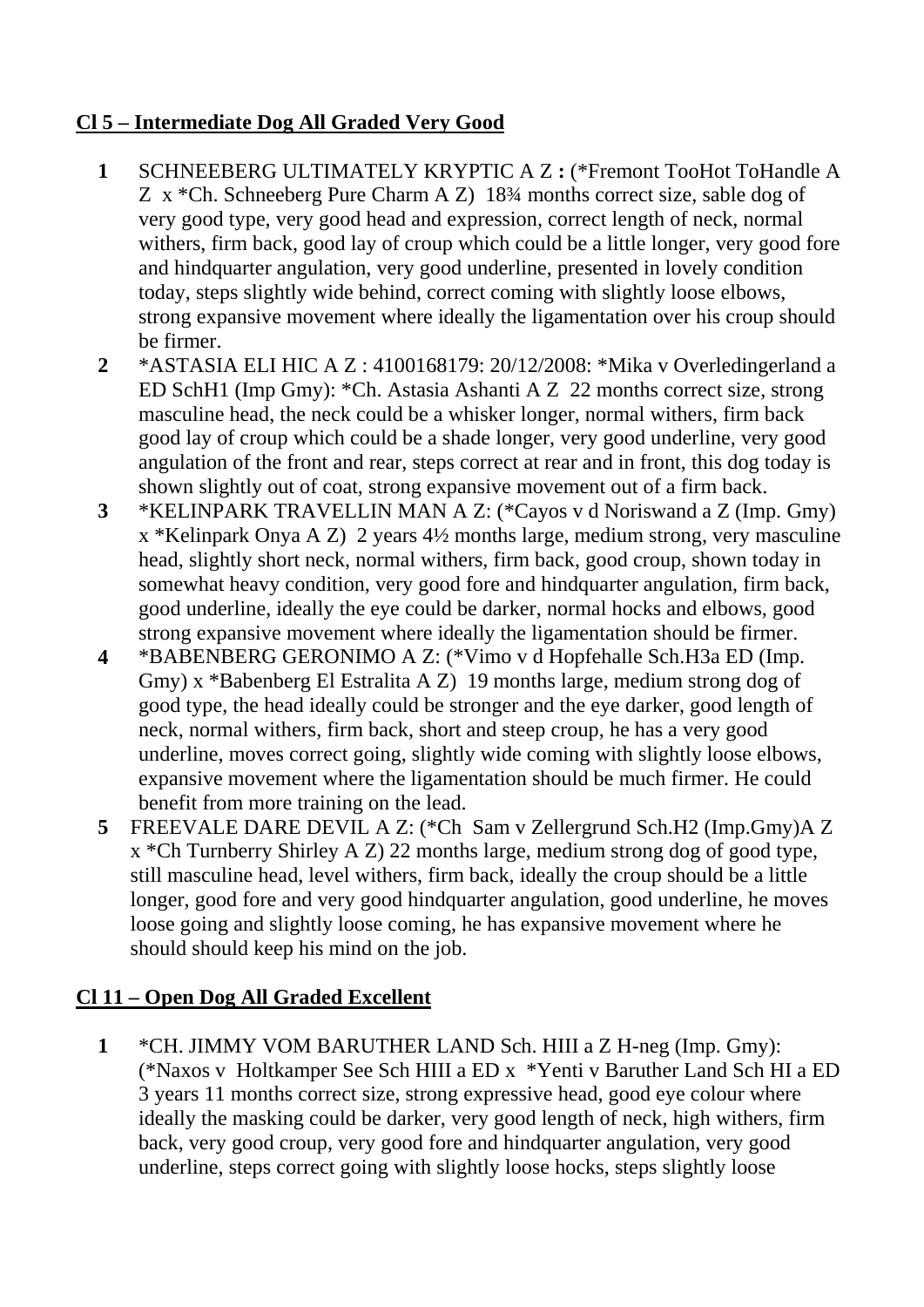coming with slightly loose pasterns, strong expansive movement out of a firm back.

- **2** \*ASTASIA BOEING A Z : (Gollo v Leinderland a ED (Imp Gmy) x \*Ch Astasia Pasha A Z) 2 years 2¾ months, large, strong, expressive dog of very good type, strong head, dark eyes, very good masking, ideally the neck could be a little longer normal withers, firm back, slightly short slightly steep croup, very good angulation front and rear, very good underline, moves correct going, correct coming with slightly loose elbows, strong expansive movement out of a very firm topline.
- **3** \*WINOLA SCANDAL A Z : (\*Fanto v Fiemerick a Z (Gmy) x \*Winola Rio A Z 3 years 11 months medium size, medium strong dog, good head and expression, slightly short neck, normal withers, firm back, ideally the croup could be longer, good forequarter angulation where ideally the upper arm should be longer and better placed, deep hindquarter angulation, correct going and coming, very good movement where ideally he should carry his wither higher and the ligamentation should be a little firmer.

Challenge Dog \*CH. JIMMY VOM BARUTHER LAND Sch. HIII a Z H-neg (Imp. Gmy):

Reserve Challenge Dog \*ASTASIA BOEING A Z : (Gollo v Leinderland a ED (Imp Gmy) x \*Ch Astasia Pasha A Z)

# **Cl 1a – Baby Puppy Bitch**

# **1st Very Promising, 2nd & 3rd Promising**

- **1** BLUEMAX ZASKEE**: (**\*Jimmy v Barutherland a ED Imp.Gmy) x Bluemax Shiloh) 4½ months Feminine, medium size, medium strong baby bitch of very good type, very good head and expression with desired dark eye, high withers, firm back with very well laid croup, very good angulation of both front and rear, very clean underline, normal looseness for a baby, very good expansive movement
- **2** KELINPARK YORE THE BEEZ KNEEZ: (\*Turbo v Casselswald Sch.H3 a ED x \*Kelinpark Onya A Z) 3½ months medium size, medium strong baby of very good type, feminine head with the desired eye colour, the masking could be darker, good withers with a firm back and good croup, good angulations both front and rear, normal puppy looseness of both elbows and hocks, good movement.
- **3** DEWISRI RAINE: (Dewisri Yasko x Illa v Herdersfarm) 3¾ months medium size, medium strong baby of good type, strong feminine head with the desired eye colour, level withers, good back and croup, good fore and hindquarter angulation, slightly loose coming and going, shows good movement.

# **Cl 2a – Minor Puppy Bitch Graded Promising**

**1** KELINPARK XENA: (\*Kelinpark Quasar A Z x \*Kelinpark Pinot Noir A Z) 8½ months medium size, medium strong bitch of just good type, feminine head, the eye should be darker, slightly short in neck, level withers, normal back, slightly short and slightly steep croup, good fore and hindquarter angulation where the upper arm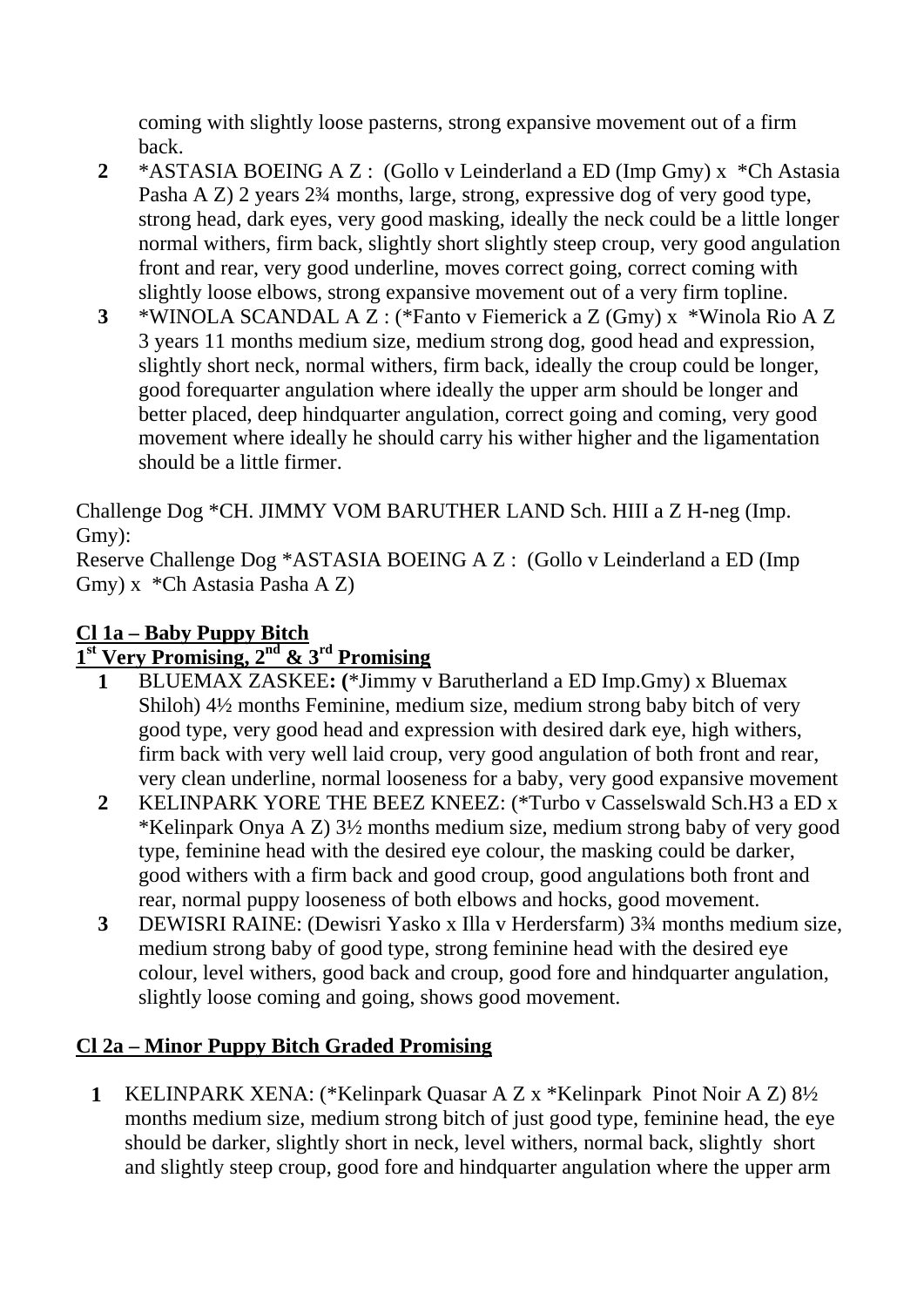should be longer and better laid and the second thigh should be longer, moves slightly wide going away, she is correct coming, she has good movement where she should show more pronounced reach and drive. Graded Promising

# **Cl 3a – Puppy Bitch Graded very Promising**

**1** SUNHAZE BROWN SUGAR: (\*Cayos v d Noriswand a Z (Imp.Gmy) x Sunhaze Electric 11¼ months Ideal medium size, medium strong bitch of very good type, feminine head, dark eye, good length of neck, normal withers, firm back, good croup, very good underline, very good fore and hindquarter angulation slightly loose going, she is correct coming, stands slightly east west, strong expansive movement out of a firm back. Graded Very Promising

# **Cl 4a – Junior Bitch**

- **1** WINOLA MIA: (\*Cayos v d Noriswand a Z H-neg (Imp.Gmy) x \*Winola Rio A Z) 17 months medium size, medium strong bitch of very good type, strong feminine head, very good eye colour, normal withers, firm back, croup is of good length but could be a little better angled, very good angulation of both front and rear, very good underline, correct coming and going, strong expansive movement out of a firm back Graded Very Promising
- **2** KAYROSSI SO WHAT: (\*Kantenna Hunter A Z x Kayrossi Iwoz Iam A Z) 12 months medium size, medium strong bitch of just good type, strong feminine head with the desired eye colour, good length of neck, level withers, just firm back, croup is short and steep, good underline, good angulation of the forehand where the upper arm could be longer and better laid, very good underline, loose in hocks and elbows both coming and going, just good movement. Graded Promising

# **Cl 5a – Intermediate Bitch**

# **All Graded Very Good**

- **1** \*ASTASIA VENUS A Z : (Gollo v Leinderland a ED (Imp Gmy) x \*Ch Astasia Ashanti A Z) 2 years 9½ months Ideal medium size, medium strong bitch of very good type, feminine head with the desired eye colour, correct length of neck, normal withers, firm back, good croup, very good angulation both front and rear, very good underline, she steps correct both front and rear with slightly loose elbows, strong expansive movement out of a very firm back.
- **2** \*ASTASIA CINNAMON HIT A Z : (\*Cayos v d Noriswand a ED (Imp.Gmy ) x \*Astasia Grayce A Z) 2 years large, medium strong bitch of very good type and proportions, strong feminine head with the desired eye colour, good length of neck, normal withers, firm back, very good croup, very good fore and hindquarter angulation however the upper arm should be slightly longer and better laid, shown today somewhat out of coat, steps correct both front and rear with slightly loose hocks, strong expansive movement where ideally the ligamentation of the back should be firmer.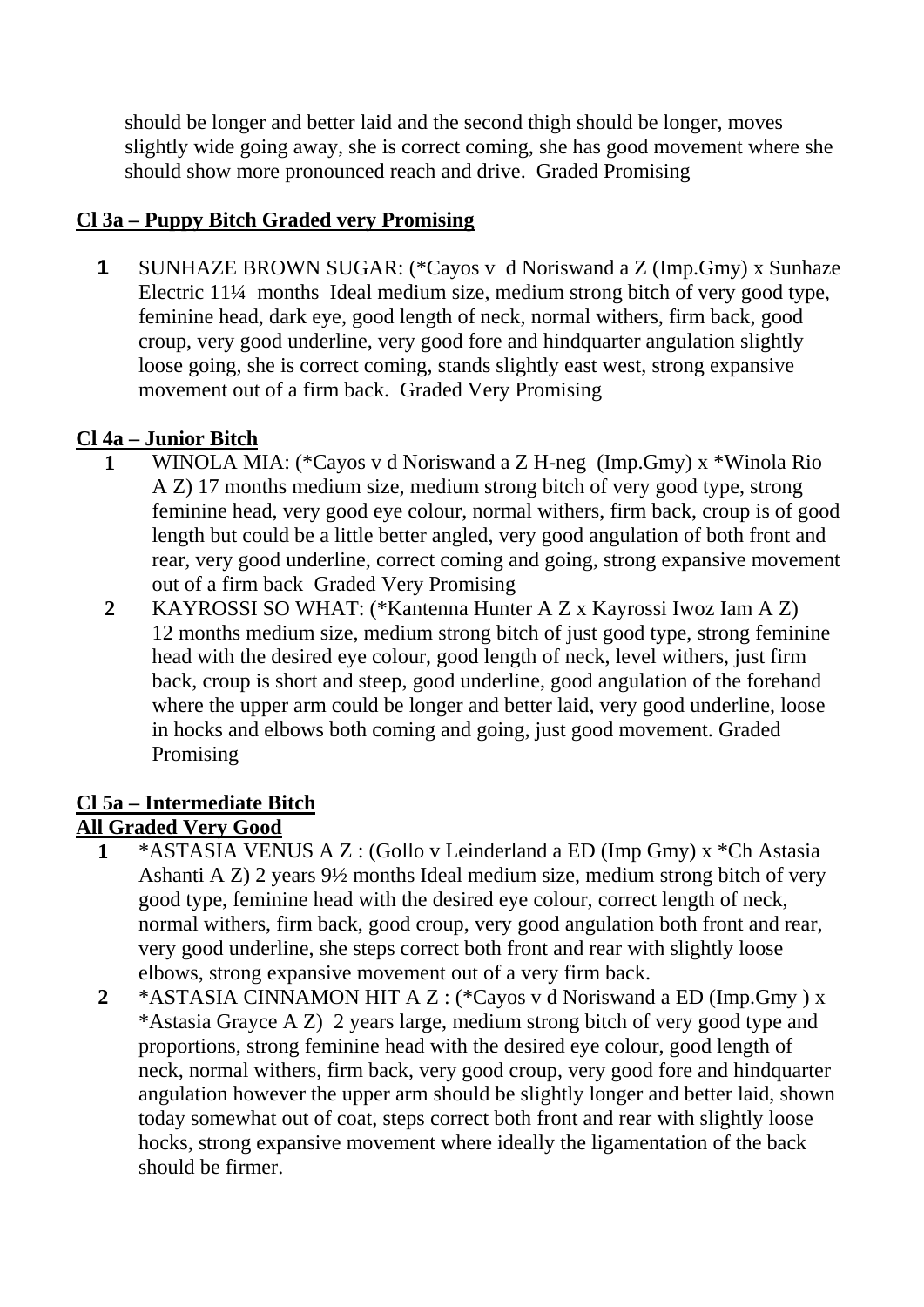- **3** \*SUNHAZE TWISTIE A Z : (\*Cayos v d Noriswand a ED (Imp.Gmy) x \*Sunhaze Anique A Z) 22 months large, medium strong bitch of very good type, strong feminine head with a dark eye, ideally the masking should be darker, good length of neck, normal withers, firm back, croup is slightly short and slightly steep, very good angulation both front and rear however the upper arm should be longer and better placed, clean underline, bitch is shown today out of coat, moves correct coming and going. She shows expansive movement where the back ligamentation should be firmer.
- **4** KELINPARK VIOLET KRUMBLE A Z: (\*Cayos v d Noriswand a ED (Imp. Gmy) x \*Kelinpark Jaffa TD A Z) 18¾ months medium size, medium strong bitch of very good type, strong feminine head, where ideally the eye should be a little darker and the masking should be darker, she has a very good length of neck, level withers, firm back, very good croup, very good fore and hindquarter angulation where ideally the upper arm should be a shade longer, good under line, moves correct coming and going with slightly loose elbows, she shows very good reach and drive however she should hold her withers higher at the gait.

# **Cl 10a – Aust Bred Bitch**

**1** KELINPARK VANILLA FUDGE A Z: (\*Cayos v d Noriswand a ED (Imp. Gmy) x \*Kelinpark Jaffa TD A Z) 18¾ months medium size, medium strong bitch of just good type, lovely feminine head with the desired eye colour, ideally the neck should be a little longer, she has level withers, firm back, slightly short and slightly steep croup, she has good fore and very good hindquarter angulation, she has a slight tuck up of the loin, she is correct going with slightly loose hocks, stands slightly east west, in movement this bitch shows restricted reach and drive where she falls slightly on the forehand. Graded Very Good

## **Cl 11a – Open Bitch All Graded Excellent except for the last one**

- **1** \*PALLENDON QUINSI A Z: (\*Mike v. Estherlager (Imp. Ndl) x Pallendon Jorga A Z) 3 years 6¾ months large, strong expressive bitch of very good type, strong feminine head where ideally the eye colour could be darker, good length of neck, normal withers, very firm back and very good croup, very good angulation front and rear however the upper arm should be longer and better laid, very good underline, strong expansive movement with free forehand reach.
- **2** \*ASTASIA TELINA A Z: (\*Gollo v Leinder Land a ED H-neg (Imp Gmy) x \*Ch Astasia Dee A Z) 2 years 11 months large, medium strong bitch of very good type, ideally her colour should be stronger but she has very good pigment, desired eye colour, slightly short in neck, normal withers, firm back, good croup, very good angulations both front and rear, just slightly loose in elbows and hocks, strong expansive movement out of a firm back with commendable reach.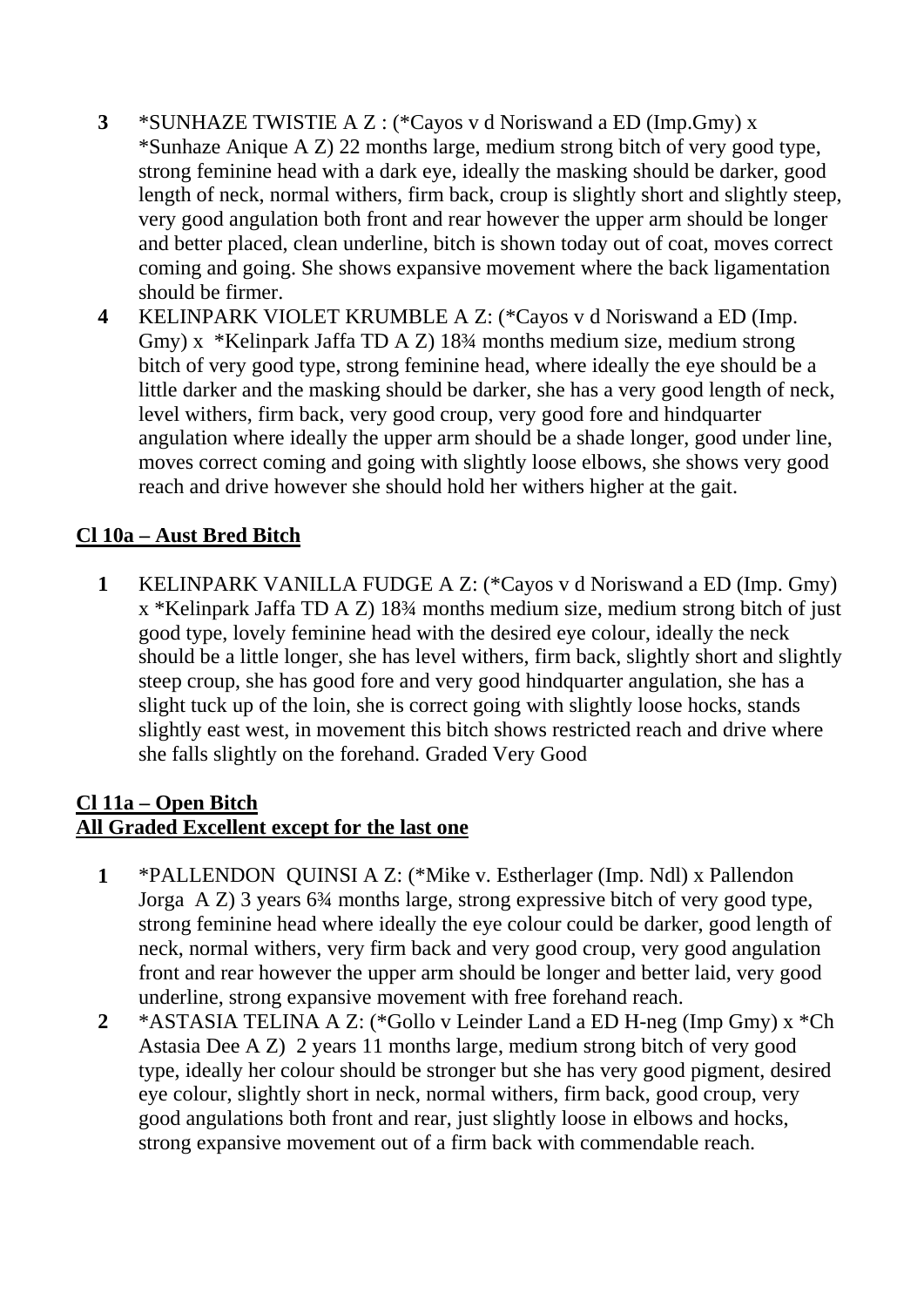- **3** \*JAYKRI JUST A DASH CD A Z: (\*Amando v Bisschofsheim a ED H-neg (Imp. Ndl.) x \*Ch. Astasia Demi A Z CDX) 4 years 10 months large, medium strong bitch of very good type, strong feminine head with the desired eye colour, good length of neck, normal withers, just firm back, short and slightly steep croup, good fore and very deep hindquarters, shown today in slightly heavy condition and slightly loose in underline, slightly loose in hocks and elbows, very good far reaching expansive movement where the ligaments of the back should be firmer.
- **4** \*ADASHAD SEVENTH HEAVEN A Z: (\*Quosh v Drei Birkenswinger x Texoma Princess Leia) 2 years 11¾ months just medium size, medium strong bitch of good type, strong feminine head with the desired eye colour and desired masking, level withers, just firm back and the croup should be slightly longer, good underline, very good angulation of front and rear, this bitch's ligamentation should be stronger, she moves correct going, correct coming with slightly loose elbows, in movement she shows an expansive gait but falls slightly on the forehand.
- **5** \*KELINPARK SINNAMON A Z**:** (\*Cayos v d Noriswand a ED (Imp. Gmy) :x \* Kelinpark Indian Summer A Z) 2 years 7¼ months Medium size, medium strong bitch of very good type, strong expressive head, good length of neck, level withers, firm back, good croup, very good fore and hindquarter angulation and very good underline, correct going, slightly loose elbows coming, shows very expansive movement where the ligamentation of the back should be firmer and she should hold her wither more pronounced. Graded Very Good

Challenge Bitch \*PALLENDON QUINSI A Z: (\*Mike v. Estherlager (Imp. Ndl) x Pallendon Jorga A Z)

Reserve Challenge Bitch \*ASTASIA TELINA A Z: (\*Gollo v Leinder Land a ED H-neg (Imp Gmy) x \*Ch Astasia Dee A Z)

Best of Breed \*CH. JIMMY VOM BARUTHER LAND Sch. HIII a Z H-neg (Imp. Gmy): Reserve of Breed \*ASTASIA BOEING A Z : (Gollo v Leinderland a ED (Imp Gmy) x \*Ch Astasia Pasha A Z)

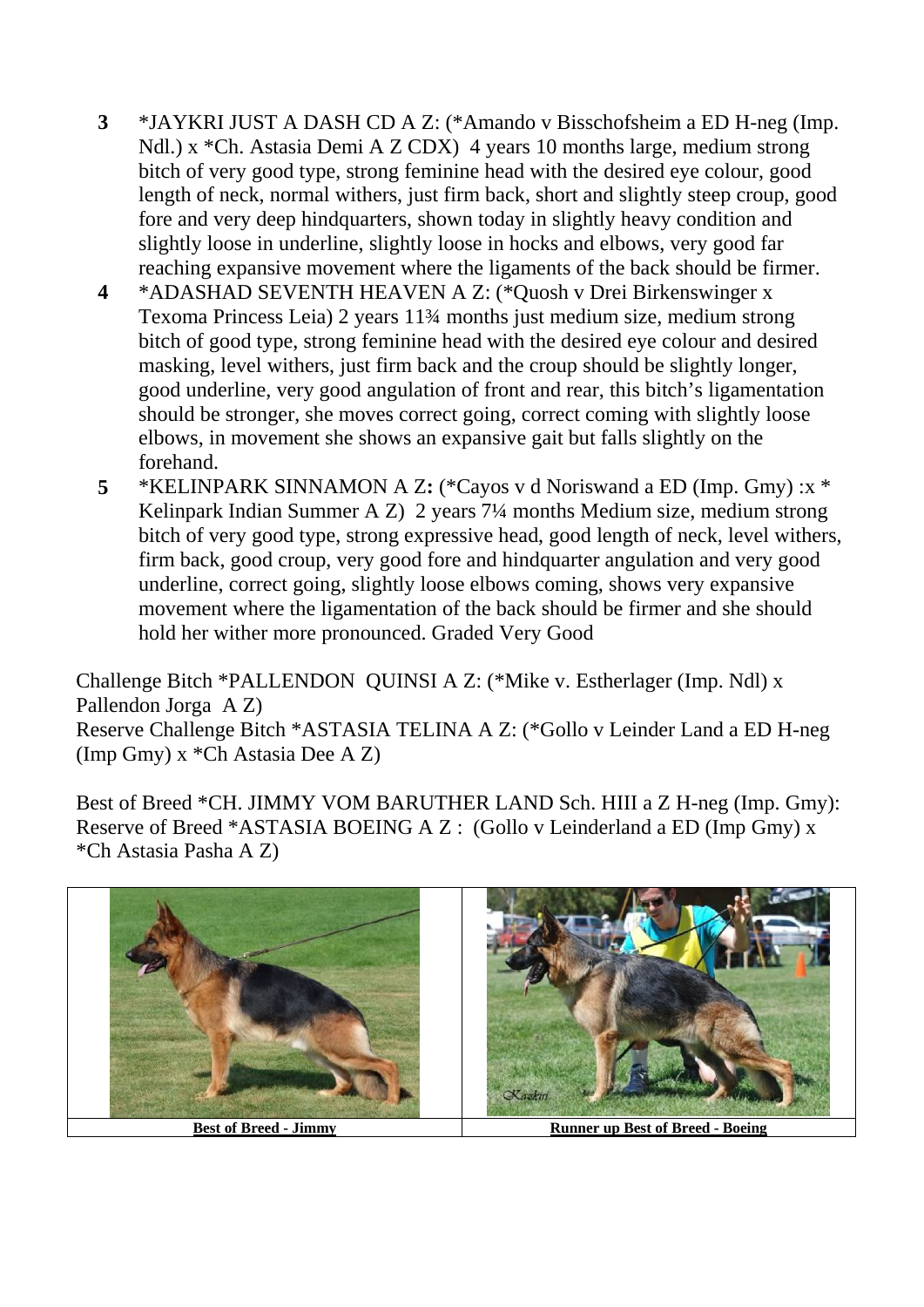

# **Working Dog Club – 17th October 2010**

# **Judge: Mr. Alistair Henderson (Vic.)**

## **Cl 1 – Baby Puppy Dog All Graded Very Promising**

- **1** VONEHRLICH DAXX: (\* Jimmy v Baruther Land Sch HIII a ED H-neg (Imp. Gmy.) x Vonehrlich Ollga A Z 5¾ months
- **2** OUTENHOF QUAID: (\*Amstine Daka A Z x Ch. Outenhof Maddison A Z CCD CD HIT) 3½ months

## **Cl 2 – Minor Puppy Dog All Graded Very Promising**

- **1** VOITLANDER VON SCHULTZ: (\*Cayos v d Noriswand a Z (Imp.Gmy) x \*Stunadel Zinnia A Z) 7 months, large medium strong masculine male of very good Type, good strength of head, good top and under line with good fore and very good hindquarter angulation, during movement he displayed very good drive and good reach. He needs to achieve final firmness.
- **2** KINGLAND YUTU YAZMAN: (\*Kelinpark Quasar A Z x Kingland Oolala Z) 7¾ months, above medium size medium strong still masculine male of very good Type, good masculine head where the eye could be darker, good topline, he has good fore and very good hindquarter angulation, during movement displayed very good drive and good reach with overall very good firmness. I would like to see him more masculine as he matures.

# **Cl 3 - Puppy Dog Graded Very Promising**

**1** BLUEMAX SHREK: (\*Jimmy v Baruther Land Sch HIII a ED H-neg(Imp. Gmy.) x Bluemax Kascha A Z 9¼ months, large, medium strong well proportioned male of very good type, very good strength and formation of the head, good eye colour with very good top and underline for his age, very good angulations of both fore and hind during movement displays very good drive and reach with very good overall firmness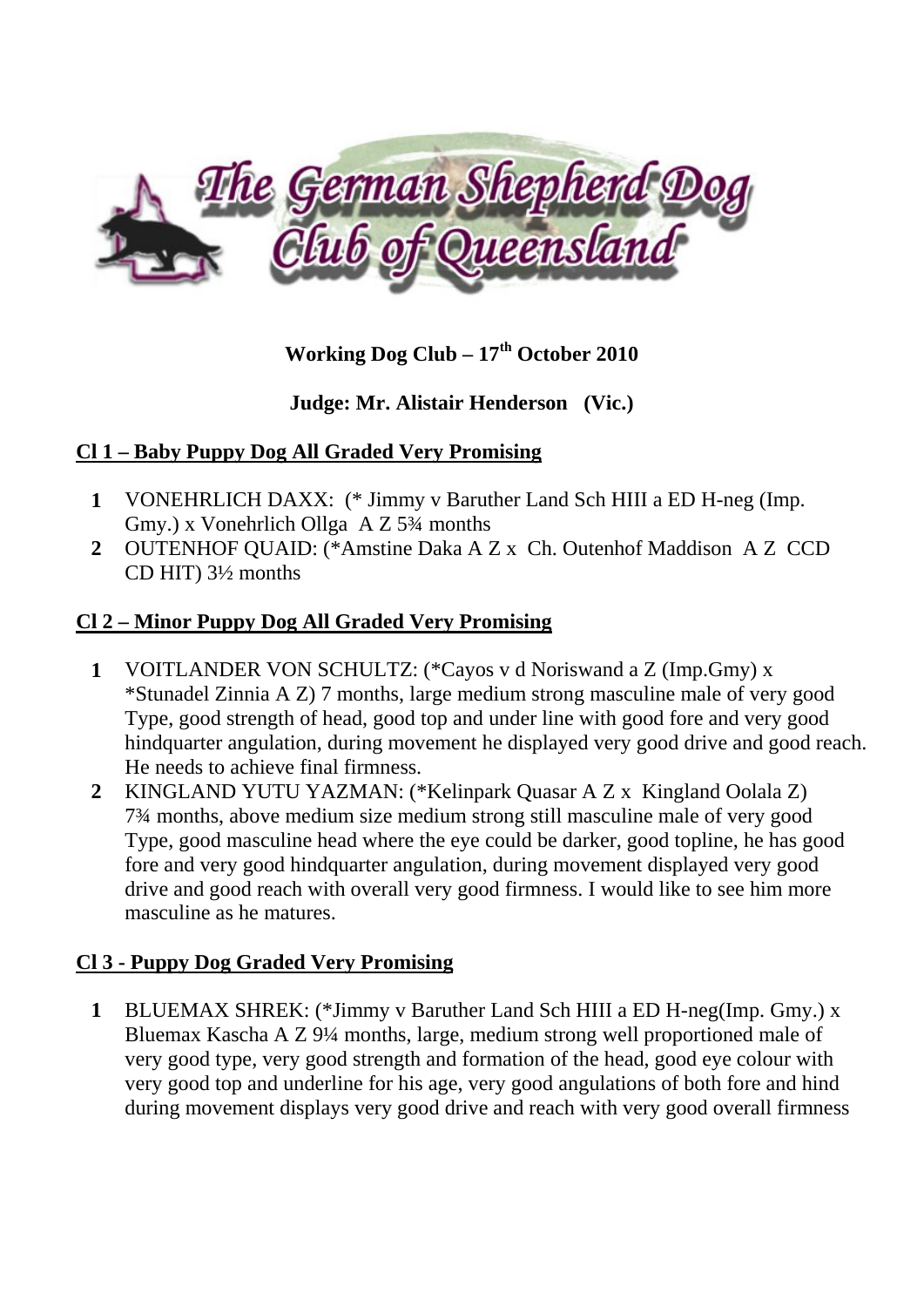## **Cl 4 – Junior Dog All Graded Very Promising**

- **1** KAYROSSI SUPA NATURAL (\*Kantenna Hunter A Z x \*Kayrossi Iwoz Iam A Z) 12 months 65cm large medium strong masculine male of good proportions, very good type, very good formation and strength of the head with good eye colour, high withers, firm straight back, the croup is quite well laid, well angled but slightly short upper arm with very good hind with good breadth of thigh, good fore and underchest for his age, stands correct in front, shows a good sequence of steps coming and going where both hocks end elbows could be firmer. During movement displays a powerful drive with very good reach and very good overall firmness.
- **2** DEBBAR SHOGUN: (\*Ch Debbar Fire Cracker A Z x \*Ch Debbar Gemma A Z 12¾ months 63 cm medium size, medium strong male of good proportions and type, good strength and formation of the head, good eye colour, level withers, firm straight back, croup could be longer and better angled, well angled but slightly short upper arm, good hind angulation, good breadth of thigh, good fore and very good underchest development. Stands correct in front and shows a good sequence of steps coming and going where the elbows need to be tighter. During movement displays good reach and drive which should be overall more powerful.

# **Cl 5 – Intermediate Dog All Graded Very Good**

- **1** SCHNEEBERG ULTIMATELY KRYPTIC A Z **:** (\*Fremont TooHot ToHandle A Z x \*Ch. Schneeberg Pure Charm A Z) 18¾ months 64cm well above medium size, medium strong masculine very well constructed male of very good proportions colour and type, well formed strong masculine head with good expression, good length of neck, high withers, firm straight back, croup is quite well angled, well angled slightly short upper arm with very good hind angulations, very good breadth of thigh with very good fore and underchest development for his age, stands correct in front, shows a good sequence of steps coming and going where the elbows could be tighter, in movement displays very good drive and reach with overall very good firmness.
- **2** \*ASTASIA ELI HIC A Z : 4100168179: 20/12/2008: \*Mika v Overledingerland a ED SchH1 (Imp Gmy): \*Ch. Astasia Ashanti A Z 22 months 65cm Double P1 upper left, large, medium strong well coloured masculine male of very good type, well formed strong masculine head with good eye colour and good expression, high withers, firm straight back, the croup could be a fraction better angled, he has very good angulations of both fore and hindquarter where ideally the upper arm could be a fraction longer, good fore and very good underchest for his age, stands correct in front, steps a little close going where the elbows could be tighter, displays very powerful drive and very good reach maintaining overall firmness.
- **3** \*BABENBERG GERONIMO A Z: (\*Vimo v d Hopfehalle Sch.H3a ED (Imp. Gmy) x \*Babenberg El Estralita A Z ) 19 months 66cm over large, medium strong masculine male, good proportions and very good type, strong, masculine head, good dark mask and good eye colour, good withers, firm straight back, croup could be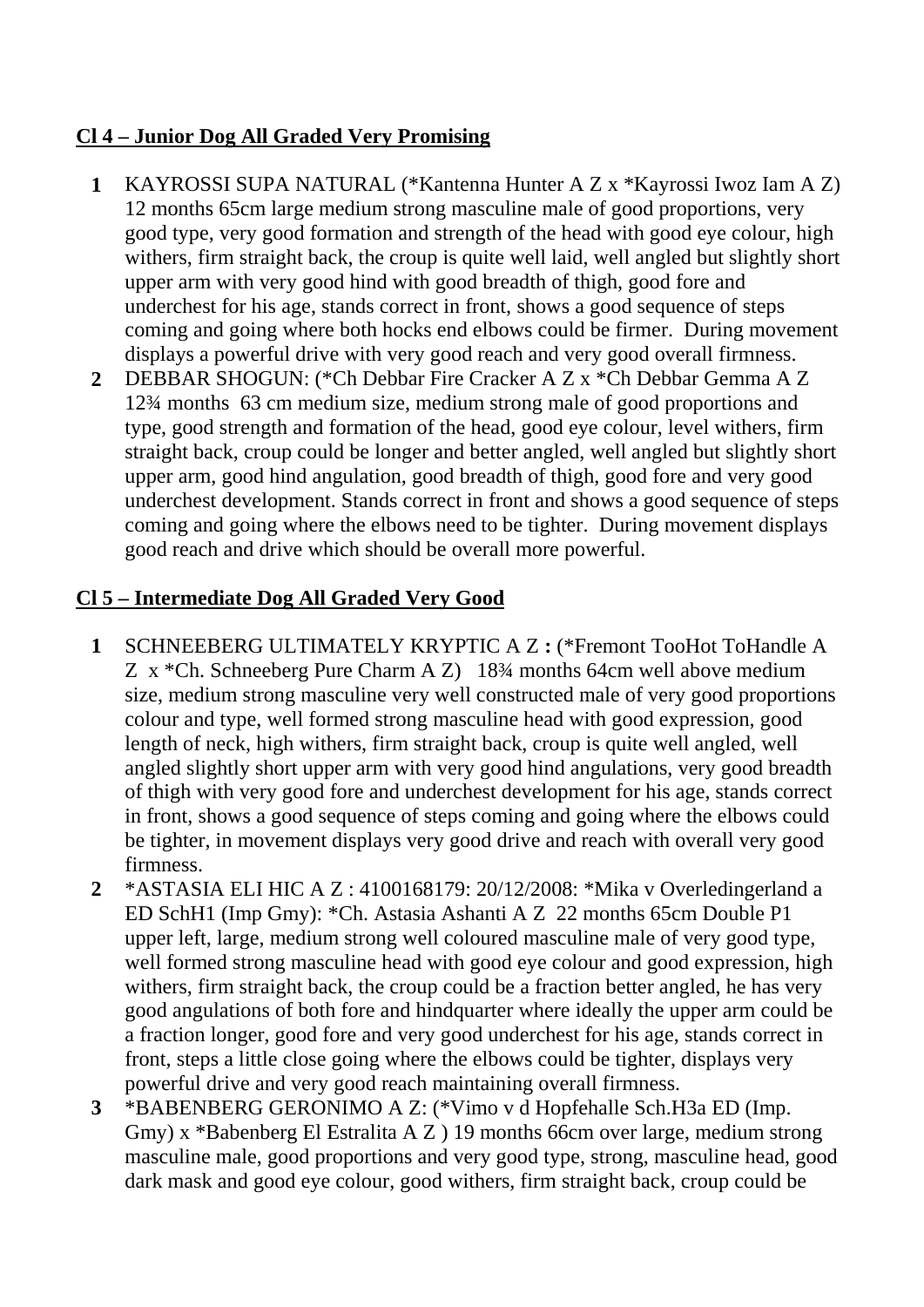longer and better angled, good angulations of fore and very good hindquarter where the upper arm could be longer and better angled, good fore and underchest for his age, stands correct in front, steps close going where the elbows need to be tighter, in movement displays very good drive and good reach maintaining good overall firmness.

- **4** \*KELINPARK TRAVELLIN MAN A Z: (\*Cayos v d Noriswand a Z (Imp. Gmy) x \*Kelinpark Onya A Z) 2 years 4½ months, mid incisors slightly level, 66cm over large, strong masculine male of very good type and good construction, strong masculine head with good eye colour, good withers, firm straight back, croup is quite well laid but could be a fraction longer, well angled but short upper arm, very good hind angulation with good fore and very good underchest development for age, stands correct in front. Shows a good sequence of steps coming and going where the elbows could be tighter, during movement displays very good drive and reach with good overall firmness.
- **5** FREEVALE DARE DEVIL A Z: (\*Ch Sam v Zellergrund Sch.H2 (Imp.Gmy)A Z x \*Ch Turnberry Shirley A Z) 22 months 66cm over large, medium strong, masculine male of overall very good type, strong masculine head, good eye colour, good withers firm straight back, croup could be longer and better angled, well angled but slightly short upper arm with very good hind angulation and good breadth of thigh with good fore and underchest for his age, stands correct in front, shows good sequence of steps coming and going where the hocks and elbows should be firmer, during movement displays very good drive and reach which could be overall more powerful.
- **6** DEBBAR ROCK STAR**:** (\*Cayos v d Noriswand a ED (Imp. Gmy) x \*Ch Debbar Dancing Queen CD A Z) 20 months 65cm large, medium strong male of good proportions strength and type, well formed masculine head, high withers, firm straight back, croup could be just a fraction longer, shoulder blade is slightly forward p and the upper arm could be longer with very good hind angulation with good breadth of thigh, good fore and underchest development for his age, stands correct in front, shows a good sequence of steps where both hocks and elbows should be tighter, during movement displays very good reach and drive with very good overall firmness

## **Cl 11 – Open Dog All Graded Excellent**

**1** \*CH. JIMMY VOM BARUTHER LAND Sch. HIII a Z H-neg (Imp. Gmy): (\*Naxos v Holtkamper See Sch HIII a ED x \*Yenti v Baruther Land Sch HI a ED ) 3 years 11 months 65cm large, medium strong very well proportioned and coloured male of very good construction and type, very well formed masculine head, good dark mask and eye colour good length of neck, high wither, firm straight back, very good croup, very good angulations of both fore and hind where ideally the upper arm could be just fraction longer, very good fore and underchest development, stands correct in front, steps close going where the hocks & elbows could be firmer, during movement displays powerful drive and very good reach with very good overall firmness.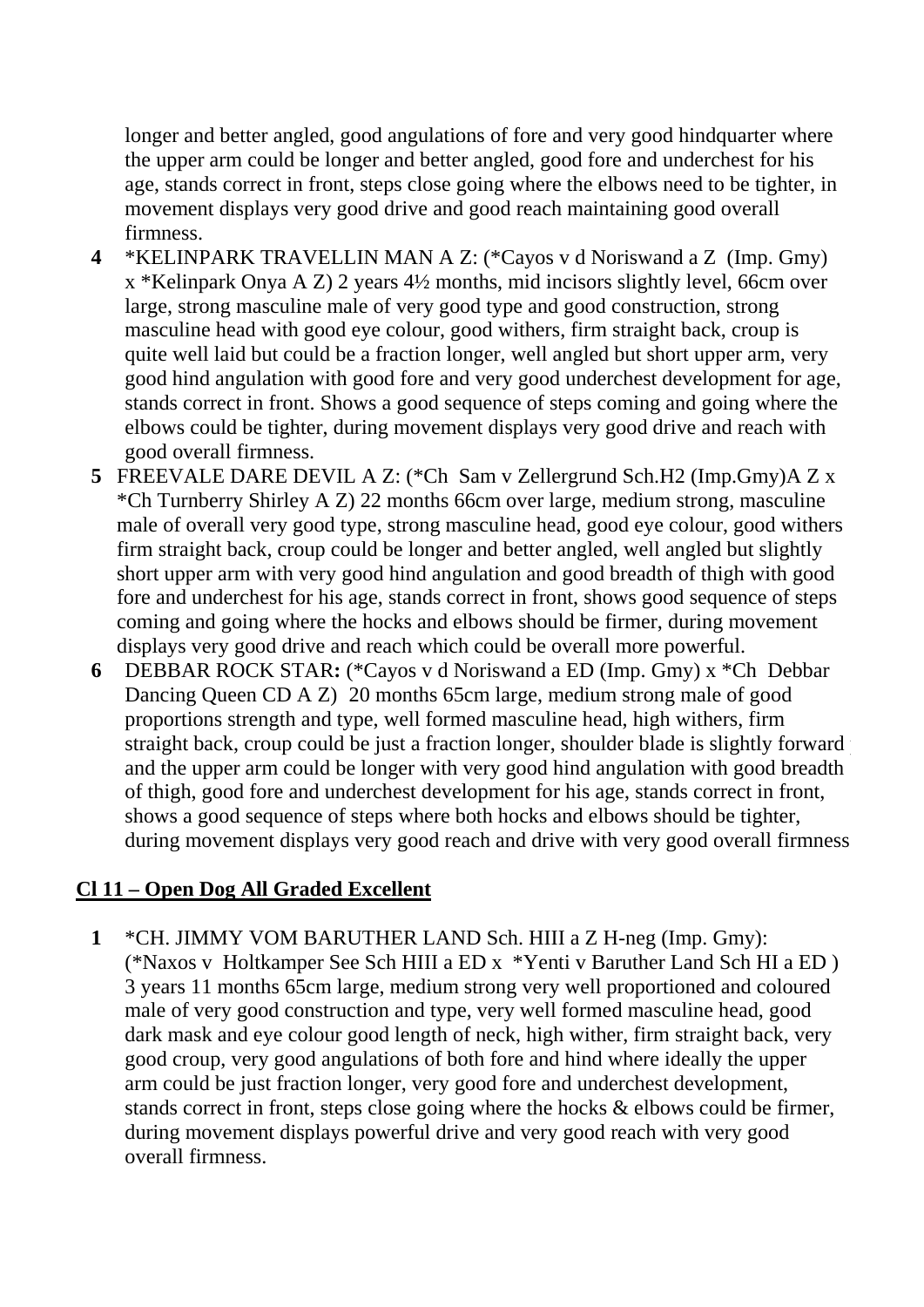**2** \*ASTASIA BOEING A Z : (Gollo v Leinderland a ED (Imp Gmy) x \*Ch Astasia Pasha A Z) 2 years 2¾ months 66cm over large, strong, masculine, well proportioned and coloured male of very good type and good construction, very well formed strong masculine head with good eye colour and dark mask, high withers, firm straight back, croup is of length but could be a fraction better angled, well angled upper arm, very good hind angulation and good breadth of thigh with good fore and very good under chest development for his age, stands correct at front, steps slightly narrow going, correct coming where both hocks and elbows could be tighter, in movement shows very good drive and reach with very good overall firmness.

Challenge Dog \*Ch Jimmy v Baruther Land aZ (Imp Gmy) – Best of Breed Reserve Challenge Dog \*Astasia Boeing AZ

# **Cl 1a – Baby Puppy Bitch All Graded very Promising**

- **1** BLUEMAX ZASKEE**: (**\*Jimmy v Barutherland a ED Imp.Gmy) x Bluemax Shiloh) 4½ months
- **2** VONEHRLICH DASHA: (\*Jimmy v Baruther Land Sch HIII a ED H-neg (Imp. Gmy.) x Vonehrlich Ollga A Z) 5¾ months
- **3** DEBBAR TIARA STARR: (\*Debbar Ingo A Z x Ch Debbar Dancing Queen CDX ET A Z)  $4\frac{1}{2}$  months
- **4** KELINPARK YORE THE BEEZ KNEEZ: (\*Turbo v Casselswald Sch.H3 a ED x \*Kelinpark Onya A Z) 3½ months
- **5** DEWISRI RAINE: (Dewisri Yasko x Illa v Herdersfarm) 3¾ months

# **Cl 2a – Minor Puppy Bitch All Graded very promising**

- **1** SANNJESA HOT GOSSIP: (\*Jimmy v Barutherland a EDImp. Gmy) x Kantenna Honey Bee A Z) 6½ months, medium size, medium strong, feminine bitch of good type and proportions, good formation of the head, good withers, good top and underline, good fore and very good hind angulation, in movement displays very good drive and good reach with good overall firmness.
- **2** VOITLANDER VERONIKA (\*Cayos v d Noriswand a Z (Imp. Gmy) x \*Stunadel Zinnia A Z) 6¾ months, above medium size, medium strong feminine bitch of very good type, well formed feminine head, good withers, good top and underline with good fore and very good hind angulation, during movement displayed very good drive and reach with very good overall firmess.
- **3** SANNJESA HIGH FLYER: (\*Jimmy v Barutherland a ED Imp. Gmy) x Kantenna Honey Bee A Z) 6½ months medium size, medium strong bitch of good type and Proportions, good feminine head, firm straight back, good angles of both fore and hindquarter, during movement displays good drive and reach with good overall firmness.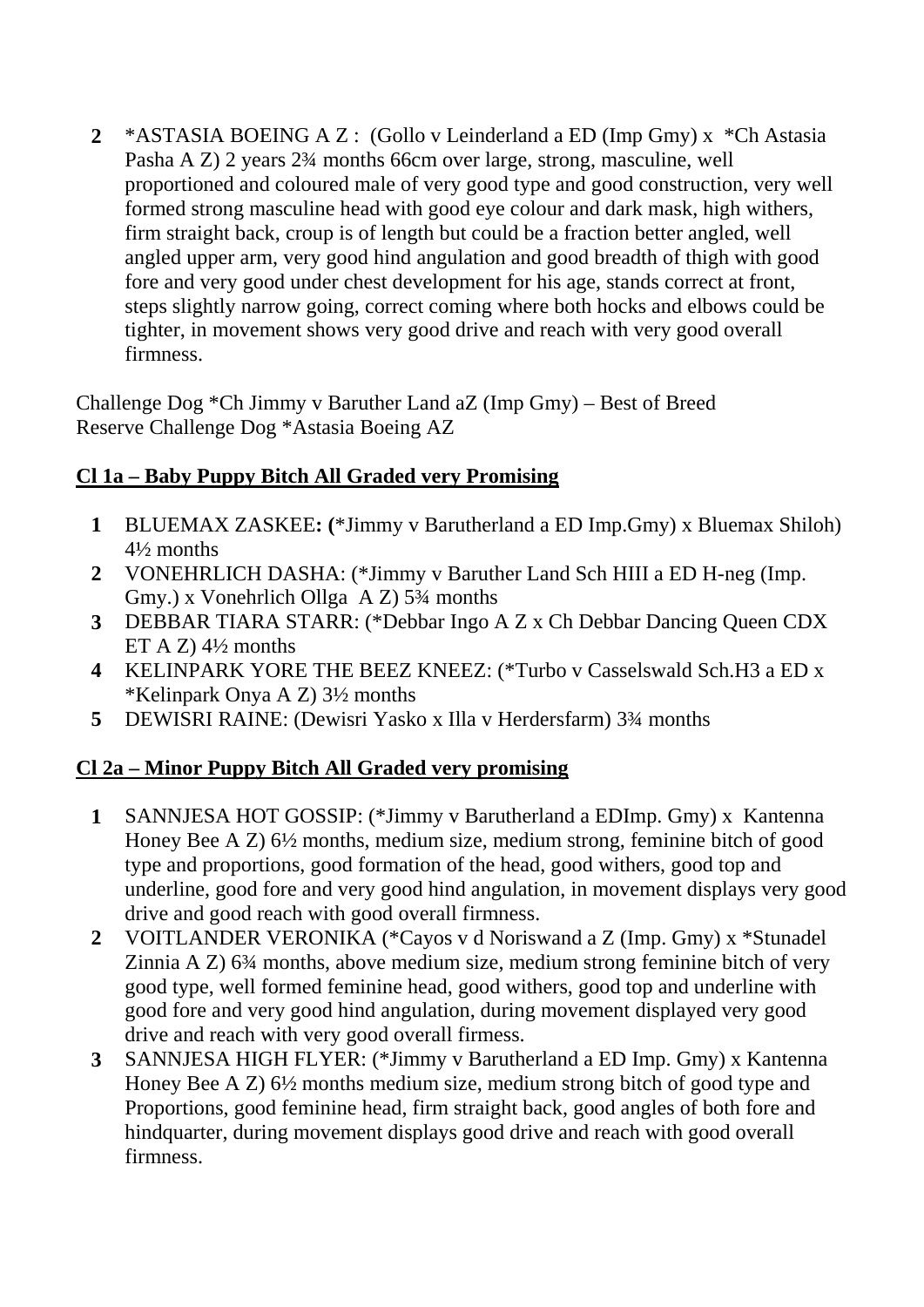# **Cl 3a – Puppy Bitch All Graded very Promising**

**1** Clarke/Angwin/Gale: SUNHAZE BROWN SUGAR: (\*Cayos v d Noriswand a Z (Imp.Gmy) x Sunhaze Electric 11¼ months, above medium size, medium strong bitch of good proportions and very good type, well formed feminine head with good expression, firm straight back with good fore and hind angulation, in movement displays very good reach and drive maintaining overall firmness.

# **Cl 4a – Junior Bitch All Graded very Promising**

- **1** KANTENNA MASQUERADE: (\*Kantenna Hunter A Z x \*Djenuen Thingummyjig A Z) 12½months 58.5 cm above medium size, medium strong, very well constructed and coloured bitch of very good type, very well constructed feminine head with very good expression, eye colour and dark mask, good length of neck, high withers, firm straight back with a good croup, well angled upper arm which ideally could be just a fraction longer, very good hind with powerful broad thighs with very good fore and underchest development for her age, presented in very good condition. Stands correct in front, steps a little close going, hocks and elbows could be a littler firmer, in movement displays powerful drive, very good reach with very good overall firmness.
- **2** KAYROSSI SO WHAT: (\*Kantenna Hunter A Z x Kayrossi Iwoz Iam A Z) 12 months 57.5 cm ideal medium size, medium strong, good type and proportions, good feminine head where the ears could be a little higher set, high withers, firm straight back, croup could be a little longer and better angled, upper arm well laid but could be longer with very good hind angulation, good fore and underchest for her age, stands correct in front, steps a little close going, both hocks and elbows could be firmer, during movement displays a very good drive and reach with good overall firmness.
- **3** WINOLA MIA: (\*Cayos v d Noriswand a Z H-neg (Imp.Gmy) x \*Winola Rio A Z) 17 months 59cm well above medium size, medium strong bitch of good proportions, very good type, well formed strong feminine head with good eye colour, good withers, firm straight back, croup is quite well laid but could be a fraction longer, well angled but slightly short upper arm, very good hind quarter angulation with good fore and underchest development for her age, stands correct in front, steps close going, both hocks and elbows should be firmer, in movement displays very good drive and reach with very good overall firmness.

# **Cl 5a – Intermediate Bitch All Graded Very Good**

**1** \*ASTASIA CINNAMON HIT A Z : (\*Cayos v d Noriswand a ED (Imp.Gmy ) x \*Astasia Grayce A Z) 2 years 61cm over large, medium strong bitch of very good proportions and type, well formed strong feminine head with good expression, good eye colour, good length of neck, high withers, firm straight back, good croup, well angled but just slightly short upper arm with very good hind and very good breadth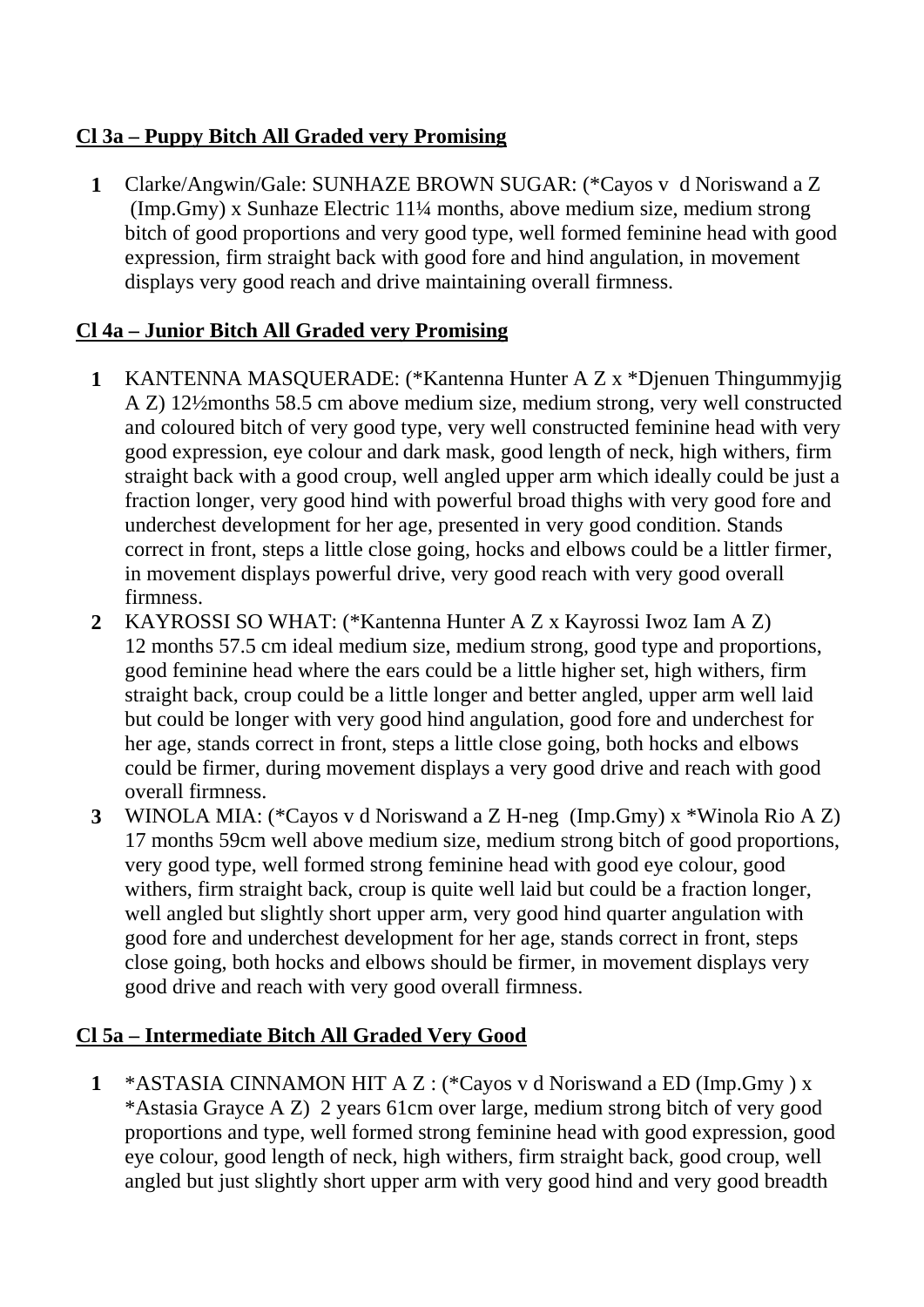of thigh, good fore and very good under chest development, stands correct in front, steps close going, elbows need to firm, during movement displayed powerful drive, very good reach and very good overall firmness.

- **2** \*ASTASIA VENUS A Z : (Gollo v Leinderland a ED (Imp Gmy) x \*Ch Astasia Ashanti A Z) 2 years 9½ months 59cm well above medium size, medium strong well proportioned bitch of overall very good construction and type, well formed feminine head, high wither, firm straight back, croup is quite well laid but could be a fraction longer, well angled upper arm that could be just a fraction longer, very good hind angulation and breadth of thigh, has good fore and underchest for her age, stands correct in front, steps a little close going where the elbows could be firmer, in movement displays powerful drive with good reach and very good overall firmness.
- **3** \*SUNHAZE TWISTIE A Z : (\*Cayos v d Noriswand a ED (Imp.Gmy) x \*Sunhaze Anique A Z) 22 months 61cm over large, strong, feminine bitch with good expression, very good type and good proportions, strong feminine head, good withers, firm straight back, croup could be longer and better angled, well angled but short upper arm, very good hind angulation, good under chest development, stands correct in front, steps close going, elbows need to be firmer, during movement displayed very good drive with good reach with very good overall firmness.
- **4** KELINPARK VIOLET KRUMBLE A Z: (\*Cayos v d Noriswand a ED (Imp. Gmy) x \*Kelinpark Jaffa TD A Z) 18¾ months 59cm over medium size, good proportions, good type, she has a good head where the planes of the skull could be more balanced, slight roman nose, good withers, firm straight back, croup quite well laid but could be a fraction longer, well laid but slightly short upper arm with very good hind angulation, good underchest development for her age, stands correct in front, shows good sequence of steps coming and going where the hocks and elbows need to be firmer, during movement displays very good drive and reach and displays very good overall firmness.

## **Cl 10a – Aust Bred Bitch Graded Very Good**

**1** CH. DEBBAR MIDNIGHT JEWEL A Z: (\*Ch. Ambala Caprio A Z x \*Ch. Debbar Dancing Queen CDX A Z) 3 years 9½ months 58.5cm just above medium size, medium strong feminine bitch of overall very good type, good feminine head, good withers, firm straight back, croup could be a fraction longer and better angled, she has a well angled but short upper arm, very good hind angulation, good fore and underchest development, stands correct in front, shows a good sequence of steps coming and going, very good drive but the reach should be more pronounced, displays very good overall firmness.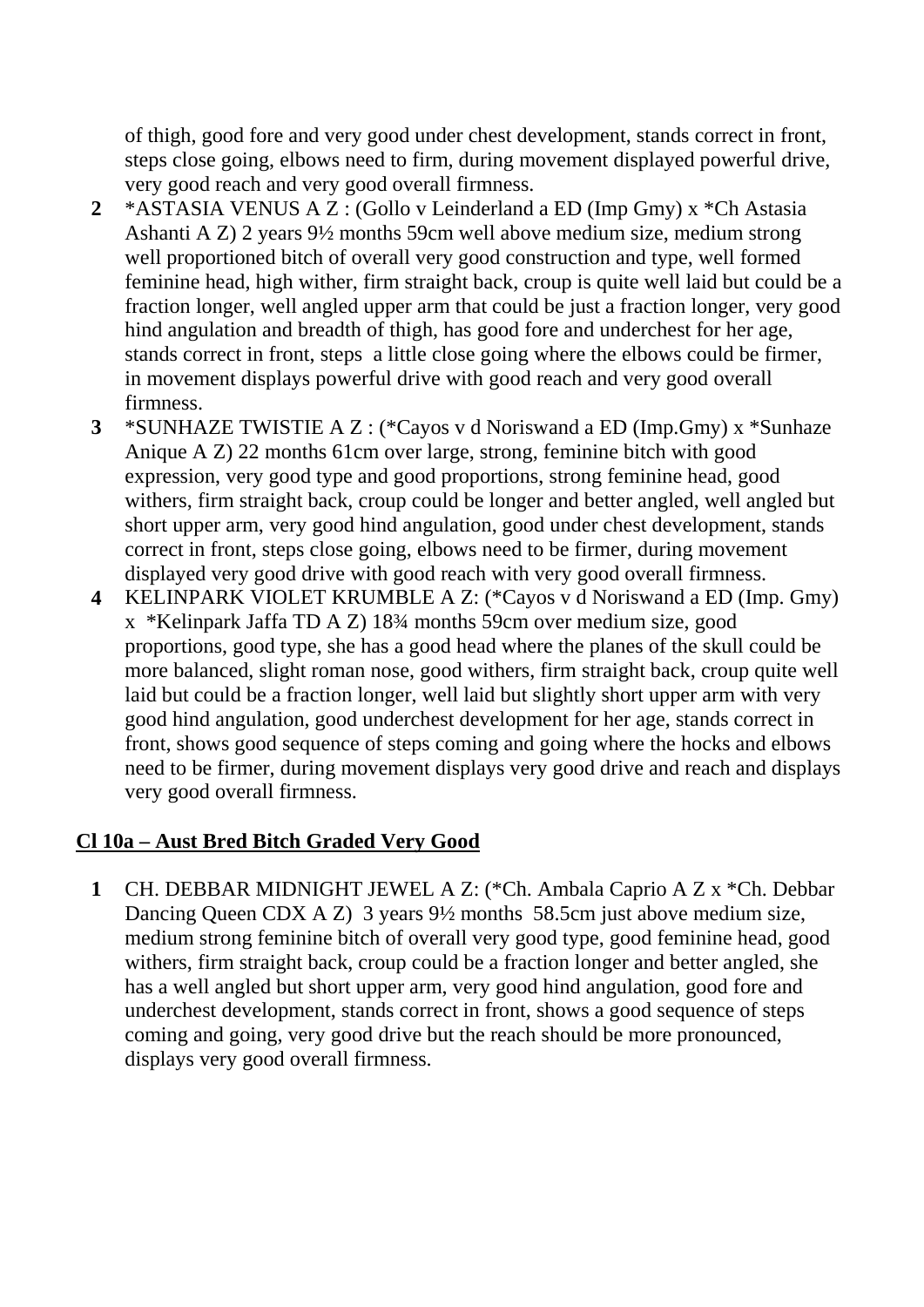## **Cl 11a – Open Bitch All Graded Excellent**

- **1** \*KANTENNA HUSTA LAVISTA A Z: (\*Kwint v Juerikstall a Z. (Imp Gmy) x \*Ch. Kantenna Nutmeg A Z) 2 years 7 ½ months 59.5cm well above medium size, strong feminine, very well proportioned expressive bitch of very good type and construction, well formed feminine head with dark mask and eye colour, good length of neck, high withers, firm straight back, very good croup, very good angulations of both fore and hindquarter where ideally the upper arm could be a fraction longer, very powerful broad thighs, very good fore and underchest development for her age, stands correct in front, shows a good sequence of steps coming and going where both the hocks and elbows could be firmer, in movement displays powerful drive and very good reach maintaining very good overall firmness, shown in very good condition.
- **2** \*PALLENDON QUINSI A Z: (\*Mike v. Estherlager (Imp. Ndl) x Pallendon Jorga A Z) 3 years 6¾ months 61cm over large, strong feminine expressive bitch of very good construction and type, strong well formed feminine head with very good expression, good withers, firm straight back, good croup, well angled upper arm which ideally could be a fraction longer with very good hind and good breadth of thigh, good fore and very good under chest development, stands correct in front, shows good sequence of steps coming and going with good overall firmness, during movement displayed powerful drive and very good reach while maintaining very good overall firmness, shown in very good condition.
- **3** \*ASTASIA TELINA A Z: (\*Gollo v Leinder Land a ED H-neg (Imp Gmy) x \*Ch Astasia Dee A Z) 2 years 11 months 59cm well above medium size, medium strong feminine bitch of overall very good construction and type, well formed feminine head which ideally could have more masking, high withers, firm straight back, croup is quite well laid but could be a fraction longer, well laid but slightly short upper arm, very good hind with good breadth of thigh, good fore and very good under chest development for her age. Stands correct in front, steps close going, hocks and elbows could be firmer, in movement displays very good drive and good reach with very good overall firmness.
- **4** \*KAYROSSI MS DEMEANOUR A Z : (\*Ch. Sannjesa Crusty Demon A Z x \* Kayrossi Golden Star A Z) 2 years 8½ months 58.5 cm above medium size, strong feminine bitch with good proportions and very good type, well formed strong feminine head, good eye colour and expression, high withers, firm straight back, croup is quite well laid but could be a fraction longer, well laid but slightly short upper arm, very good hind angulation with good breadth of thigh, good fore and very good under chest development for her age, stands correct in front, steps close going, hocks could be firmer, in movement she displays very good drive and good reach where the back could remain a fraction firmer.
- **5** \*ADASHAD SEVENTH HEAVEN A Z: (\*Quosh v Drei Birkenswinger x Texoma Princess Leia) 2 years 11¾ months 57cm just below medium size, medium strong bitch of good proportions and very good type, strong well formed feminine head, good eye colour and good dark masking, level withers, firm straight back, croup